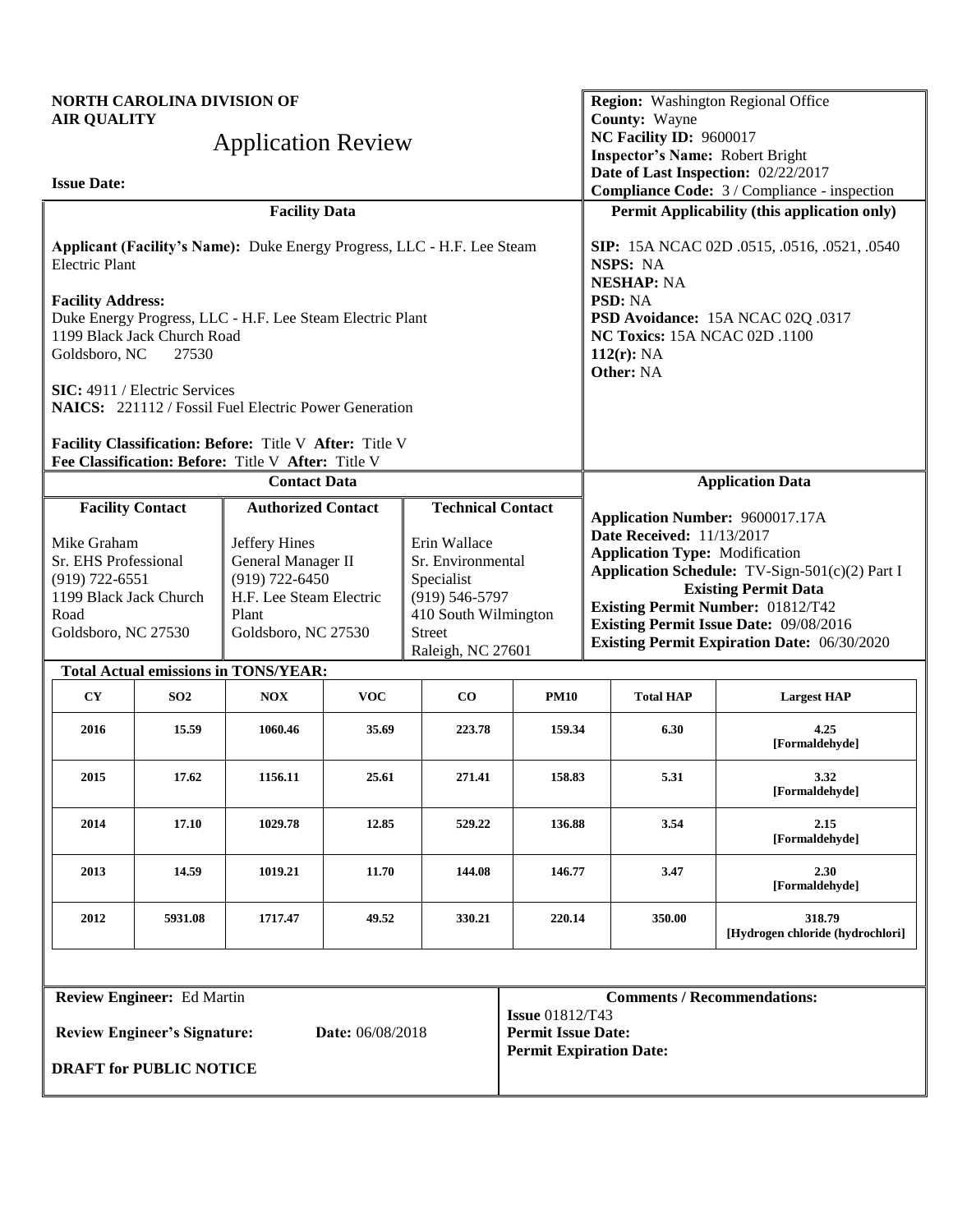| <b>SECTION</b> | <b>CONTENTS</b>                                            | PAGE |
|----------------|------------------------------------------------------------|------|
|                | Chronology                                                 |      |
|                | Purpose of Application                                     | 4    |
|                | Permit Changes                                             |      |
| Ш              | <b>Facility Description</b>                                | 5    |
| IV             | <b>STAR Project Equipment Description</b>                  | 5    |
|                | Summary of Changes to Emission Sources and Control Devices |      |
| VI             | Emissions                                                  | 8    |
| VII            | <b>Regulatory Analysis</b>                                 | 13   |
| <b>VIII</b>    | Source-by-Source Requirements                              | 15   |
| IX             | 1-hour $NO_2$ and $SO_2$ NAAQS Modeling                    | 36   |
| X              | Public Hearing on the Draft Permit                         | 37   |
| XI             | <b>Other Requirements</b>                                  | 37   |
| XII            | <b>Comments on Pre-Draft Permit</b>                        | 38   |
| XIII           | Recommendations                                            | 40   |
|                |                                                            |      |

### **Chronology**

November 13, 2017 Application received.

| June 10, 2015 | In a letter to Mr. Jim Clayton with The SEFA Group, in response to their request, the Division   |
|---------------|--------------------------------------------------------------------------------------------------|
|               | of Air Quality (DAQ) made a determination of regulatory status, with respect to 40 CFR 241       |
|               | "Solid Wastes Used as Fuels or Ingredients in Combustion Units," that flyash received            |
|               | directly from a coal-fired power plant's particulate collection device (i.e., electrostatic      |
|               | precipitator or baghouse), and flyash received from landfills and ash ponds to be used in the    |
|               | $STAR^{\circ}$ reactor is a "non-hazardous secondary material" (NHSM), is an "ingredient," meets |
|               | the legitimacy criteria, and is not a solid waste. Therefore, the STAR® reactor is not subject   |
|               | to the Commercial and Industrial Solid Waste Incineration (CISWI) requirements in 40 CFR         |
|               | 60 Subpart CCCC "Standards of Performance for Commercial and Industrial Solid Waste              |
|               | Incineration Units" or, Subpart DDDD "Emissions Guidelines and Compliance Times for              |
|               | Commercial and Industrial Solid Waste Incineration Units." (see Section VII.A.2, under Non-      |
|               | applicable Regulations)                                                                          |
|               |                                                                                                  |

December 18, 2017 A letter was sent to Jeffery D. Hines (facility RO) at Duke informing them that the STAR<sup>®</sup> modification emissions cannot be included under the existing Prevention of Significant Deterioration (PSD) avoidance limits since those limits were for an unrelated project, and therefore those emissions must be analyzed separately with respect to the applicability of PSD. This additional information on PSD applicability is needed in order to determine that the application is complete for further processing.

> The letter also informs Duke that the draft CAM Plan, as submitted with the application, is not necessary at this time since a construction permit is to be issued initially, with the Part 70 Title V permit application to be filed within 12 months after commencing operation in accordance with  $02D$  .0501(c)(2). (see Section VII.A.3, under Non-applicable Regulations)

- January 5, 2018 Meeting with Duke (William Willets, Cyndi Winston, Erin Wallace and Ed Martin) to discuss DAQ's request in the December 18, 2017 letter (item 1) for more information regarding PSD applicability. Duke presented their reasoning why they believed the project emissions should be included under the existing PSD avoidance limits. Duke was to provide additional information for DAQ's review.
- February 1, 2018 In an email, Duke was asked to complete 1-hour  $NO<sub>2</sub>$  and  $SO<sub>2</sub>$  NAAQS modeling, as internal DAQ discussions indicated this was needed to be consistent with the Buck STAR® application.
- February 5, 2018 Conference call (William Willets, Mark Cuilla, Booker Pullen, Cyndi Winston, Erin Wallace and Ed Martin) with Duke to discuss Duke's proposed reasoning to include the project emissions under the existing PSD avoidance limits. DAQ asked Duke to provide their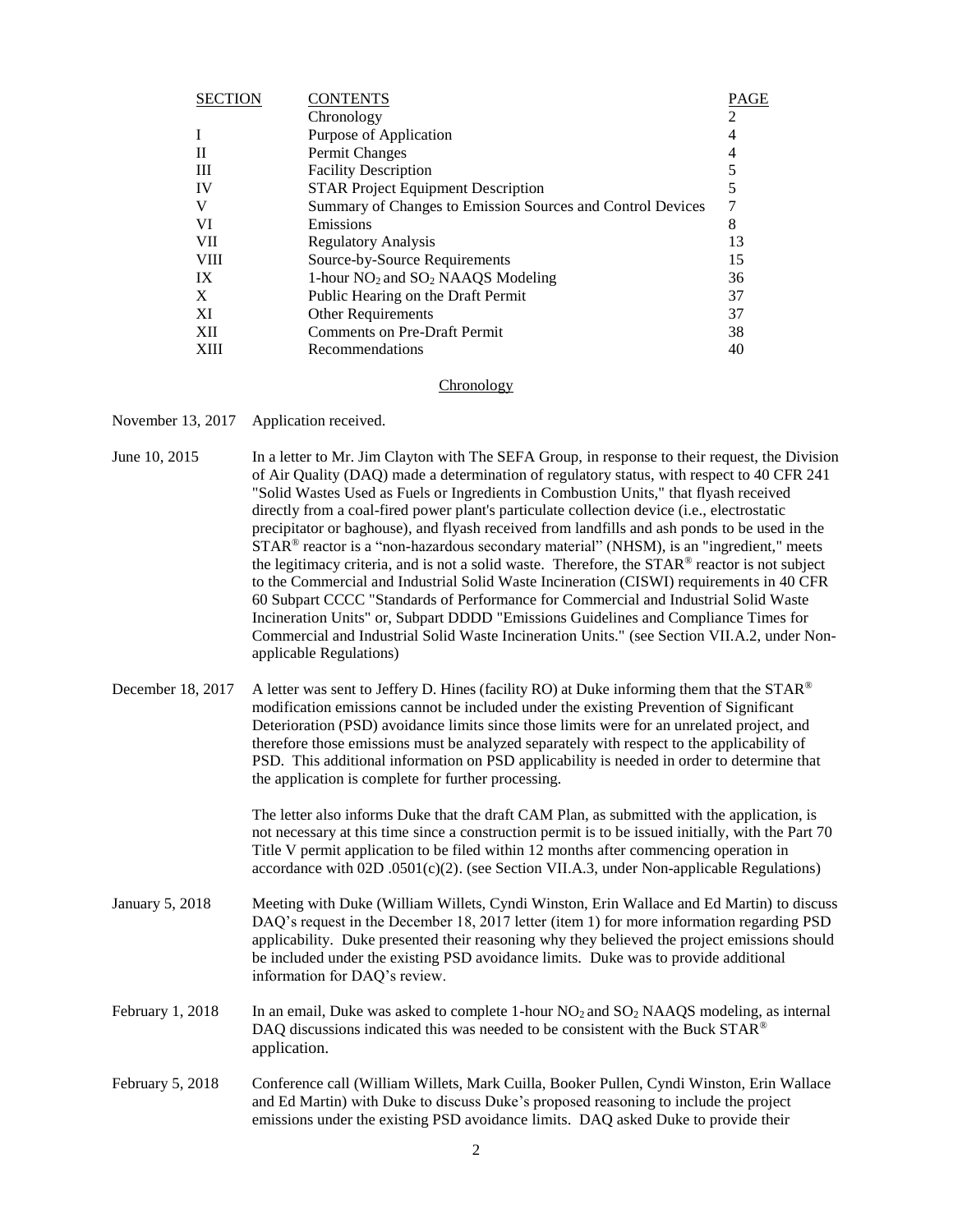reasoning in a letter. Also, Duke mentioned there may be differences between the Buck and Lee projects regarding whether it was necessary to conduct 1-hour  $NO_2$  and  $SO_2$  NAAQS modeling for Lee.

- February 13, 2018 DAQ internal meeting (William Willets, Tom Anderson, Matt Porter and Ed Martin) to discuss how the Buck 1-hour  $NO<sub>2</sub>$  and  $SO<sub>2</sub>$  NAAQS modeling was conducted and whether this modeling may be needed for Lee. DAQ's decision depended on receipt of Duke's additional information regarding whether the project emissions can be included under the existing PSD avoidance limits.
- February 19, 2018 A letter (dated February 7, 2018) was received from Duke with additional information explaining their rationale that the STAR® project should be considered part of the same project that retired the coal-fired boilers and installed the three new combined cycle turbines and to therefore include the STAR® project emissions under the existing PSD avoidance limits.
- February 20, 2018 After reviewing Duke's rationale in their February 7, 2018 letter that the STAR<sup>®</sup> ash beneficiation project should be considered as part of the same project that retired the three coal-fired boilers and installed the three new combined cycle turbines, Duke was informed that DAQ agreed and that the STAR project emissions can be included under the existing PSD avoidance limits. Also, as a result, the 1-hour  $SO_2$  and  $NO_2$  NAAQS modeling will not be needed (see Section IX, 1-hour  $NO_2$  and  $SO_2$  NAAQS Modeling).
- February 23, 2017 In an email, Duke responded to DAQ's request of January 11, 2018 for additional information and answered some of the questions. However, many items remained unanswered and the application processing clock remained on hold.
- March 14, 2018 In an email, DAQ responded to Duke's February 23, 2018 response to elaborate information needed for items not fully addressed by Duke. Duke was asked several questions for additional information related to emission calculations, sources of emission factors, design capacity of the STAR® unit, actual emissions versus potential emissions for a proposed PSD avoidance condition, how the emission rates used in their toxics modeling analysis were determined, Duke's proposed monitoring for  $SO<sub>2</sub>$  for compliance with 02D .0516, etc. The application processing clock was stopped awaiting the additional information. The application remained on hold.
- April 4, 2018 In an email, Duke responded to DAQ's request of March 14, 2018 and provided further information. The only missing requested information was the source of the CO and VOC emission factors referenced in the application for reactor ES-31. The application remained on hold.
- April 17, 2018 In an email, DAQ again asked for the source of the CO and VOC emission factors for reactor ES-31.
- April 25, 2018 In an email to Duke, DAQ asked if the existing gasoline storage tank (ID No. 4) was modeled.
- April 25, 2018 In an email, regarding the above question on whether the gasoline tank was modeled, Duke responded it would appear that the gasoline storage was inadvertently left out of the air dispersion analysis (for Benzene, Hexane, and Toluene). Duke provided potential emissions for the tank for DAQ's use in the Health Risk Assessment.
- May 25, 2018 Sent draft permit to Duke for review.
- June 4, 2018 Email from Duke with comments on the draft permit (see Section XII).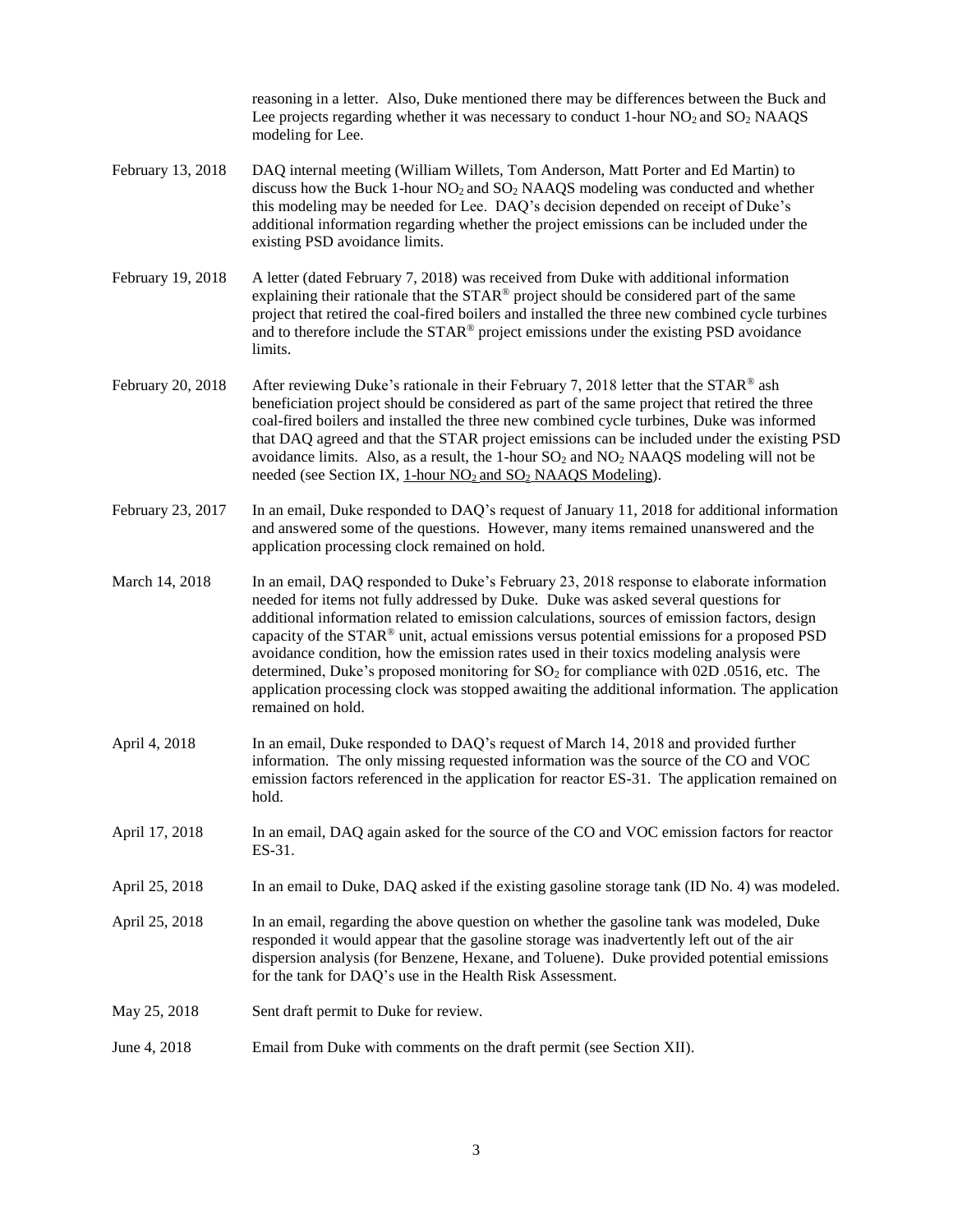# **I. Purpose of Application**

Duke has applied to install and operate a flyash processing facility consisting of a Staged Turbulent Air Reactor (STAR®) with supporting ancillary sources at the H.F. Lee Steam Electric Plant as shown in Section X below. This is one of three flyash beneficiation projects in North Carolina (the others are at Duke's Buck and Cape Fear plants) mandated by HB 630 (Session Law 2016), which modified the closure requirements for coal combustion residuals surface impoundments under the Coal Ash Management Act (CAMA) of 2014. The law requires the impoundment owner (Duke) to identify, on or before July 1, 2017, a total of three impoundment sites (located within the State) with ash stored in the impoundments on that date that is suitable for processing for cementitious purposes. The CAMA requires Duke to enter into a binding agreement for the installation and operation of the ash beneficiation projects capable of annually processing 300,000 tons of ash each to specifications appropriate for cementitious products with all ash processed to be removed from the impoundment located at the sites. No later than 24 months after issuance of all necessary permits, operation of each ash beneficiation project is to commence.

The facility will process wet or dry flyash feedstock containing various amounts of unburned carbon into a variety of commercial applications including partial cement replacement and other commercial and industrial applications. The actual design capacity of the H.F. Lee STAR® facility is to produce up to 400,000 tons of flyash product annually.

The STAR® system is a patented technology developed by The SEFA Group Inc. (SEFA) to process feedstock (of any carbon content) like flyash (wet or dry) along with other ingredient materials into a variety of commercial products. These products are used, not only for application as a partial cement replacement, but for many other commercial and industrial applications.

The first STAR® plant began commercial operation in February 2008 at SCE&G's McMeekin Station in Lexington, South Carolina. Lessons learned from the first STAR® Plant were incorporated into the design of the next generation STAR® II Facility, which began commercial operations in September 2012 at NRG located in Newburg, Maryland. The third STAR® facility began operations in 2015, and is located in Georgetown, South Carolina, at the Santee Cooper Winyah Generating Station. It is the only facility capable of processing ash from surface ponds.

This is the first step of a significant permit modification pursuant to rule 15A NCAC 02Q .0501(c)(2). The application was received on November 13, 2017 and deemed complete for processing on that date. Public notice of the draft permit for Title V purposes is not required at this time. The Permittee must file a Title V Air Quality Permit Application pursuant to 15A NCAC 02Q .0504 for these changes on or before 12 months after commencing operation in accordance with General Condition NN.1, at which time the changes will go through the second step of the 15A NCAC 02Q .0501(c)(2) Title V permitting process. The permit shield described in General Condition R does not apply to these changes. The only public notice at this time is a notice of public hearing pursuant to the construction and operating permit under rule 15A NCAC 2Q .0300 and the Coal Ash Management Act.

# **II. Permit Changes**

| Old<br>Page                             | <b>Old Section</b>                           | <b>New</b><br>Page                   | <b>New Section</b>                           | <b>Description of Change(s)</b>                                                                                                                                           |  |  |
|-----------------------------------------|----------------------------------------------|--------------------------------------|----------------------------------------------|---------------------------------------------------------------------------------------------------------------------------------------------------------------------------|--|--|
| Cover                                   |                                              | Cover                                |                                              | Amended permit numbers and dates.                                                                                                                                         |  |  |
| <b>Insignificant Activities</b><br>List |                                              | <b>Insignificant Activities List</b> |                                              | Added I-ES-39A, I-ES-39B, I-ES-40A, I-ES-40B, I-F-1, I-F-2, I-<br>F-3, I-F-5 and I-F-6.                                                                                   |  |  |
| $3-4$                                   | 1, table of<br>permitted<br>emission sources | $3 - 5$                              | 1, table of<br>permitted<br>emission sources | Added emission sources: ID Nos. ES-30A, ES-30B, ES-31, ES-32,<br>ES-33, ES-34, ES-35, ES-36A, ES-36B, ES-37A, ES-37B, ES-38,<br>ES-38A, ES-38B and F-4; with footnote **. |  |  |
| 23-27                                   | 2.1.D.5                                      | 48-54                                | 2.2.B                                        | Relocated this PSD avoidance condition for turbines 1A, 1B and 1C                                                                                                         |  |  |

The following changes were made to the Duke Energy Progress - H. F. Lee Steam Electric Plant Air Permit No. 01812T42: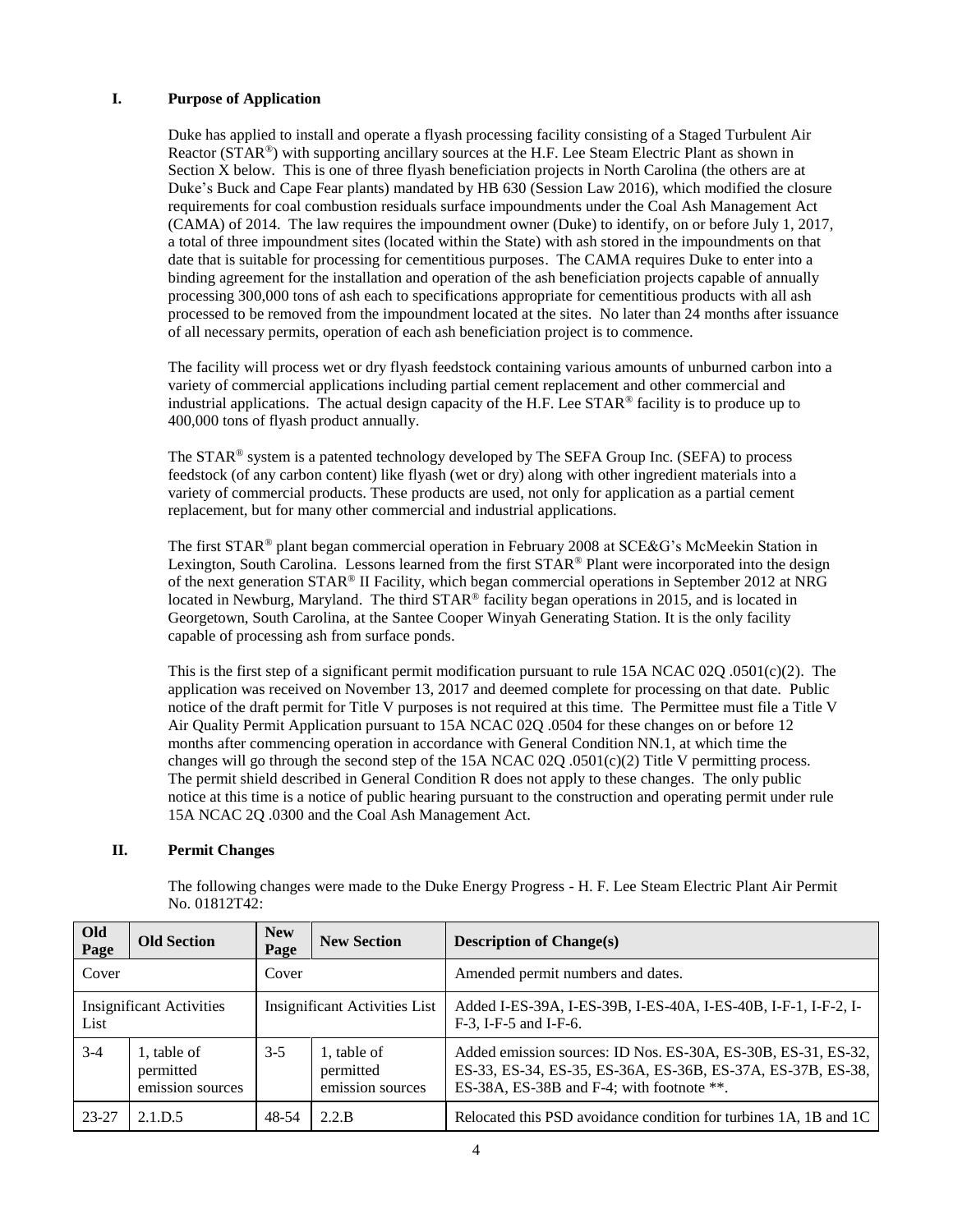|           |           |         |           | from Section 2.1.D.5 to Section 2.2.B.1 and revised the limits to also<br>include the new STAR <sup>®</sup> project sources.                                                                                                                                                                                          |
|-----------|-----------|---------|-----------|-----------------------------------------------------------------------------------------------------------------------------------------------------------------------------------------------------------------------------------------------------------------------------------------------------------------------|
|           | $\sim$    | $37-40$ | 2.1J      | Added this section for new STAR <sup>®</sup> reactor.                                                                                                                                                                                                                                                                 |
|           | $-$       | 40-42   | 2.1.K     | Added this section for new STAR <sup>®</sup> supporting sources.                                                                                                                                                                                                                                                      |
|           |           | 43-44   | 2.1.L     | Added this section for new $STAR^{\circledast}$ ash basin (ID No. F-4) fugitive<br>source.                                                                                                                                                                                                                            |
| $40 - 41$ | 2.2.A.1.a | 44-47   | 2.2.A.1.a | Revised this 02D, 1100 condition to include emission limits for new<br>facility-wide toxics modeling.                                                                                                                                                                                                                 |
|           |           | 47      | 2.2.A.1.b | Added requirement to submit a modeling protocol to update the<br>toxics modeling demonstration in Application 9600017.17A to<br>revise the toxics emission rates in Section 2.2.A.1.a, and submit a<br>permit application showing compliance with 15A NCAC 2D .1100<br>prior to startup of the STAR® project sources. |
| $46 - 54$ | 3         | 59-67   | 3         | Updated general conditions to version 5.2, 04/03/2018.<br>Condition K changed: Permit expiration terminates the facility's right<br>to operate unless a complete 15A NCAC 02Q .0500 renewal<br>application is submitted at least six months before the date of permit<br>expiration.                                  |

# **III. Facility Description**

Duke Energy's H. F. Lee Steam Electric Plant is an electric utility facility that generates electrical power. The facility previously had two main parts – the old coal-fired Lee plant (which was retired in 2012) and the "Wayne County" combustion turbine plant. Currently the main emission sources are five No. 2 fuel oil/natural gas-fired simple-cycle internal combustion turbines (Lee IC Unit Nos. 10, 11, 12, 13 and 14). Also, the following sources were added in Permit No. 01812T35 issued August 11, 2010, and began commercial operation on January 1, 2013: three nominal 170 MW natural gas/No. 2 fuel oil-fired simple/combined-cycle internal combustion turbines (Lee IC Unit Nos. 1A, 1B and 1C). Other sources include: one natural gas-fired auxiliary boiler (AB1), three natural gas-fired dew point heaters (DPH1, DPH2 and DPH3), one diesel-fired firewater pump engine (FWP1), one multi-cell wet surface air cooler with drift eliminators (CT1), one multi-package/multi-cell turbine inlet chiller with drift eliminators (CT2), and one No. 2 fuel oil fixed-roof storage tank with atmospheric vents (ST3).

# **IV. STAR Project Equipment Description**

The associated sources of air emissions proposed to support the STAR® system includes the following:

- Ash Basin excavation.
- Ash Handling/Processing.
- Haul Roads.
- Screener.
- Crusher.
- Two diesel engines associated with a Screener and a Crusher.
- Wet ash receiving area and storage shed.
- Wet ash feed hopper.
- Wet ash unloading pile.
- Two External heat exchangers (EHE) (with baghouses).
- Transfer silo filling and unloading (with bin vent product capture device).
- Feed silo filling and unloading (with bin vent product capture device).
- Storage dome filling and unloading (with bin vent product capture device).
- Loadout silo (with bin vent product capture device).
- Loadout silo chute 1A (with bin vent product capture device).
- Loadout silo chute 1B (with bin vent product capture device).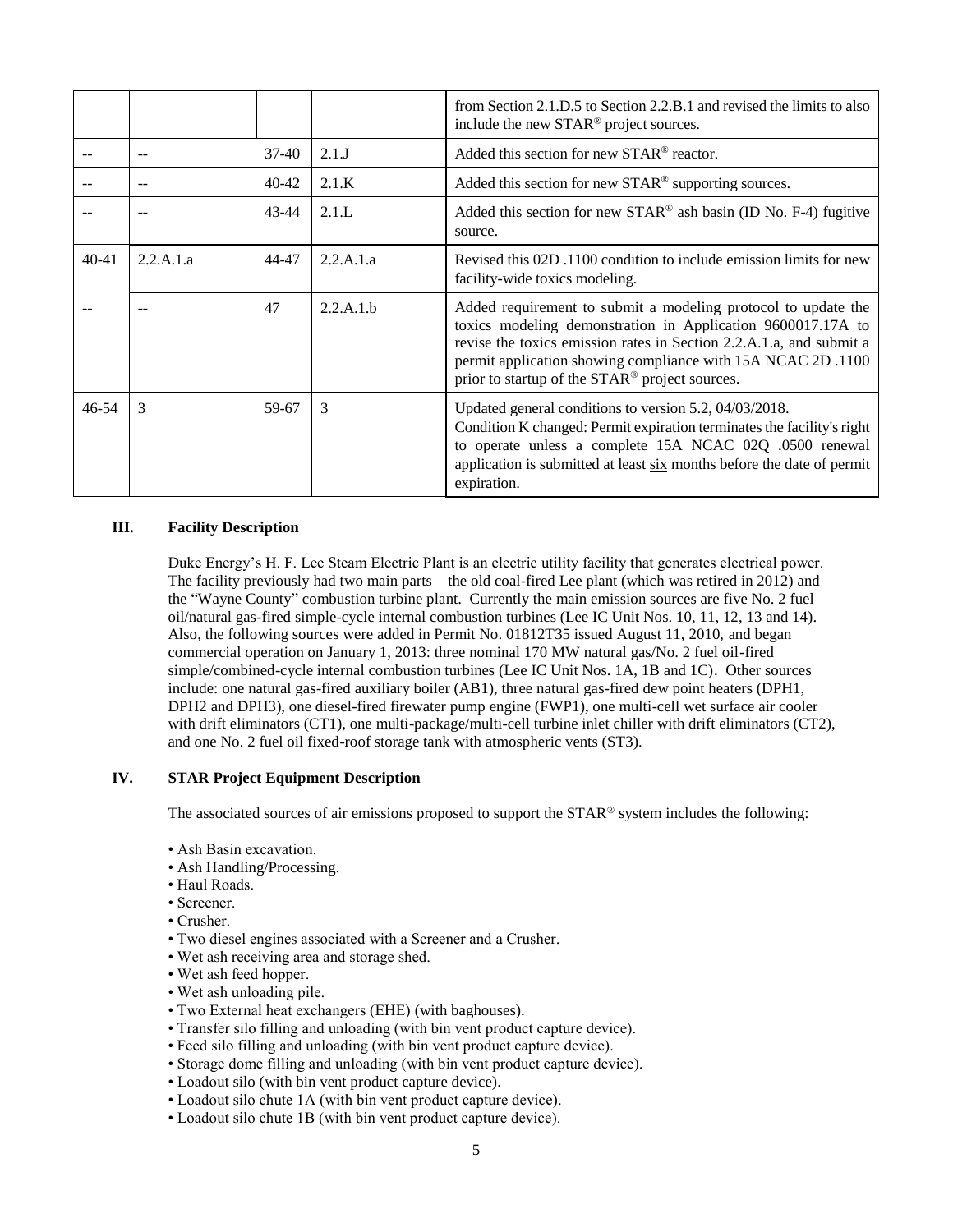- FGD Byproduct Silo (with bin vent product capture device).
- FGD Absorbent Silo (with bin vent product capture device).

# Pre-reactor Material Handling Equipment

Excavation and processing of materials from the ash ponds to meet the  $STAR<sup>®</sup>$  system flyash ingredient (feedstock) specifications will be under the control of Duke Energy. All flyash reclaimed from an ash pond delivered for use as an ingredient in the  $STAR^@$  system must first undergo processing by the owner to be:

- free of all, but minimal contaminants (e.g., organic debris, slag);
- finely-divided and free-flowing;
- have consistent moisture content below 25%; and
- have a consistent chemical composition, including organic content measured by loss on ignition.

The processing sequence of events will include flyash being excavated and staged to allow for dewatering to ensure a moisture content below 25%. Dewatered flyash will then be screened to remove contaminants (organic debris, slag, etc.), to produce a consistent chemical composition and a finely divided free-flowing material.

Wet flyash with a nominal 15% moisture content is delivered via trucks. The wet flyash can be unloaded from the trucks into the storage shed, to a pile, or directly into the feed hopper at up to 70 tons per hour then conveed to the mechanical conveyance equipment. The material is discharged from the mechanical conveyance equipment into a material delumper unit to reduce large size material. The material is then discharged from the delumper into the external heat exchanger (EHE) by gravity, where it is continually fluidized using preheated air.

The fluidized material is dried in the EHE both by intimate contact with the heated fluidizing air and by direct contact with hot water heat exchangers located in the EHE. The material is discharged from the EHE at less than 2% moisture content and at a temperature range of 150 to 300ºF to downstream materialhandling equipment (transfer silos).

The exhaust air is discharged from each EHE through interconnecting ductwork to a high efficiency baghouse for feedstock recovery and exhaust air treatment to achieve a PM exhaust rate of 0.025 gr/dscf.

After leaving the baghouse, the cleaned exhaust air stream passes through interconnecting ductwork to the exhaust air fan before being discharged to atmosphere. The exhaust air volumetric rate is estimated at approximately 41,550 acfm at 10 inches of water column above atmospheric pressure and at approximately 150-300 ºF.

# STAR® Reactor

STAR<sup>®</sup> technology transforms and recycles coal ash from surface impoundments or ponds into a highquality, sustainable environmentally-responsible class F flyash product for the concrete industry for beneficial reuse. The process treats flyash in such a way as to lower the "loss on ignition" (LOI - residual carbon in flyash) for use as pozzolan in concrete and can also remove all the carbon in flyash so that the purified mineral material can be used as raw feed material in other specialty products and processes that historically have been unable to use flyash as raw feed material because of the deleterious effect of the residual carbon in flyash. Using recycled STAR® ash in place of Portland cement in concrete reduces the virgin material required in concrete manufacturing, and for every ton of flyash used in concrete, there is approximately one less ton of  $CO<sub>2</sub>$  released into the atmosphere.

The STAR® process is inherently flexible in that operating parameters can be varied and different ingredients can be added to produce a desired product. The primary component of the  $STAR^@$  is a cylindrical refractory-lined reactor vessel in which the majority of the process reactions take place including both chemical and physical reactions. Air required for the process reactions enters through the floor of the STAR® system as well as through the walls at multiple locations.

The raw flyash feedstock and any other ingredients are introduced through the walls of the STAR®. All of the solids and gases exit together at the top of the reactor. Due to the high gas velocity, multiple injection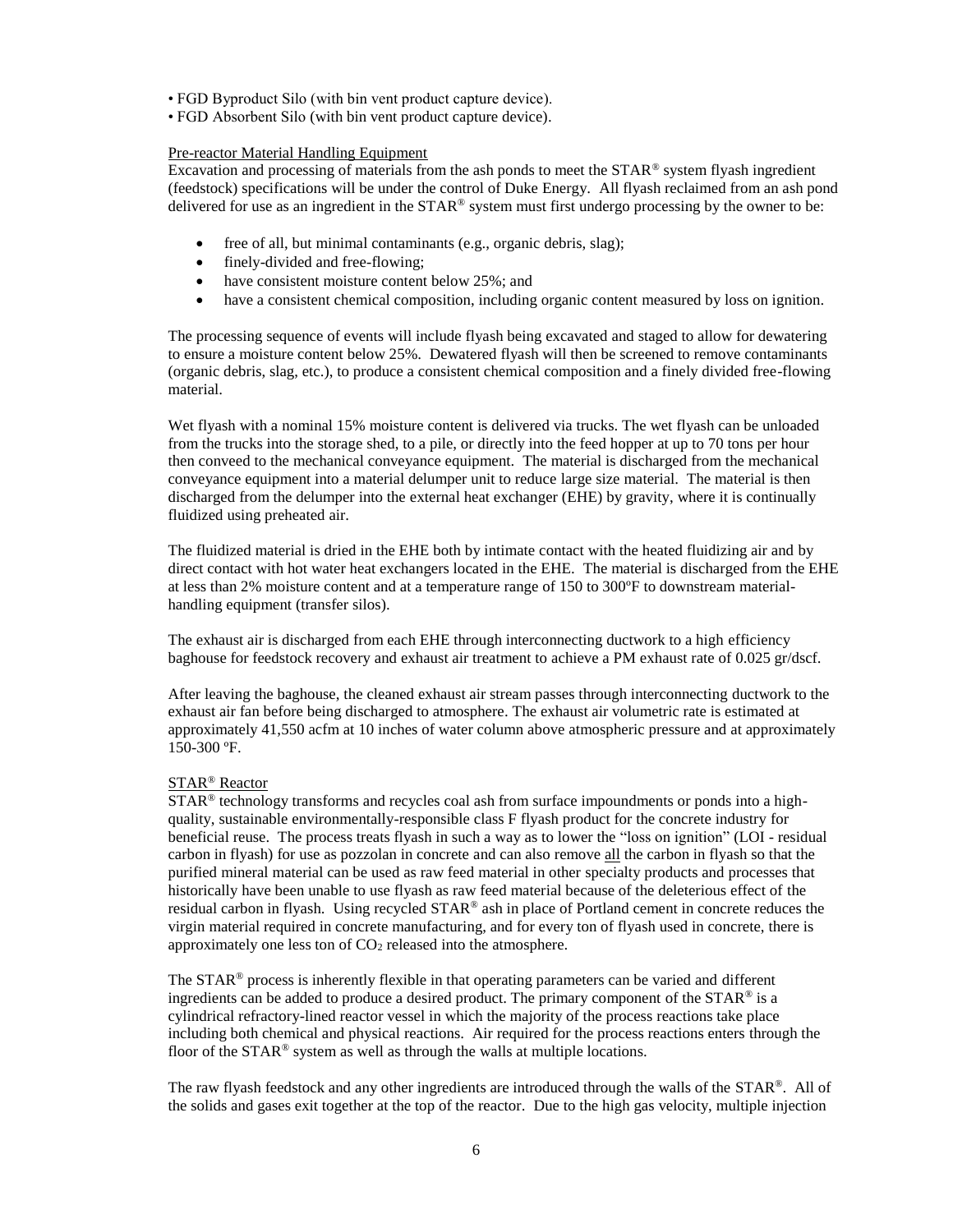points, and recycled solids returned, there is a significant amount of turbulence created that enhances the mixing of the ingredients and optimizes the reactions.

The  $STAR^{\circ}$  reactor will normally fire auxiliary fuels during system startup and will cut back on auxiliary fuel (i.e., natural gas or propane) as the reactor reaches auto-ignition and self-sustaining conditions. At this point, the residual carbon in the flyash reacts and becomes the heat source and the process is normally selfsustaining except under certain conditions.

The STAR® reactor design capacity is based on two factors: heat input and flyash throughput. The reactor's short term maximum heat input capacity is 140 mmBtu/hr. The reactor's flyash throughput, however, varies based on the percent LOI (residual carbon) content of the flyash, to achieve the 140 mmBtu/hr maximum design heat input. Duke expects the LOI to be from 6 to 15 percent. Based on the heat content of the residual carbon (14,500 Btu/lb), the throughput will be limited to achieve the maximum 140 mmBtu/hr heat input. At 6 percent LOI and 140 mmBtu/hr heat input, the resulting throughput is 80.5 tons per hour. As the LOI increases, the throughput decreases in order to keep the heat input below the maximum of 140 mmBtu/hr. The reactor system is actually designed to process 75 tons per hour rather than the 80.5 tons per hour, which corresponds to a nominal heat input of 130 mmBtu/hr.

# POST-Reactor Material Handling Equipment

After exiting the reactor, the flue gas with entrained flyash enters a hot cyclone where the majority of solids are separated from the gas and recycled back to the reactor for temperature control. The flue gas with entrained flyash leaving the hot cyclone is conveyed to an air preheater, which is designed to preheat the incoming process air (by heat recovery) or cool the flue gas/solids mixture, then passes through a flue gas cooler. The cooled flue gas and flyash then passes through a baghouse for product capture, and then exhausts to a dry flue gas desulfurization (FGD) system (using hydrated lime as a reagent) to reduce  $SO<sub>2</sub>$ emissions. The clean FGD exhaust will then flow to an induced draft fan to be discharged to the atmosphere through a stand-alone stack. The captured flyash is pneumatically transferred from the baghouse to either the storage dome or the loadout silo, each equipped with a bin vent, then to a truck loadout station.

# **V. Summary of Changes to Emission Sources and Control Devices**

| <b>Emission Source</b><br>ID No. | <b>Emission Source Description</b>                                                                                                                                                                                                           | <b>Control</b><br><b>Device</b><br>ID No. | <b>Control Device Description</b>                                                                                                 |
|----------------------------------|----------------------------------------------------------------------------------------------------------------------------------------------------------------------------------------------------------------------------------------------|-------------------------------------------|-----------------------------------------------------------------------------------------------------------------------------------|
| $ES-30$                          | Feed silo (125 tons per hour maximum fill<br>rate, 75 tons per hour maximum unload<br>rate, 400,000 tons per year fill and unload<br>rate)                                                                                                   | $CD-30$                                   | Bin vent filter (4:1 air-to-cloth<br>ratio)                                                                                       |
| ES-31                            | STAR <sup>®</sup> feedstock processing reactor (140<br>million Btu per hour maximum heat input<br>rate, 130 million Btu per hour nominal heat<br>input rate, designed to process 75 tons per                                                 | $CD-31A$                                  | Dry scrubber (77,500 ACFM<br>maximum inlet flue gas flow<br>rate)                                                                 |
|                                  | hour and 400,000 tons per year flyash<br>feedstock process rates), equipped with<br>natural gas/propane burners for startup or to<br>maintain temperature with a combined<br>heating capacity of 60 million Btu per hour<br>heat input rate. | $CD-31B$                                  | Baghouse (26,790 total filter<br>surface area, 2.18:1 air-to-<br>cloth ratio, 77,500 ACFM<br>maximum inlet flue gas flow<br>rate) |
| ES-32                            | FGD byproduct storage silo (3120 cubic<br>feet capacity, 1.75 tons per hour maximum<br>fill rate, 300 tons per hour maximum unload<br>rate)                                                                                                  | $CD-32$                                   | Bin vent filter (4:1 air-to-cloth<br>ratio)                                                                                       |

The following sources and control device descriptions are being added to the permit for this modification: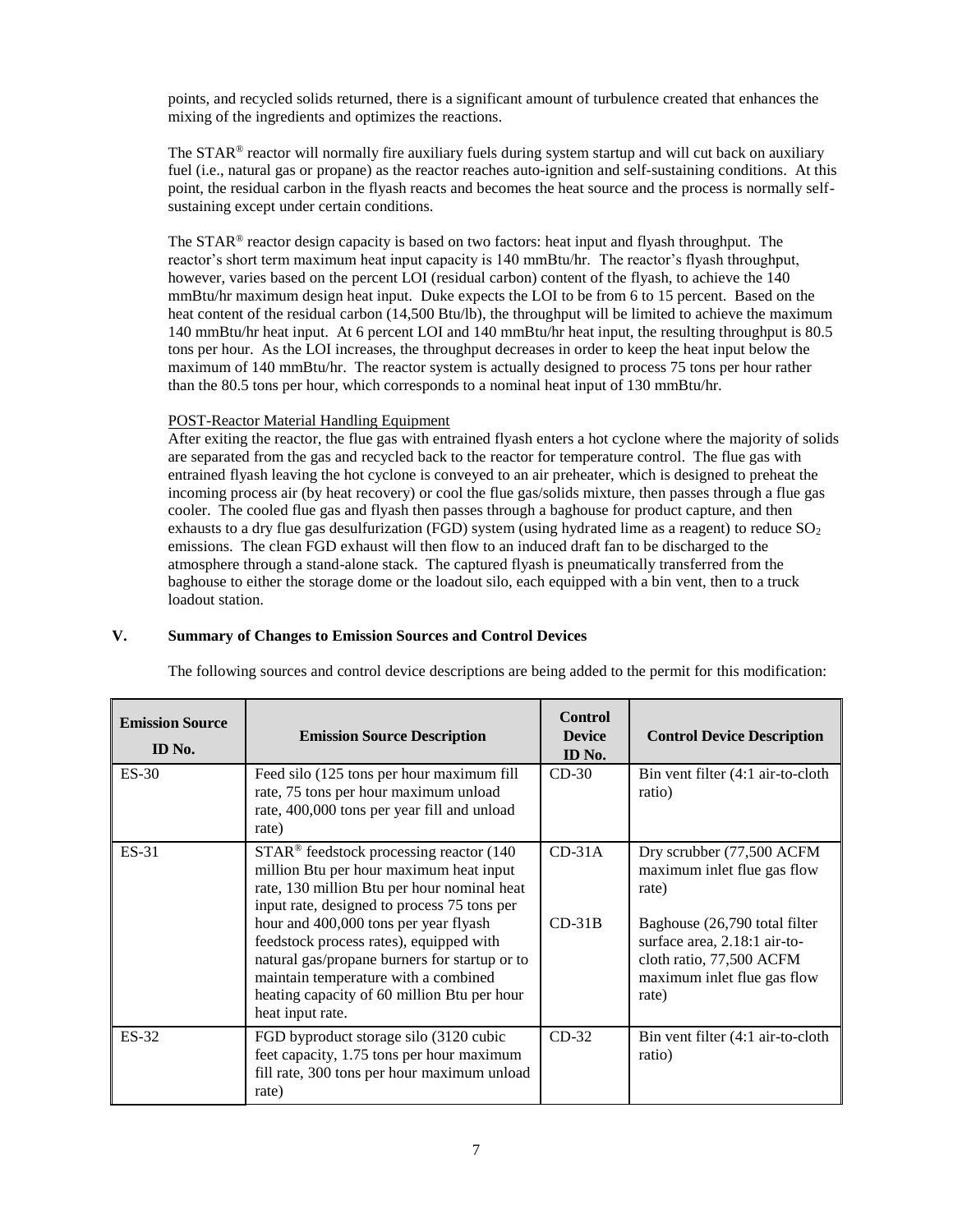| <b>ES-33</b>  | FGD absorbent storage silo (10,000 cubic<br>feet capacity, 25 tons per hour maximum<br>fill rate, 1.5 tons per hour unload rate)                       | $CD-33$  | Bin vent filter (4:1 air-to-cloth<br>ratio)                             |
|---------------|--------------------------------------------------------------------------------------------------------------------------------------------------------|----------|-------------------------------------------------------------------------|
| <b>ES-34</b>  | EHE- external heat exchanger 1 (70 tons<br>per hour maximum process rate)                                                                              | $CD-34$  | Baghouse (3:1 air-to-cloth<br>ratio, 32,000 dSCFM exhaust<br>flow rate) |
| $ES-35$       | EHE- external heat exchanger 2 (70 tons<br>per hour maximum process rate)                                                                              | $CD-35$  | Baghouse (3:1 air-to-cloth<br>ratio, 32,000 dSCFM exhaust<br>flow rate) |
| <b>ES-36</b>  | Transfer silo filling (125 tons per hour fill<br>rate, 75 tons per hour maximum unload<br>rate, 400,000 tons per year maximum fill<br>and unload rate) | $CD-36$  | Bin vent filter (4:1 air-to-cloth<br>ratio)                             |
| <b>ES-37</b>  | Storage dome filling (75 tons per hour fill<br>rate, 275 tons per hour maximum unload<br>rate, 400,000 tons per year maximum fill<br>and unload rate)  | $CD-37$  | Bin vent filter (4:1 air-to-cloth<br>ratio)                             |
| <b>ES-38</b>  | Loadout silo (300 tons per hour maximum<br>unload rate, 400,000 tons per year<br>maximum unload rate)                                                  | $CD-38$  | Bin vent filter (4:1 air-to-cloth<br>ratio)                             |
| <b>ES-38A</b> | Loadout silo chute 1A (100 tons per hour<br>maximum unload rate, 400,000 tons per<br>year maximum unload rate)                                         | $CD-38A$ | Bin vent filter (4:1 air-to-cloth<br>ratio)                             |
| $ES-38B$      | Loadout silo chute 1B (100 tons per hour<br>maximum unload rate, 400,000 tons per<br>year maximum unload rate)                                         | $CD-38B$ | Bin vent filter (4:1 air-to-cloth<br>ratio)                             |
| $F-4*$        | Ash basin (321 acres)                                                                                                                                  | N/A      | N/A                                                                     |

\* Fugitive source

## **VI. Emissions**

The proposed project emission rates for criteria pollutants and toxic air pollutants (TAPs) are based on process information developed and provided by SEFA, Duke, manufacturers' data, and/or the Environmental Protection Agency's (EPA) AP-42 emission factors. Unit design parameters and operational practices have been incorporated into the analysis to make the emission estimates conservative and representative of on-site conditions.

# STAR® Reactor Emissions

Emissions from the  $STAR^{\circledast}$  reactor include PM/particulate matter with a diameter less than 10 microns  $(PM_{10})$ , particulate matter with a diameter less than 2.5 microns  $(PM_{2.5})$ ,  $SO_2$ , nitrogen dioxide (NOx), carbon monoxide (CO), volatile organic compounds (VOC), and greenhouse gases (GHG) from the auxiliary fuels and residual carbon in the flyash. Emissions from the auxiliary fuels were estimated using the most recent emissions factors for natural gas and propane-fired boilers contained in AP-42. The auxiliary fuel burners are a low-NOx design**.**

Flyash generated from the combustion of coal contains trace quantities of heavy metals. Duke Energy performed a site-specific ash analysis taking samples from the ash pond to calculate the emission rates for each toxic metal. Emission factors of the heavy metal toxics in the flyash before entering the reactor are based on the site-specific ash analysis data. Emission factors of the heavy metals in the flyash after exiting from the reactor are based on the site-specific ash analysis data with a contribution from the use of process water in the reactor.

Emissions of NOx and CO from the processing of the residual carbon in the flyash were estimated based on emissions estimates from other existing STAR® reactor units. Particulate emissions for the STAR® are based on the baghouse manufacturer's data of 0.025 grains per actual cubic foot (gr/acf). The induced draft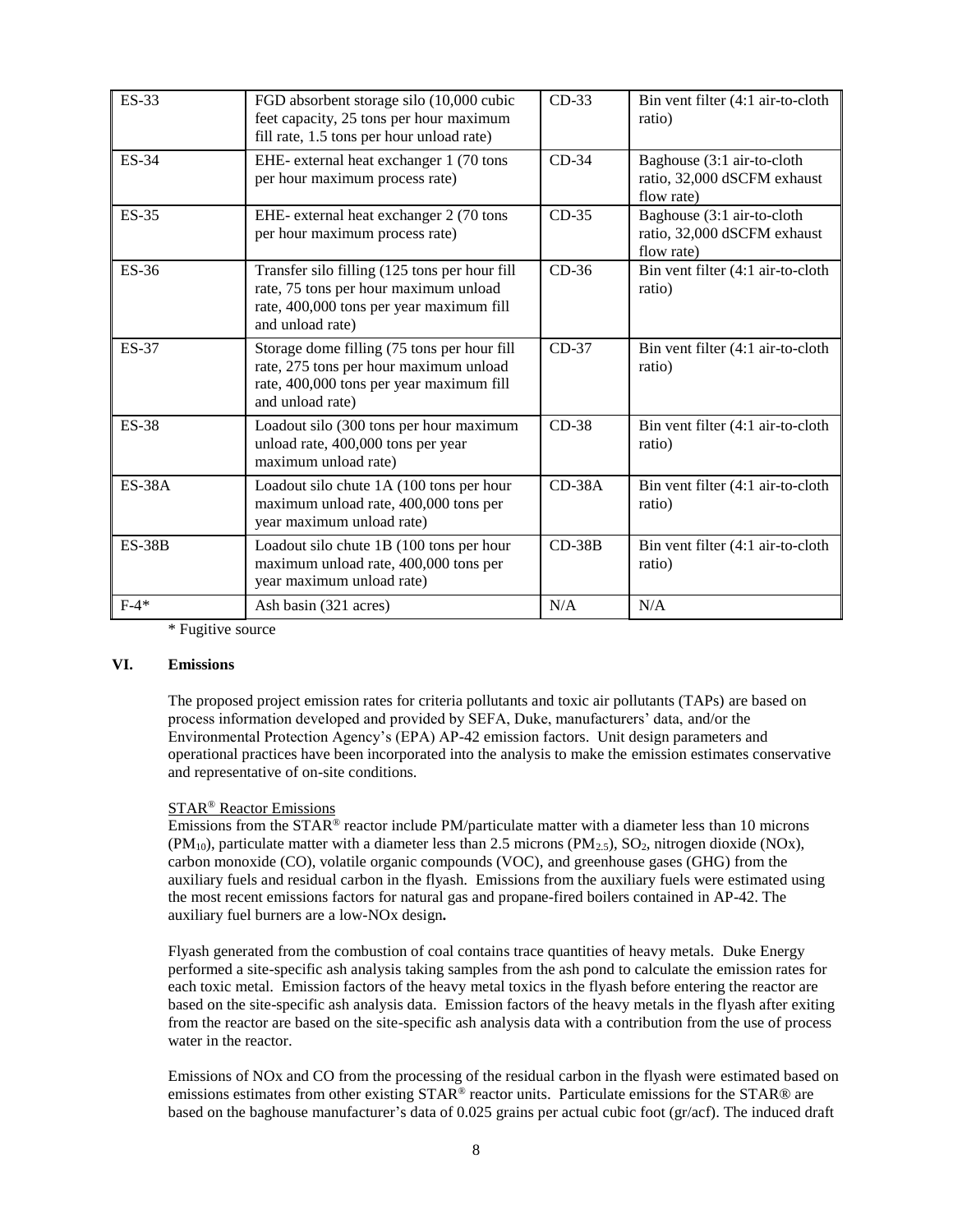fan providing the motive force for the product transfer is rated at 77,500 acfm, at the expected process conditions of 350°F and nominal atmospheric pressure.

 $SO<sub>2</sub>$  emissions are a function of the amount of flyash processed through the reactor, the sulfur content of the flyash, the amount of sulfur remaining in the product ash exiting the reactor, and an  $SO<sub>2</sub>$  removal efficiency of the dry scrubber. Potential emissions of  $SO<sub>2</sub>$  are based on a flyash sulfur content of 0.15 percent, 100 percent oxidation of the sulfur, a LOI of 6%, a carbon heat value of 14,500 Btu/lb, and a dry scrubber control efficiency of 95 percent.

Emissions for the  $STAR^{\circledast}$  reactor have been estimated conservatively by combining the total emissions associated with firing the worst-case auxiliary fuel at full capacity with the total emissions from flyash processing.

GHG emissions for the  $STAR^{\circledcirc}$  reactor were based on the annual natural gas and propane usages and emissions factors from Table C-1 of Chapter 40, Part 98, Code of Federal Regulations (CFR), Subpart C, along with the residual carbon content (LOI) of the flyash. As discussed in Section VII below, even though the GHG emissions of 116,604 tons per year as shown in Table 2 are greater than the otherwise PSD significant increase rate of 75,000 tons per year, the proposed project does not result in an increase of a regulated NSR pollutant that is not GHGs, and GHGs are not subject to PSD review.

## Material Handling Emissions

The material handling system includes one wet ash raw feed unloading pile, one wet ash storage shed, one wet ash EHE feed hopper, two EHEs, raw feed silo, one loadout silo, two loadout chutes, transfer silo, a product storage dome, FGD byproduct silo, FGD absorbent silo, screener, crusher, ash basin and handling, and haul roads. The silos are each equipped with a bin vent filter to minimize product losses associated with the pneumatic transfer process. The truck loadout station uses telescoping chutes and a negative pressure ventilation system to reduce fugitive emissions. Particulate emissions from the silos, loadout chutes and product dome were estimated using the maximum short- and long-term transfer rates and appropriate emission factors from AP-42, Section 13.2.4 and 99% bin vent filter control.

Trace metal concentration data discussed above for the STAR® system were used in conjunction with the calculated PM emissions rates to estimate emissions of trace metal from the material handling activities.

## Fugitive Emissions

Additional particulate emissions were also calculated for the wet ash receiving process, ash handling process (including screening and crushing activities) and haul roads. Windblown fugitive dust emissions were also calculated from the unloading pile. The emissions were calculated using the appropriate emissions factors from AP-42.

### Potential Emissions

The potential emissions for the project are calculated based on the emission factors and other design parameters as shown in Table 1 below along with the system design process throughput capabilities for the ancillary sources as a function of the reactor throughput as shown in the table in Section VIII.B.1 below. The reactor ES-31 throughput establishes the needed throughput for all other  $STAR^{\circ}$  project ancillary sources and therefore establishes their potential emissions. Potential emissions for all STAR® sources is shown in Table 2.

The emission calculation methodologies and detailed calculations for the  $STAR^@$  system sources can be found in Appendix B of the application.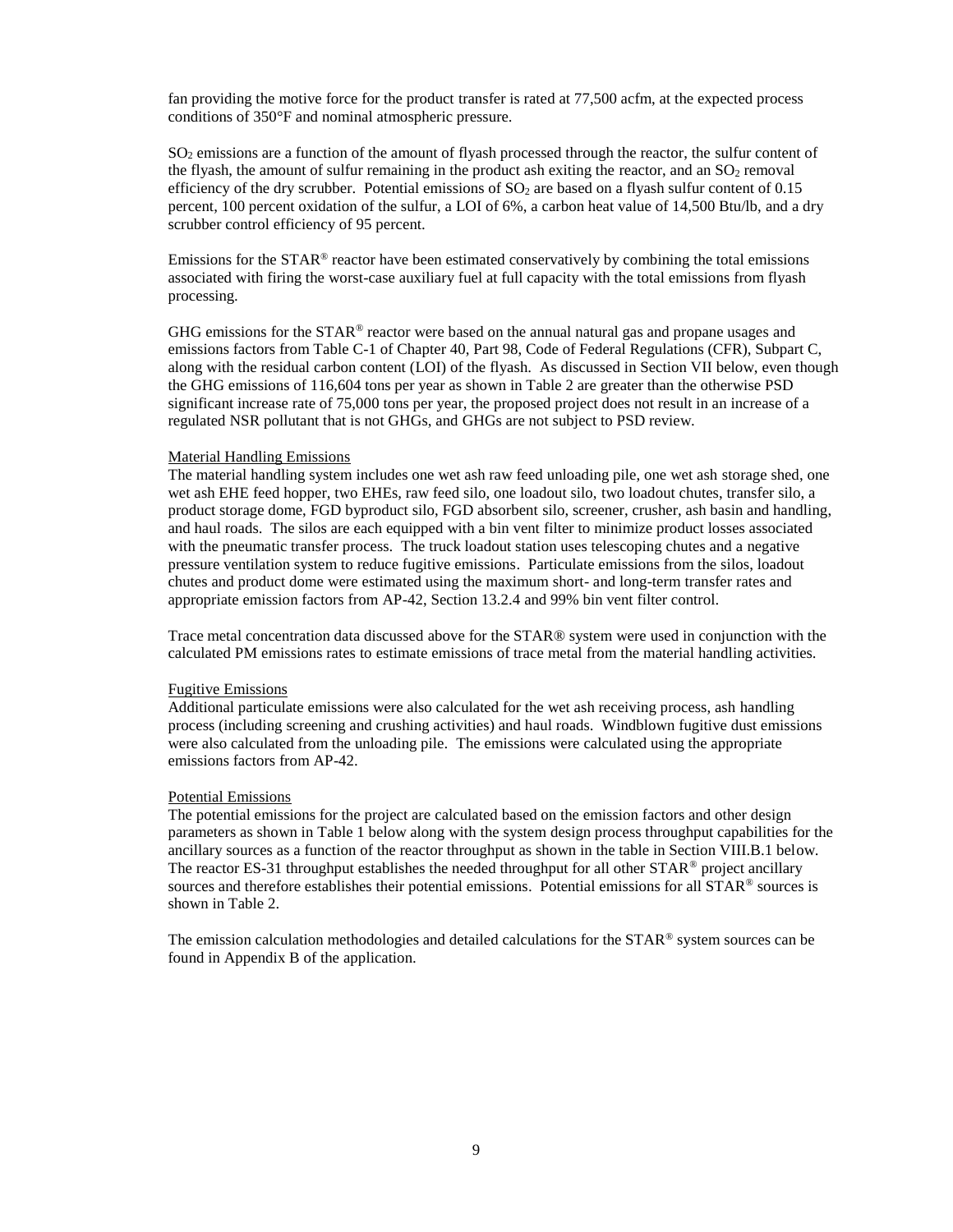**Table 1 Emission Factors Used to Determine Emissions**

|                              | <b>Source</b>                                                                            | <b>Emissions Factors</b>                                                                                                                                                                                                             |                                                                                                                                                                                         |  |  |  |  |
|------------------------------|------------------------------------------------------------------------------------------|--------------------------------------------------------------------------------------------------------------------------------------------------------------------------------------------------------------------------------------|-----------------------------------------------------------------------------------------------------------------------------------------------------------------------------------------|--|--|--|--|
| ID No.                       | <b>Emission Source Description</b>                                                       | Pollutant                                                                                                                                                                                                                            | Flyash                                                                                                                                                                                  |  |  |  |  |
|                              |                                                                                          | PM, $PM_{10}$ , $PM_{2.5}$                                                                                                                                                                                                           | Gas flow of 77,500 acfm and loading rate of 0.025 gr/acf<br>$PM10 = 92\%$ of Total PM and PM2.5 = 53% of Total PM (AP-42)<br>Table 1.1-6, Bituminous and Subbituminous Coal Combustion) |  |  |  |  |
|                              |                                                                                          | SO <sub>2</sub>                                                                                                                                                                                                                      | Based on 6% LOI, 0.15% flyash sulfur content, 14,500 Btu/lb carbon<br>heat value, 95% scrubber control efficiency,                                                                      |  |  |  |  |
|                              |                                                                                          | NO <sub>x</sub>                                                                                                                                                                                                                      | Based on SEFA operation experience                                                                                                                                                      |  |  |  |  |
| ES-31                        | STAR <sup>®</sup> reactor*                                                               | CO                                                                                                                                                                                                                                   | Based on SEFA operation experience                                                                                                                                                      |  |  |  |  |
|                              |                                                                                          | VOC                                                                                                                                                                                                                                  | Based on stack test performed at an existing STAR facility, CO<br>emissions are expected to be 10% (or less) of VOC emissions.                                                          |  |  |  |  |
|                              | * includes emissions from worst case<br>startup fuel:<br>propane: AP-42, Table 1.5-1, or | GHG CO <sub>2</sub> e                                                                                                                                                                                                                | Based on the annual natural gas and propane usages and emission<br>factors from Table C-1 of Chapter 40, Part 98, CFR, Subpart C, along<br>with the LOI of the flyash.                  |  |  |  |  |
|                              | natural gas: AP-42, Table 1.4-2                                                          | H <sub>2</sub> SO <sub>4</sub>                                                                                                                                                                                                       | Based on SEFA stack test performed September 2016. Sulfuric Acid<br>Mist was 0.05 lb/hr for contingency was doubled to 0.1 lb/hr.                                                       |  |  |  |  |
|                              |                                                                                          | Pb<br>Duke site-specific average ash analysis                                                                                                                                                                                        |                                                                                                                                                                                         |  |  |  |  |
|                              |                                                                                          |                                                                                                                                                                                                                                      | Material Handling Emissions (PM, PM <sub>10</sub> , PM <sub>2.5</sub> , Pb)                                                                                                             |  |  |  |  |
| $ES-30$                      | Feed silo                                                                                | AP-42, Section 13.2.4 and 99% bin vent filter control                                                                                                                                                                                |                                                                                                                                                                                         |  |  |  |  |
| ES-36                        | Transfer silo                                                                            |                                                                                                                                                                                                                                      | Duke site-specific average ash analysis                                                                                                                                                 |  |  |  |  |
| ES-32                        | FGD byproduct storage silo                                                               |                                                                                                                                                                                                                                      | Gas flow: 1300 acfm and PM loading rate of 0.005 gr/acf<br>PM10 = 92% of Total PM and PM2.5 = 53% of Total PM (AP-42 Table 1.1-6,                                                       |  |  |  |  |
| ES-33                        | FGD absorbent storage silo filling                                                       | Bituminous and Subbituminous Coal Combustion)<br>Duke site-specific average ash analysis                                                                                                                                             |                                                                                                                                                                                         |  |  |  |  |
| <b>ES-34</b><br><b>ES-35</b> | EHE (Units1 and 2)                                                                       | Exhaust Flow: 32,000 dscfm and PM loading at 0.025 grains/dscf<br>PM10 = 92% of Total PM and PM2.5 = 53% of Total PM (AP-42 Table 1.1-6,<br>Bituminous and Subbituminous Coal Combustion)<br>Duke site-specific average ash analysis |                                                                                                                                                                                         |  |  |  |  |
| ES-37                        | Storage dome                                                                             |                                                                                                                                                                                                                                      |                                                                                                                                                                                         |  |  |  |  |
| <b>ES-38</b>                 | Loadout silo                                                                             |                                                                                                                                                                                                                                      | AP-42, Section 13.2.4 and 99% bin vent filter control                                                                                                                                   |  |  |  |  |
| <b>ES-38A</b>                | Loadout silo chute 1A                                                                    |                                                                                                                                                                                                                                      | Duke site-specific average ash analysis                                                                                                                                                 |  |  |  |  |
| <b>ES-38B</b>                | Loadout silo chute 1B                                                                    |                                                                                                                                                                                                                                      |                                                                                                                                                                                         |  |  |  |  |
| I-ES-39A Screener            |                                                                                          | AP-42, Table 11.19.2-2                                                                                                                                                                                                               |                                                                                                                                                                                         |  |  |  |  |
| I-ES-40A Crusher             |                                                                                          | Duke site-specific average ash analysis                                                                                                                                                                                              |                                                                                                                                                                                         |  |  |  |  |
|                              |                                                                                          |                                                                                                                                                                                                                                      | <b>Engine Emissions</b>                                                                                                                                                                 |  |  |  |  |
| $I-ES-39B$                   | No. 2 fuel oil-fired screener<br>engine (91 HP)                                          |                                                                                                                                                                                                                                      | AP-42 Chapter 3.3, Table 3.3-1 (Gasoline & Diesel Industrial Engines)                                                                                                                   |  |  |  |  |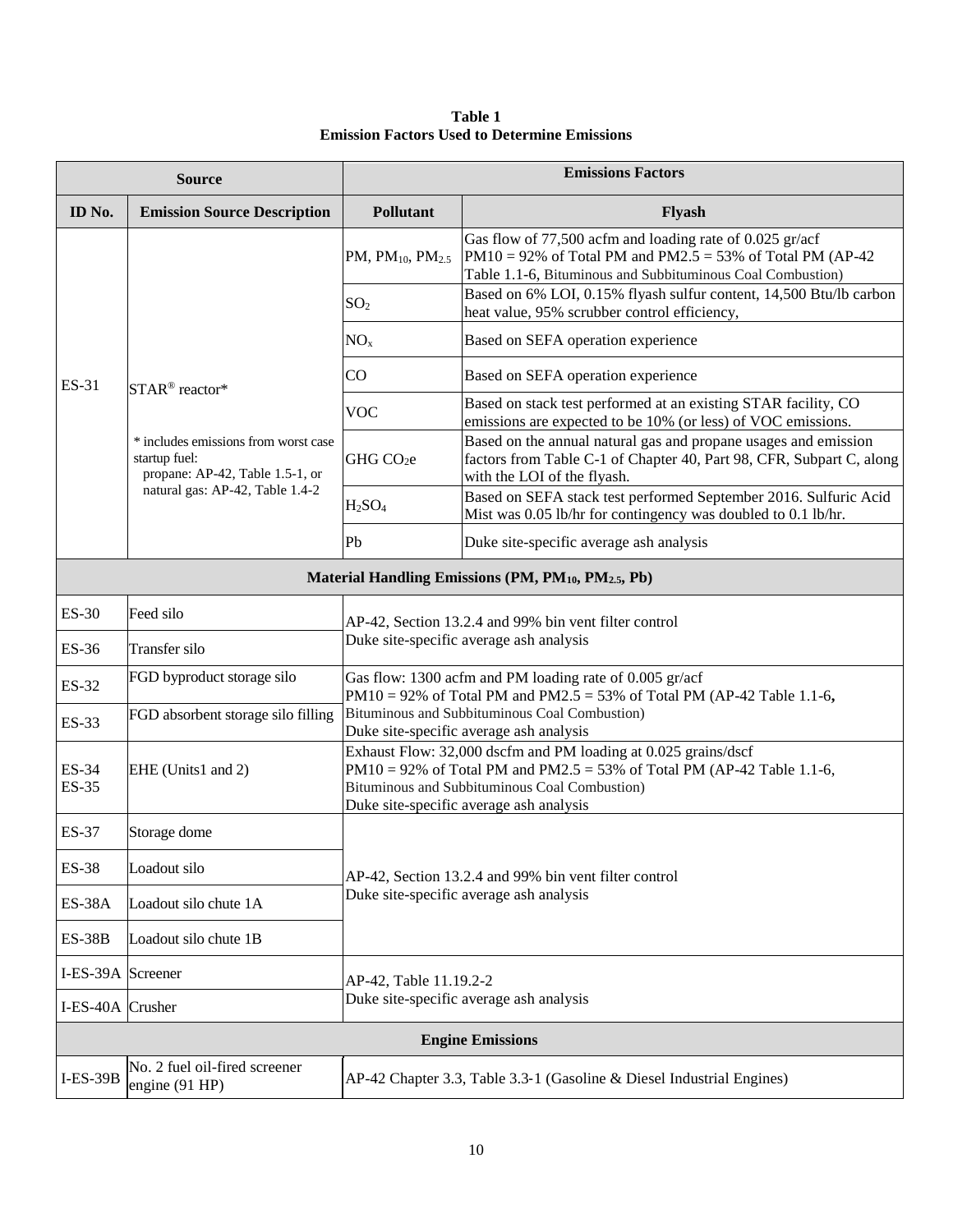| $I-ES-40B$ | No. 2 fuel oil-fired crusher engine<br>(300 HP)                    |                                                                                                 |  |  |  |  |  |  |  |  |  |
|------------|--------------------------------------------------------------------|-------------------------------------------------------------------------------------------------|--|--|--|--|--|--|--|--|--|
|            | Fugitive Emissions (PM, PM <sub>10</sub> , PM <sub>2.5</sub> , Pb) |                                                                                                 |  |  |  |  |  |  |  |  |  |
| $I-F-1$    | Wet ash receiving transfer to shed                                 | AP-42 Section 13.2-4 (Aggregate Handling and Storage Piles)                                     |  |  |  |  |  |  |  |  |  |
| $I-F-2$    | Wet ash receiving transfer to<br>hopper                            | Duke Energy Average Ash Analysis                                                                |  |  |  |  |  |  |  |  |  |
| $I-F-3$    | Wet ash receiving unloading pile                                   | AP-42 Section 13.2.5 (Industrial Wind Erosion)                                                  |  |  |  |  |  |  |  |  |  |
| $F-4$      | Ash basin                                                          | Duke Energy Average Ash Analysis                                                                |  |  |  |  |  |  |  |  |  |
| $I-F-5$    | Ash handling                                                       | AP-42 Section 13.2.4 (Aggregate Handling and Storage Piles)<br>Duke Energy Average Ash Analysis |  |  |  |  |  |  |  |  |  |
| $I-F-6$    | Haul roads                                                         | AP-42 Section 13.2.2 (Unpaved Roads)<br>No Pb emissions.                                        |  |  |  |  |  |  |  |  |  |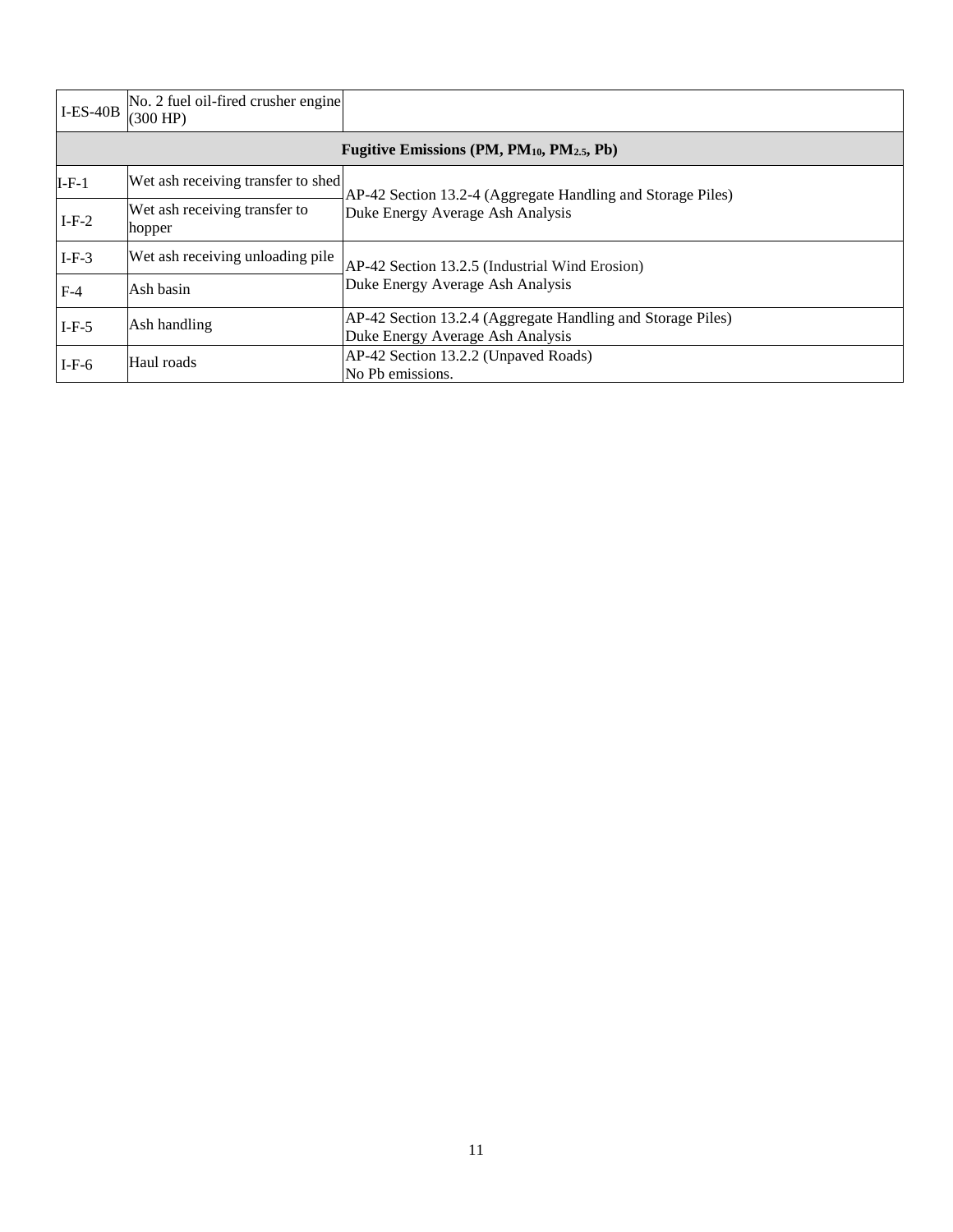# **Table 2 Potential Annual Project Emission Increases**

|                   | <b>Source</b>                                   | Emissions (ton/yr) |                |                         |                    |                 |       |            |                                 |                                |                 |
|-------------------|-------------------------------------------------|--------------------|----------------|-------------------------|--------------------|-----------------|-------|------------|---------------------------------|--------------------------------|-----------------|
| ID No.            | <b>Emission Source Description</b>              | <b>PM</b>          | $PM_{10}$      | PM <sub>2.5</sub>       | SO <sub>2</sub>    | NO <sub>x</sub> | CO    | <b>VOC</b> | <b>GHG</b><br>CO <sub>2</sub> e | H <sub>2</sub> SO <sub>4</sub> | Pb              |
| ES-31             | STAR <sup>®</sup> reactor                       | 72.74              | 66.92          | 38.55                   | 98.18 <sup>1</sup> | 193.60          | 91.10 | 9.11       | 116,406 <sup>2</sup>            | 0.44                           | 1.57E-03        |
| ES-30             | Feed silo                                       |                    |                |                         |                    |                 |       |            |                                 |                                | 7.73E-07        |
| ES-36             | Transfer silo                                   | 0.04               | 0.02           | 0.02                    |                    |                 |       |            |                                 |                                |                 |
| ES-32             | FGD byproduct storage silo                      | 0.24               | 0.22           | 0.13                    |                    |                 |       |            |                                 |                                |                 |
| ES-33             | FGD absorbent storage silo filling              | 0.24               | 0.22           | 0.13                    |                    |                 |       |            |                                 |                                |                 |
| ES-34<br>ES-35    | EHE (Units1 and 2)                              | 30.03              | 27.63          | 15.92                   |                    |                 |       |            |                                 |                                | 5.96E-04        |
| ES-37             | Storage dome                                    |                    |                |                         |                    |                 |       |            |                                 |                                |                 |
| <b>ES-38</b>      | Loadout silo                                    |                    | 0.02           | 0.02                    |                    |                 |       |            |                                 |                                |                 |
| <b>ES-38A</b>     | Loadout silo chute 1A                           | 0.04               |                |                         |                    |                 |       |            |                                 |                                | 7.73E-07        |
| <b>ES-38B</b>     | Loadout silo chute 1B                           |                    |                |                         |                    |                 |       |            |                                 |                                |                 |
| I-ES-39A Screener |                                                 | 0.020              | 0.007          | 0.0004                  |                    |                 |       |            |                                 |                                | 3.90E-07        |
| $I-ES-39B$        | No. 2 fuel oil-fired screener<br>engine (91 HP) | 0.26               | 0.26           | 0.26                    | 0.243              | 3.667           | 0.79  | 0.292      | 135.45                          | $NA^3$                         | 7.45E-06        |
| I-ES-40A Crusher  |                                                 | 0.002              | 0.001          | 0.0001                  |                    |                 |       |            |                                 |                                | 2.99E-08        |
| $I-ES-40B$        | No. 2 fuel oil-fired crusher engine<br>(300 HP) | 0.120              | 0.120          | 0.120                   | 0.112              | 1.697           | 0.366 | 0.135      | 62.69                           | $NA^3$                         | 3.45E-06        |
| $I-F-1$           | Wet ash receiving transfer to shed              |                    |                |                         |                    |                 |       |            |                                 |                                |                 |
| $I-F-2$           | Wet ash receiving transfer to<br>hopper         |                    |                | 0.0129 0.00608 0.000921 |                    |                 |       |            |                                 |                                | 2.55E-07        |
| $I-F-3$           | Wet ash receiving unloading pile                |                    | 0.0137 0.00687 | 0.00103                 |                    |                 |       |            |                                 |                                | $2.73E-07$      |
| $F-4$             | Ash basin                                       | 7.05               | 3.53           | 0.53                    |                    |                 |       |            |                                 |                                | 1.40E-04        |
| $I-F-5$           | Ash handling                                    | 0.141              | 0.0666         | 0.0101                  |                    |                 |       |            |                                 |                                | 2.80E-06        |
| $I-F-6$           | Haul roads                                      | 1.53               | 0.395          | 0.0395                  |                    |                 |       |            |                                 |                                |                 |
|                   | <b>Total</b>                                    | 112.49             | 99.43          | 55.73                   | 98.53              | 198.96          | 92.26 | 9.54       | 116,604                         |                                | $0.44$ 2.32E-03 |

<sup>1</sup> SO<sub>2</sub> for ES-31 based on 6% LOI, 0.15% flyash sulfur content, 14,500 Btu/lb carbon heat value, 95% scrubber control efficiency, flyash process rate of 75 tons per hour and 8760 hours per year operation.

<sup>2</sup> GHG emissions for ES-31 based on an average flyash LOI of 7.80%. Duke expects 6%-15% LOI.<br><sup>3</sup> H-SO<sub>4</sub> not listed in AP-42 Section 3.3 or DAO's spreadsheet

H<sub>2</sub>SO<sub>4</sub> not listed in AP-42 Section 3.3 or DAQ's spreadsheet.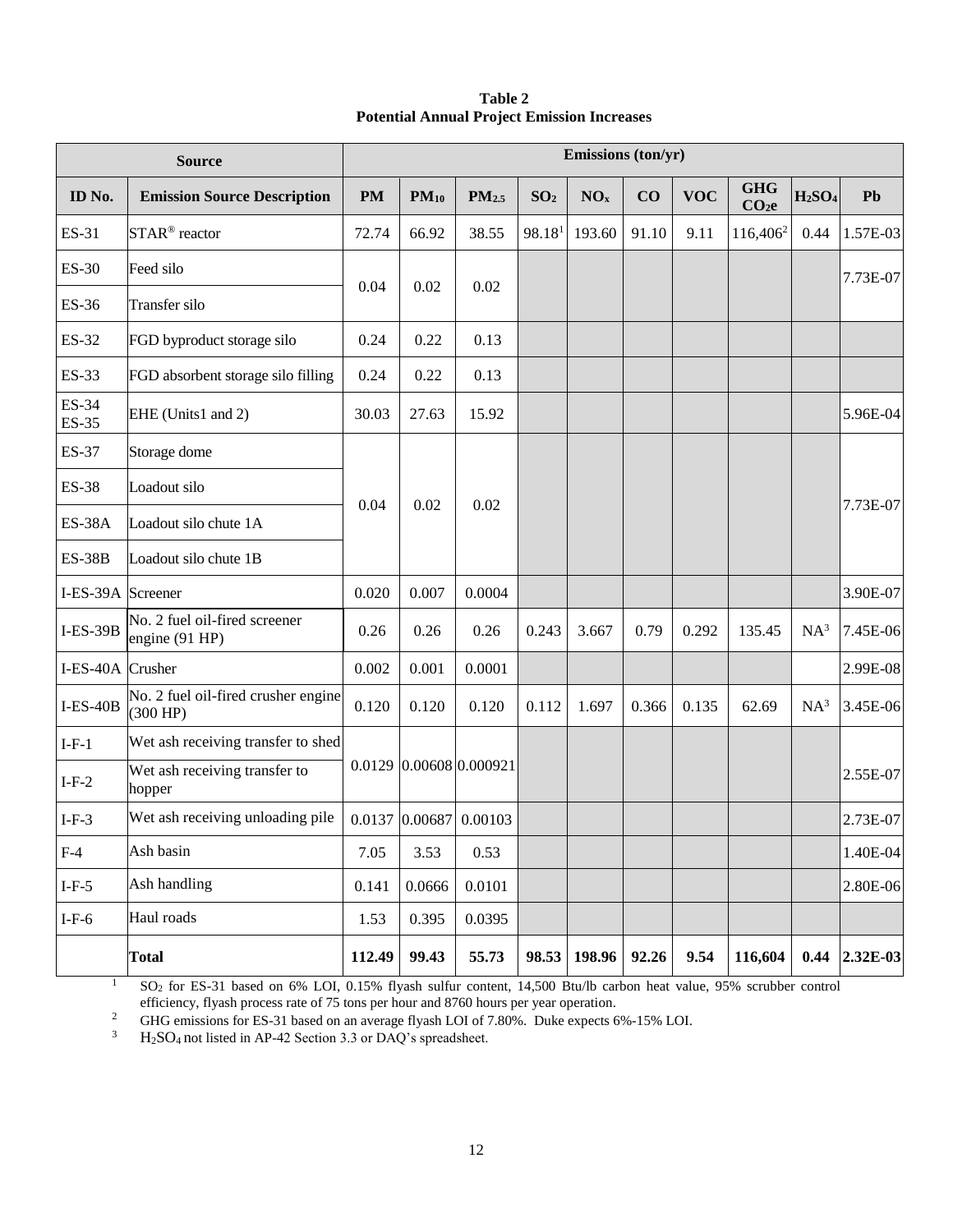### **VII. Regulatory Analysis**

### **A. New Source Review Evaluation**

Under Prevention of Significant Deterioration (PSD) requirements, all major new or modified stationary sources of air pollutants as defined in Section 169 of the Federal Clean Air Act (CAA) must be reviewed and permitted prior to construction by EPA or permitting authority, as applicable, in accordance with Section 165 of CAA. A *major stationary source* is defined as any one of 28 named source categories, which emits or has a potential to emit (PTE) 100 tons per year of any regulated pollutant, or any other stationary source, which emits or has the potential to emit 250 tons per year of any PSD regulated pollutant.

The Lee facility is an existing PSD major stationary source of criteria air pollutants as defined at 40 CFR  $51.166(b)(1)(i)(a)$ , and is classified as one of the 28 named source categories under the category of "fossil fuel-fired steam electric plants of more than 250 million Btu per hour heat input," which emits or has a potential to emit (PTE) 100 tons per year of any regulated pollutant.

For existing major stationary sources, there are several steps to determine whether the modification is a *major modification* and therefore subject to PSD preconstruction review. The first step is to determine whether there is a physical change or change in the method of operation. Second, there must be an emissions increase. And third, the emissions increase must be equal to or greater than the "significance levels" as listed in 40 CFR 51.166(b)(23)(i) for the regulated pollutants.

Because the STAR modification involves a physical change with an emissions increase, it must be determined whether the modification results in an emission increase for any regulated pollutant in the amounts equal or greater than the significance levels, which would therefore trigger a PSD review for those pollutants.

#### Existing PSD Avoidance Condition

Duke is proposing to include emissions from the  $STAR^@$  project under the existing PSD avoidance limits in Section 2.1.D.5.a of the current permit 01812T42. The existing PSD avoidance condition was established in permit 01812T35 when the three natural gas/No. 2 fuel oil-fired simple/combined-cycle internal combustion turbines (Lee IC Unit 1A, Lee IC Unit 1B and Lee IC Unit 1C) were first permitted in 2010. At that time, since the three coal-fired boilers (Unit 1 Boiler, Unit 2 Boiler and Unit 3 Boiler) were soon to be retired, Duke began reducing the hours of operation of the boilers as the new turbines came on line. The avoidance limits were based on actual baseline emissions for the three boilers to establish (with the added PSD significance thresholds for each pollutant) the allowable PSD avoidance limits as a "project net" to ensure there was no increase in emissions (beyond PSD significance) above baseline so that emissions from the three boilers plus the three new combustion turbines remain below the limits.

DAQ had initially told Duke in a letter dated December 18, 2017, that the STAR® modification emissions could not be included under the existing PSD avoidance limits since those limits were for an unrelated project, and therefore those emissions must be analyzed separately with respect to the applicability of PSD. DAQ discussed this in a meeting with Duke on January 5, 2018 and in a conference call on February 5, 2018, and asked Duke to provide their reasoning in a letter. In the letter, received on February 19, 2018 (dated February 7, 2018), Duke explained their rationale why the STAR<sup>®</sup> project should be considered part of the same project that retired the coal-fired boilers and installed the three new combined cycle turbines, and that therefore the  $STAR^{\circledast}$  project emissions should be included under the existing PSD avoidance limits.

Duke's rationale for considering the  $STAR^{\circ}$  project to be part of the same project that retired the coalfired boilers and installed the three new combined cycle turbines is based on the following events that led to the proposed STAR® ash beneficiation project to facilitate retirement of the coal-fired boilers.

• Duke submitted the application to repower the facility with the three new turbines as part of the preparation for retiring the three coal-fired boilers in December 2009. The three boilers were retired on October 1, 2012, and Duke requested the boilers be removed from the permit on November 27, 2012. The boilers were then removed from the permit in 2015 (permit 01812T40).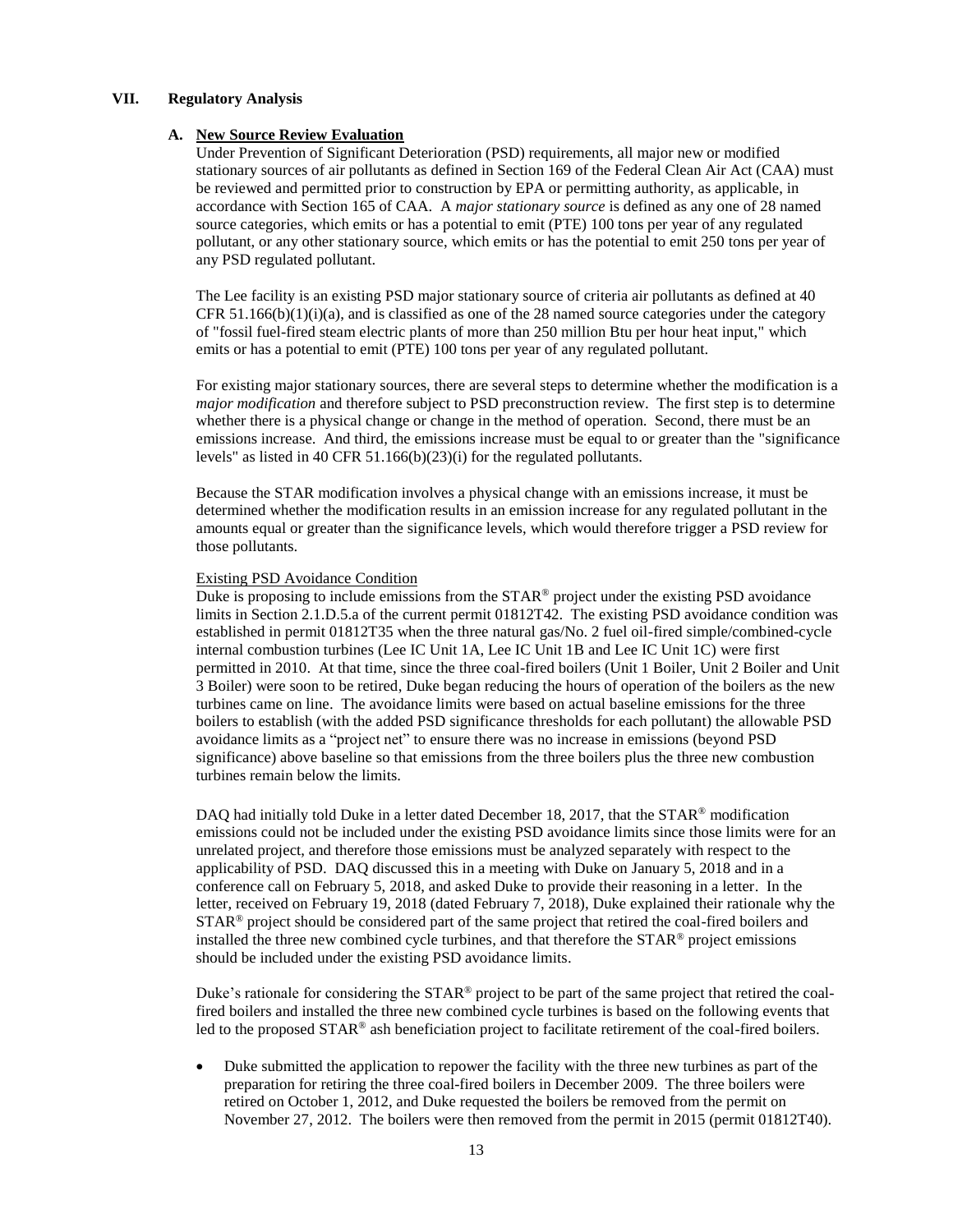- At the time the boilers were being planned for retirement, Duke was tracking potential regulations for long-term management of coal combustion products (CCP) at the state and federal levels.
- The regulations were a result of the December 2008 ash release at the Tennessee Valley Authority's Kingston facility and the beginning of EPA's process of assessing ash impoundments to determine where corrective measures may be needed to prevent failures at other facilities.
- EPA sent an information request out to coal-fired electric utilities in February 2009 inquiring about the safety of surface impoundments and basins used to store coal combustion residue.
- EPA published a proposed rule to regulate coal ash on June 21, 2010, and the Disposal of Coal Combustion Residuals from Electric Utilities final rule was signed on December 19, 2014.
- The North Carolina Coal Ash Management Act (CAMA) became law in 2014 and required Duke to begin closure of ash basins and to evaluate beneficial reuse for ash stored in the basins.

DAQ agrees that, based on Duke's explanation, the  $STAR^{\circ}$  project can be considered to be part of the same project that retired the coal-fired boilers and installed the three new combined cycle turbines and can be included in the existing PSD condition.

At the time the boilers were removed from the permit in 2015, the PSD avoidance condition became applicable only to the three turbines with the limits unchanged. Now, with this permit modification, the PSD avoidance condition (moved to Section 2.2.B of the permit) will include the turbines and the new STAR® project sources as discussed below.

Table 3 shows the potential emissions for the  $STAR^{\circ}$  project (row A) and for the existing turbines (row B). To determine the possibility that the total potential emissions under the avoidance condition could exceed the limits and therefore require monitoring of actual emissions, the amount by which the total potential emissions for the turbines and from STAR® sources ES-31, ES-34 and ES-35 in the avoidance condition (row  $A+B$ ) exceeds the PSD avoidance limits (row C) is determined (row  $A+B-C$ ). Even though the addition of the  $STAR^@$  system has the potential to exceed the existing PSD avoidance limit for some pollutants (PM,  $PM_{10}$ ,  $PM_{2.5}$ , CO and VOCs), the actual emissions of these pollutants when added to the common pollutants (for example  $PM_{10}$ ) from the existing turbines is expected to be below the PSD avoidance condition limits. Monitoring, recordkeeping and reporting of actual emissions will be required for the STAR® reactor (ES-31) for all pollutants (PM,  $PM_{10}$ ,  $PM_{2.5}$ , CO and VOCs) for which potential emissions of all PSD avoidance source emissions exceed the PSD avoidance limits, and likewise for EHE ES-34 and EHE-35 for those same pollutants which these sources emit (PM,  $PM_{10}$  and  $PM_{2.5}$  only). Potential emissions for the other pollutants (SO<sub>2</sub>, NOx, H<sub>2</sub>SO<sub>4</sub> and Pb) are significantly below the new avoidance limits and therefore monitoring of actual emissions is not required for ES-31 since the limits for those pollutants cannot be exceeded. To simplify the monitoring of emissions, the total potential emissions from the small-emitting STAR<sup>®</sup> project ancillary sources (all except STAR® reactor ES-31, EHE ES-34 and EHE ES-35), as shown in Table 3 (row D), have been added separately in the condition equations as shown in Section VIII.D.2 below with the note that that number represents the potential emissions from the small-emitting  $\text{STAR}^{\otimes}$  ancillary sources. Since the maximum potential emissions for all STAR<sup>®</sup> project small-emitting ancillary sources are assumed, no monitoring or recordkeeping of actual emissions is required for those sources. The only monitoring of the  $STAR^{\circledast}$  project sources needed is for the  $STAR^{\circledast}$  reactor ES-31, EHE ES-34 and EHE ES-35 in the new condition, in addition to the turbines.

The reactor ES-31 throughput establishes the throughput for all other  $STAR<sup>®</sup>$  project ancillary sources and therefore establishes their potential emissions. The system design process throughput capabilities for the ancillary sources as a function of the reactor throughput are shown in the table in Section VIII.B.1 below. Monitoring of reactor emissions will ensure the potential emissions for the ancillary sources are not exceeded.

GHGs. In accordance with PSD regulation 51.166(b)(48)(iv)(b), GHGs are only subject to regulation in the case of an existing major stationary source for a regulated NSR pollutant that is not GHGs if the source will also have an emissions increase of a regulated NSR pollutant (as defined in  $51.166(b)(48)(iii)$  for GHGs), and an emissions increase of 75,000 tpy CO<sub>2</sub>e or more. Also, in accordance with NCAC 02D .0544(a), a major stationary source or major modification shall not be required to obtain a prevention of PSD permit on the sole basis of its greenhouse gases emissions. Therefore, even though the GHG emissions of 116,604 tons per year as shown in Table 2 are greater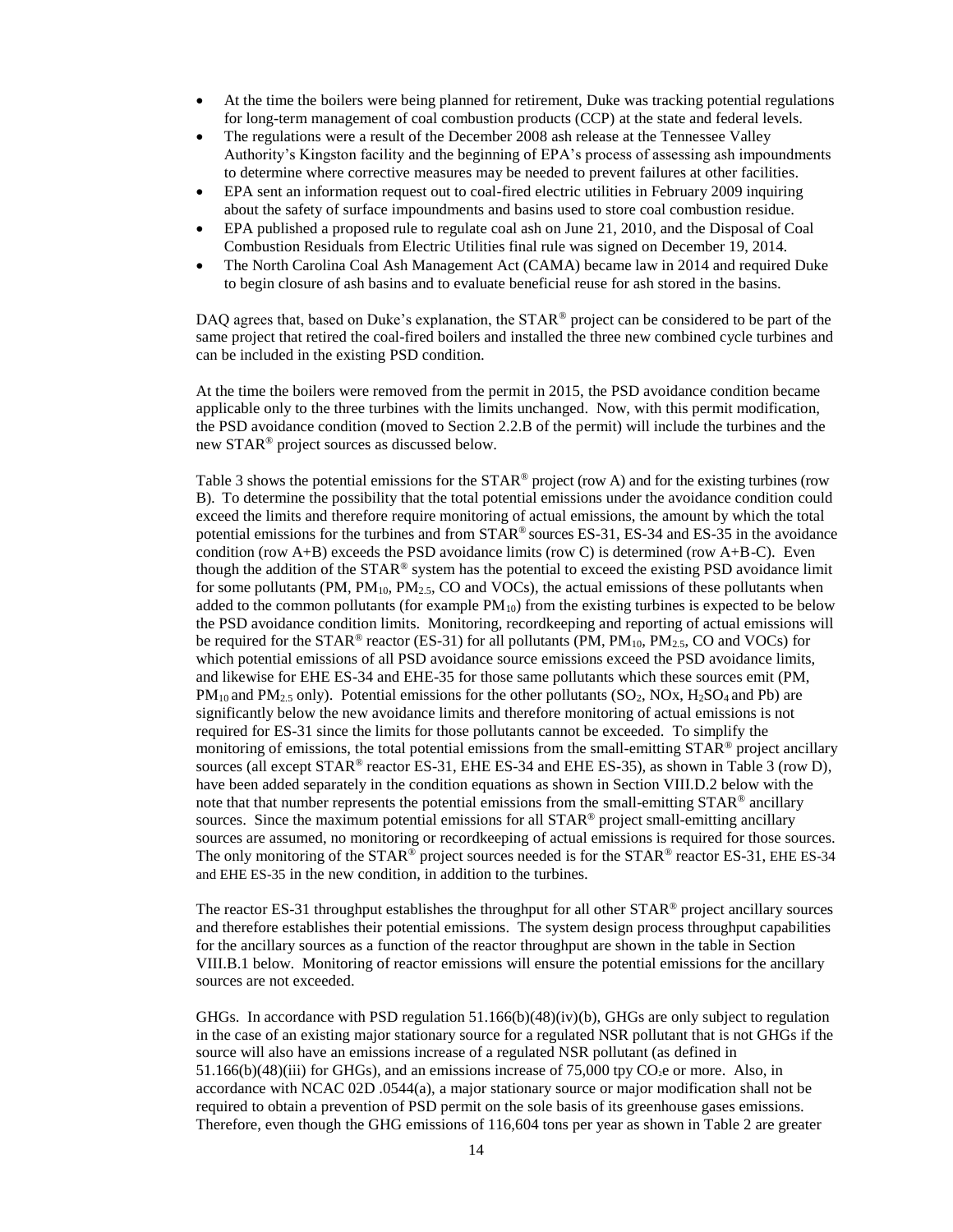than the otherwise PSD significant increase rate of 75,000 tons per year, the proposed project does not result in an increase of a regulated NSR pollutant that is not GHGs, and GHGs are not subject to PSD review.

| Category      |                                                                                            | <b>Emissions (ton/yr)</b> |           |                   |                               |                 |        |            |                      |                                |                |  |
|---------------|--------------------------------------------------------------------------------------------|---------------------------|-----------|-------------------|-------------------------------|-----------------|--------|------------|----------------------|--------------------------------|----------------|--|
|               |                                                                                            | <b>PM</b>                 | $PM_{10}$ | PM <sub>2.5</sub> | SO <sub>2</sub>               | NO <sub>x</sub> | CO     | <b>VOC</b> | GHGCO <sub>2</sub> e | H <sub>2</sub> SO <sub>4</sub> | <b>Pb</b>      |  |
| $\mathbf{A}$  | Potential emission increases for the<br>proposed STAR <sup>®</sup> Project <sup>1</sup>    | 112.49                    | 99.43     | 55.73             | 98.53                         | 198.96          | 92.26  | 9.54       | 116,604              | 0.44                           | 0.00232        |  |
| $\bf{B}$      | Potential emissions for turbines<br>1A, 1B and $1C3$                                       | 214.26                    | 214.26    | 214.26            | 21.93                         | 902.13          | 841.11 | 122.19     |                      | 15.39                          | 0.06           |  |
| $A + B$       | Total potential all sources under<br>the PSD avoidance condition                           | 326.75                    | 313.69    | 269.99            | 120.46                        | 1101.09         | 933.37 | 131.73     |                      | 15.83                          | 0.06232        |  |
| $\mathcal{C}$ | Existing PSD avoidance limits                                                              | 218.2                     | 218.2     | 218.2             | 14,663.1                      | 3,414.6         | 829.3  | 65.1       | see note 2           | 64.3                           | 0.77           |  |
| D             | Potential emissions from STAR <sup>®</sup><br>ancillary sources <sup>4</sup>               | 9.71                      | 4.873     | 1.262             | 0.35                          | 5.36            | 1.16   | 0.43       |                      | <b>NA</b>                      | <b>NA</b>      |  |
|               | Total of all PSD avoidance source<br>$A+B-C$ lemissions above the PSD<br>avoidance limits  | 108.55                    | 95.49     | 51.79             | -14,542.64  -2313.51   104.07 |                 |        | 66.63      |                      | $-48.47$                       | $-0.70768$     |  |
|               | Monitoring required under the<br>PSD avoidance condition for<br>STAR <sup>®</sup> reactor? | Yes                       | Yes       | <b>Yes</b>        | N <sub>0</sub>                | N <sub>0</sub>  | Yes    | <b>Yes</b> | N <sub>0</sub>       | N <sub>0</sub>                 | N <sub>o</sub> |  |

**Table 3 Emissions Summary for the Revised PSD Avoidance Condition**

1 from Table 2

<sup>2</sup> PSD avoidance applicability only applies to "anyway sources"

3 from review for permit T35, Table 2

4 from Table 2 (total potential emissions from all sources except STAR® reactor ES-31, EHE ES-34 and EHE ES-35). These amounts are included in the monitoring equations in in Section VIII.E.2.

## **VIII. Source-by-Source Requirements**

# **A. One STAR® flyash feedstock processing reactor equipped with natural gas/propane startup burners (ID No. ES-31) and associated dry scrubber (ID No. CD-31A) and baghouse (ID No. CD-31B)**

# Applicable Regulations

1. 15A NCAC 2D .0515: PARTICULATES FROM MISCELLANEOUS INDUSTRIAL PROCESSES Emissions of particulate matter from this source (ID No. ES-31) shall not exceed an allowable emission rate as calculated by the following equation:

$$
E = 4.10 \times P^{0.67}
$$
 for P \le 30 tons per hour

or

 $E = 55.0 \times P^{0.11} - 40$  for P > 30 tons per hour

Where:  $E =$  allowable emission rate in pounds per hour  $P =$  process weight in tons per hour

Liquid and gaseous fuels and combustion air are not considered as part of the process weight.

Compliance

The following table shows the allowable PM emission rate according to this rule compared to the potential after control PM emissions rate for this source.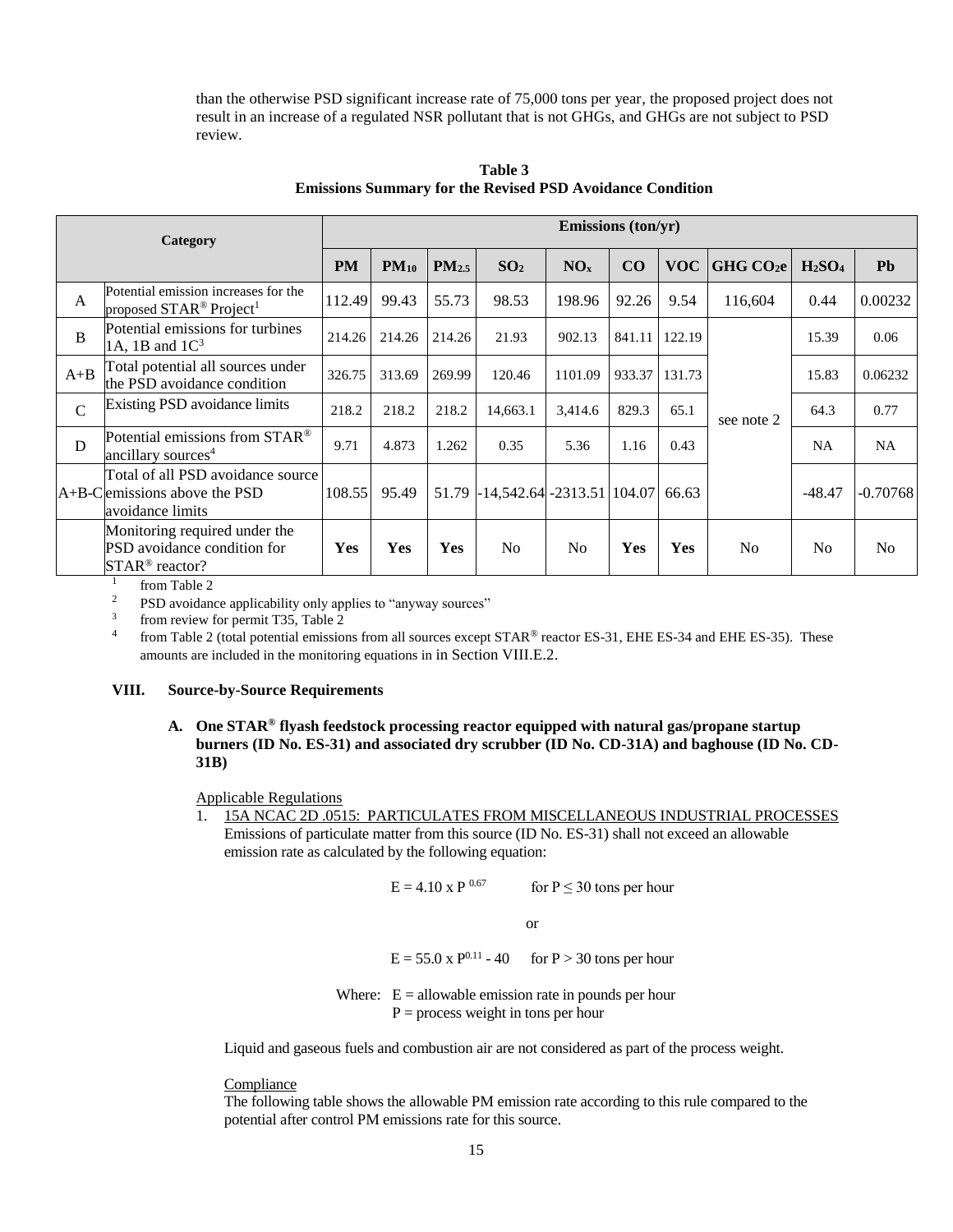| <b>Emissions Source</b>    | ID<br>No. | <b>Process</b><br>Rate<br>(tph) | <b>Allowable PM</b><br><b>Emission Rate</b><br>(lb/hr) | <b>Potential PM</b><br><b>Emission</b><br>Rate $(lb/hr)*$ | <b>Compliance</b><br><b>Expected?</b> |
|----------------------------|-----------|---------------------------------|--------------------------------------------------------|-----------------------------------------------------------|---------------------------------------|
| $STAR^{\circledR}$ reactor | ES-31     | 75                              | 48.4                                                   | 16.61                                                     | <b>ves</b>                            |

\* after control

Since compliance is expected well within the allowable emission rate, the following monitoring applies in order to ensure the control devices are being properly maintained and that the above after control rates are not exceeded.

Particulate matter emissions from this source (ID No. ES-31) shall be controlled by the baghouse (ID No. CD-31B). To assure compliance, the Permittee shall perform inspections and maintenance as recommended by the manufacturer. In addition to the manufacturer's inspection and maintenance recommendations, or if there is no manufacturer's inspection and maintenance recommendations, as a minimum, the inspection and maintenance requirement shall include the following:

- i. a monthly visual inspection of the system ductwork and material collection unit for leaks; and
- ii. an annual (for each 12-month period following the initial inspection) internal inspection of the baghouse's structural integrity.

The results of inspection and maintenance shall be maintained in a logbook (written or electronic format) on-site and made available to an authorized representative upon request. The logbook shall record the following:

- i. the date and time of each recorded action;
- ii. the results of each inspection;
- iii. the results of any maintenance performed on the dust extraction system; and
- iv. any variance from manufacturer's recommendations, if any, and corrections made.

### Reporting

The Permittee shall submit the results of any maintenance performed on any control device within 30 days of a written request by the DAQ.

The Permittee shall submit a summary report of monitoring and recordkeeping activities postmarked on or before January 30 of each calendar year for the preceding six-month period between July and December and July 30 of each calendar year for the preceding six-month period between January and June.

## 2. 15A NCAC 02D .0516: SULFUR DIOXIDE EMISSIONS FROM COMBUSTION **SOURCES**

Emissions of sulfur dioxide from this source (ID No. ES-31) shall not exceed 2.3 pounds per million Btu heat input. Sulfur dioxide formed by the combustion of sulfur in fuels, wastes, ores, and other substances shall be included when determining compliance with this standard.

#### Testing

Under the provisions of NCGS 143-215.108, the Permittee shall demonstrate compliance with the emission limit in Section 2.1.J.2.a above by conducting an initial stack test for sulfur dioxide emissions, with the reactor operating within 10% of its maximum heat input rate, in accordance with a testing protocol approved by the DAQ. Details of the emissions testing and reporting requirements can be found in Section 3 - General Condition JJ. Testing shall be completed within 90 days of initial start-up of the reactor (ID No. ES-31). Test results shall be the average of 3 valid test runs each when the source is processing flyash with: (1) a low sulfur content, (2) a medium sulfur content, and (3) a high sulfur content; to establish a minimum lime-to-sulfur ratio for the dry scrubber (ID No. CD-31A) for each fly ash sulfur content range that demonstrates compliance with the emissions limit in paragraph a above. In addition, the Permittee shall measure the pressure drop across the baghouse (ID No. 31B) during each test.

Test results shall include the following test condition information for each run:

i. Sulfur dioxide emission rate (lb/mmBtu).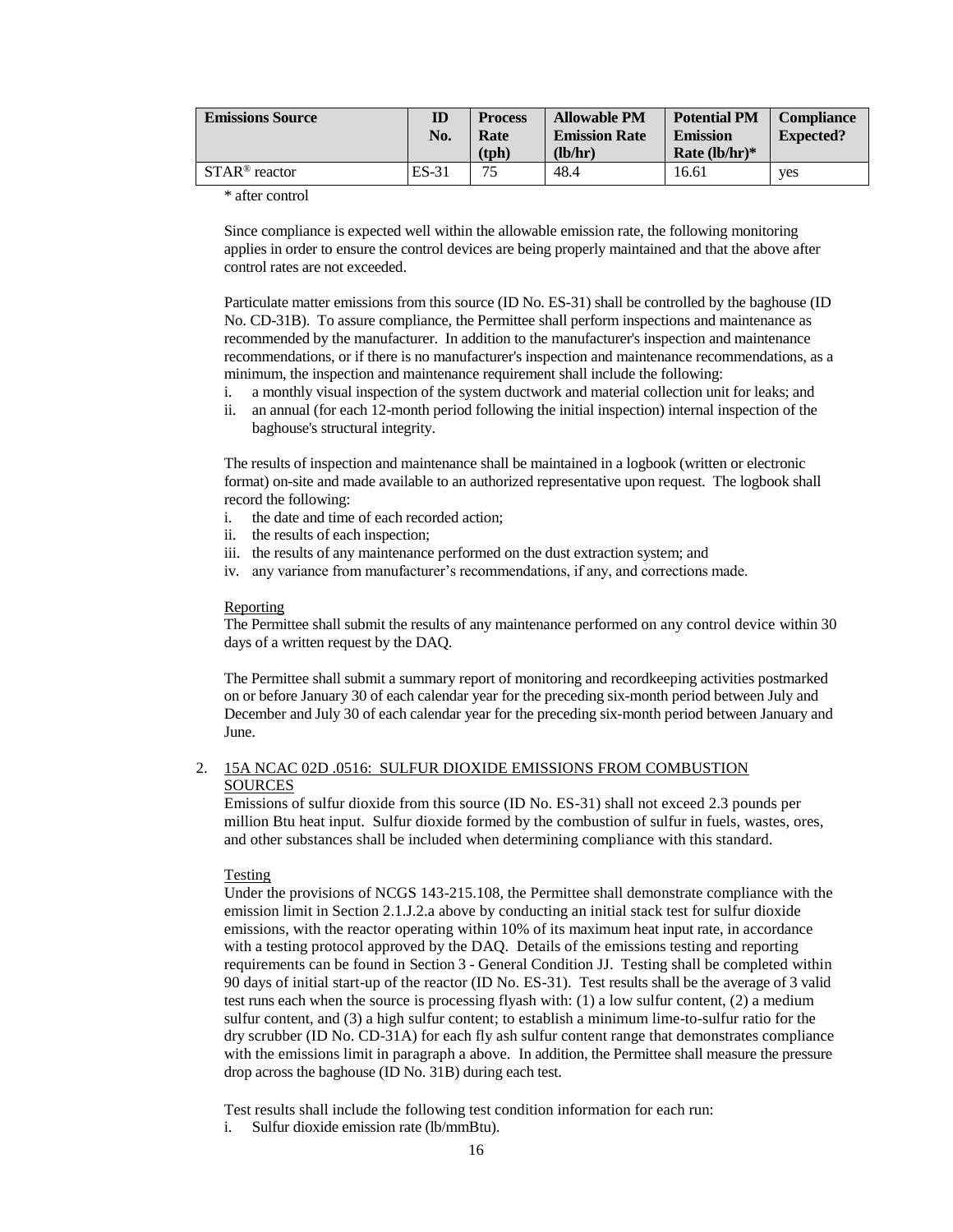- ii. Dry scrubber lime-to-sulfur ratio.
- iii. Reactor heat input (mmBtu/hr).
- iv. Reactor flyash raw feed rate (tons per hour).
- v. Flyash loss on ignition (% carbon).
- vi. Flyash sulfur content (%).
- vii. Baghouse pressure drop (∆p).

# Compliance

- a. The Permittee shall operate the dry scrubber at any time the reactor is in operation other than during startup, shutdown or malfunction, with a lime-to-sulfur ratio necessary to achieve a 95% sulfur dioxide removal efficiency.
- b. Any time the reactor is in operation, the dry scrubber shall be operated at the minimum lime-tosulfur ratio established during initial stack testing for each flyash sulfur content range.
- c. Once per hour, the Permittee shall record in a logbook (written or electronic format) on-site and made available to an authorized representative upon request, the following information:
	- i. Flyash sulfur content (%).
	- ii. Dry scrubber lime-to-sulfur ratio.
	- iii. Baghouse pressure drop (∆p).

# Reporting

The Permittee shall submit to the DAQ Permitting Section a summary of the results of the initial stack testing that includes the information in Section 2.1.J.2.b above for each of the three sulfur content ranges of fly ash being processed, no later than 30 days after completing the initial stack test in accordance with General Condition JJ; and submit a complete permit application to revise the permit accordingly.

# 3. 15A NCAC 02D .0521: CONTROL OF VISIBLE EMISSIONS

Visible emissions from this source (ID No. ES-31) shall not be more than 20 percent opacity (except during startups, shutdowns, and malfunctions) when averaged over a six-minute period. However, sixminute averaging periods may exceed 20 percent not more than once in any hour and not more than four times in any 24-hour period. In no event shall the six-minute average exceed 87 percent opacity.

## Compliance

To ensure compliance, once a week the Permittee shall observe the emission points of this source (ID No. ES-31) for any visible emissions above normal. The weekly observation must be made for each week of the calendar year period to ensure compliance with this requirement. The Permittee shall establish "normal" for this source in the first 30 days following the effective date of beginning operation. If visible emissions from this source are observed to be above normal, the Permittee shall either:

- i. take appropriate action to correct the above-normal emissions as soon as practicable and within the monitoring period and record the action taken as provided in the recordkeeping requirements below, or
- ii. demonstrate that the percent opacity from the emission points of the emission source in accordance with 15A NCAC 02D .2610 (Method 9) for 12 minutes is below the emission limit.

The results of the monitoring shall be maintained in a logbook (written or electronic format) on-site and made available to an authorized representative upon request. The logbook shall record the following:

- i. the date and time of each recorded action;
- ii. the results of each observation and/or test noting those sources with emissions that were observed to be in noncompliance along with any corrective actions taken to reduce visible emissions; and
- iii. the results of any corrective actions performed.

## Reporting

The Permittee shall submit a summary report of the monitoring and recordkeeping postmarked on or before January 30 of each calendar year for the preceding six-month period between July and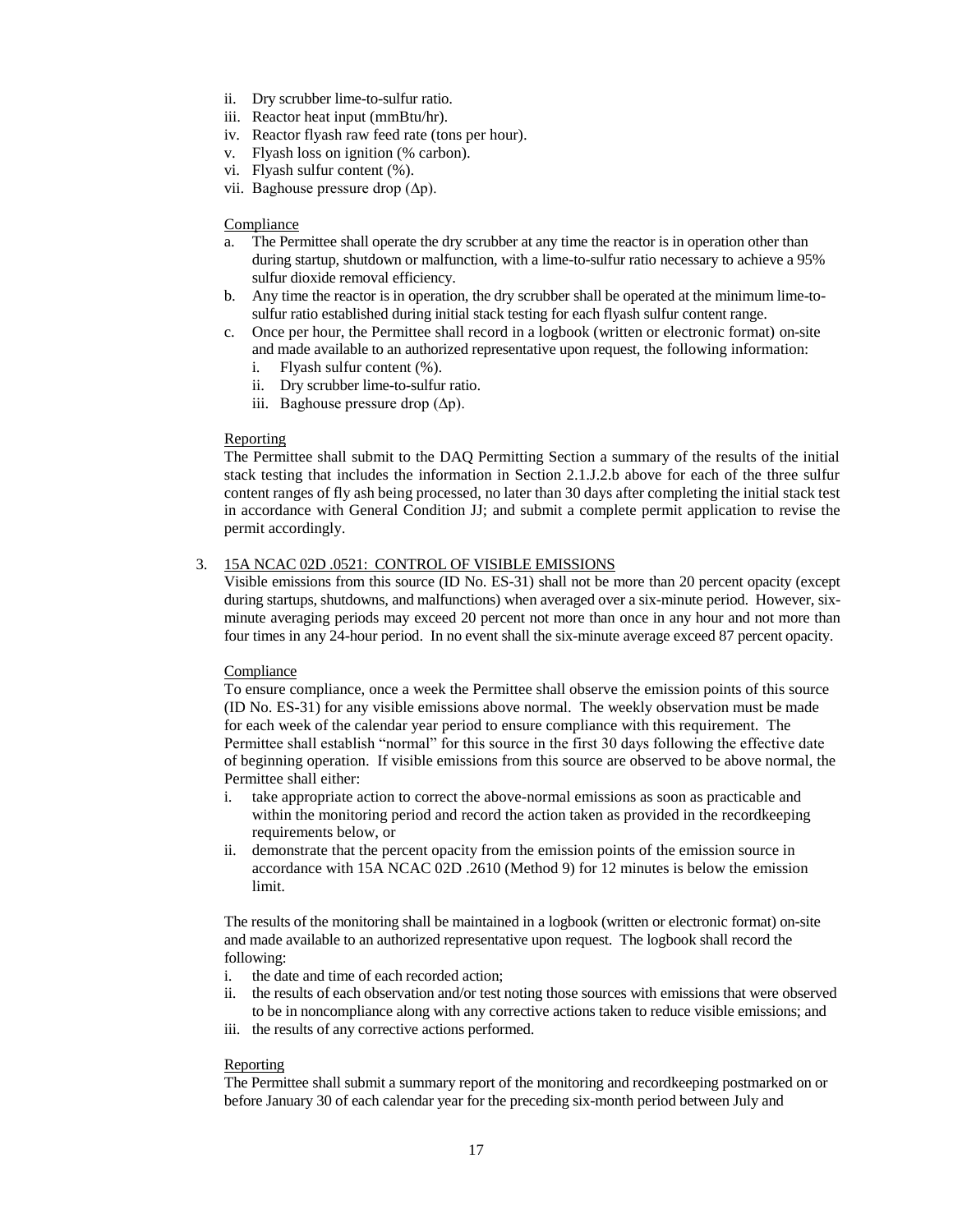December and on or before July 30 of each calendar year for the preceding six-month period between January and June.

## Non-applicable Regulations

The STAR reactor (ID No. ES-31) is not subject to the following regulations:

1. 15A NCAC 2D .0503 – PARTICULATES FROM FUEL BURNING INDIRECT HEAT EXCHANGERS

This rule applies to installations burning fuel, including natural gas and fuel oils, for the purpose of producing heat or power by indirect heat transfer. The STAR® is not an indirect heat exchanger, therefore this regulation does not apply.

2. 15A NCAC 02D .0524 - NSPS for Commercial and Industrial Solid Waste Incineration Units (40 CFR 60, Subpart CCCC)

Unless exempt, combustion of a "non-hazardous secondary material" (NHSM), as defined in §241.2 would subject the STAR® reactor to requirements in 40 CFR 60 Subpart CCCC "Standards of Performance for Commercial and Industrial Solid Waste Incineration Units" or, Subpart DDDD "Emissions Guidelines and Compliance Times for Commercial and Industrial Solid Waste Incineration Units." These regulations are known as the CISWI ("Commercial and Industrial Solid Waste Incineration") rules. In 2014, The SEFA Group requested DAQ's determination of regulatory status, with respect to 40 CFR 241 "Solid Wastes Used as Fuels or Ingredients in Combustion Units," for using flyash in its STAR<sup>®</sup> reactor. In a letter dated June 10, 2015 (Appendix F of the application) to Mr. Jim Clayton with The SEFA Group, the DAQ made a determination that flyash received directly from a coal-fired power plant's particulate collection device (i.e., electrostatic precipitator or baghouse) and flyash received from landfills and ash ponds is a NHSM and is an "ingredient", as defined in  $\S 241.2$ .  $\S 241.3(b)(4)$  of the rule states that NHSMs used as fuel or ingredient products in a combustion unit, and that are produced from the processing of discarded NHSMs and that meet the legitimacy criteria specified in §241.3(d)(l), with respect to fuels, and  $\S 241.3(d)(2)$ , with respect to ingredients," are not solid waste.  $§241.3(b)(3)$  states that NHSMs when used as an ingredient in a combustion unit that meet the legitimacy criteria specified in paragraph  $\S241.3(d)(2)$  are not solid waste. Therefore, the STAR<sup>®</sup> reactor is not subject to the CISWI requirements.

3. 15A NCAC 02D .0614 – Compliance Assurance Monitoring (40 CFR 64)

The CAM rule applies to each pollutant-specific emissions unit at a Title V facility if the individual emissions unit uses a control device to achieve compliance with an emission limit or standard, and if the potential pre-control emissions from that specific source are equal to or greater than the major source threshold (100 tons per year each) of any regulated air pollutant. The  $STAR<sup>®</sup>$  reactor will have potential pre-control  $SO<sub>2</sub>$  emissions greater than 100 tons per year and will employ a dry scrubber for control of  $SO<sub>2</sub>$  to meet the emission limit of 2.3 lb/mmBtu in rule 15A NCAC 02D .0516. However, the draft CAM Plan, as submitted with the application, is not necessary at this time since a construction permit is to be issued initially; with the Part 70 Title V permit application to be filed within 12 months after commencing operation in accordance with 02D .0501(c)(2). The deadline for submittal of a CAM Plan is that it is to be part of an application for a significant permit revision under 40 CFR Part 70 as specified in 40 CFR §64.5. Therefore, the final CAM Plan will be required to be submitted along with the Part 70 application for this modification, for inclusion into the Title V permit at that time.

**B. Feed silo (ID No. ES-30) and associated bin vent filter (ID No. CD-30), FGD byproduct storage silo (ID No. ES-32) and associated bin vent filter (ID No. CD-32), FGD absorbent storage silo (ID No. ES-33) and associated bin vent filter (ID No. CD-33), EHE- external heat exchanger 1 (ID No. ES-34) and associated baghouse (ID No. CD-34), EHE- external heat exchanger 2 (ID No. ES-35) and associated baghouse (ID No. CD-35), transfer silo (ID No. ES-36) and associated bin vent filter (ID No. CD-36), storage dome (ID No. ES-37) and associated bin vent filter (ID No. CD-37), loadout silo (ID No. ES-38) and associated bin vent filter (ID No. CD-38), loadout silo chute 1A (ID No. ES-38A) and associated bin vent filter (ID No. CD-38A) and loadout silo chute 1B (ID No. ES-38B) and associated bin vent filter (ID No. CD-38B)**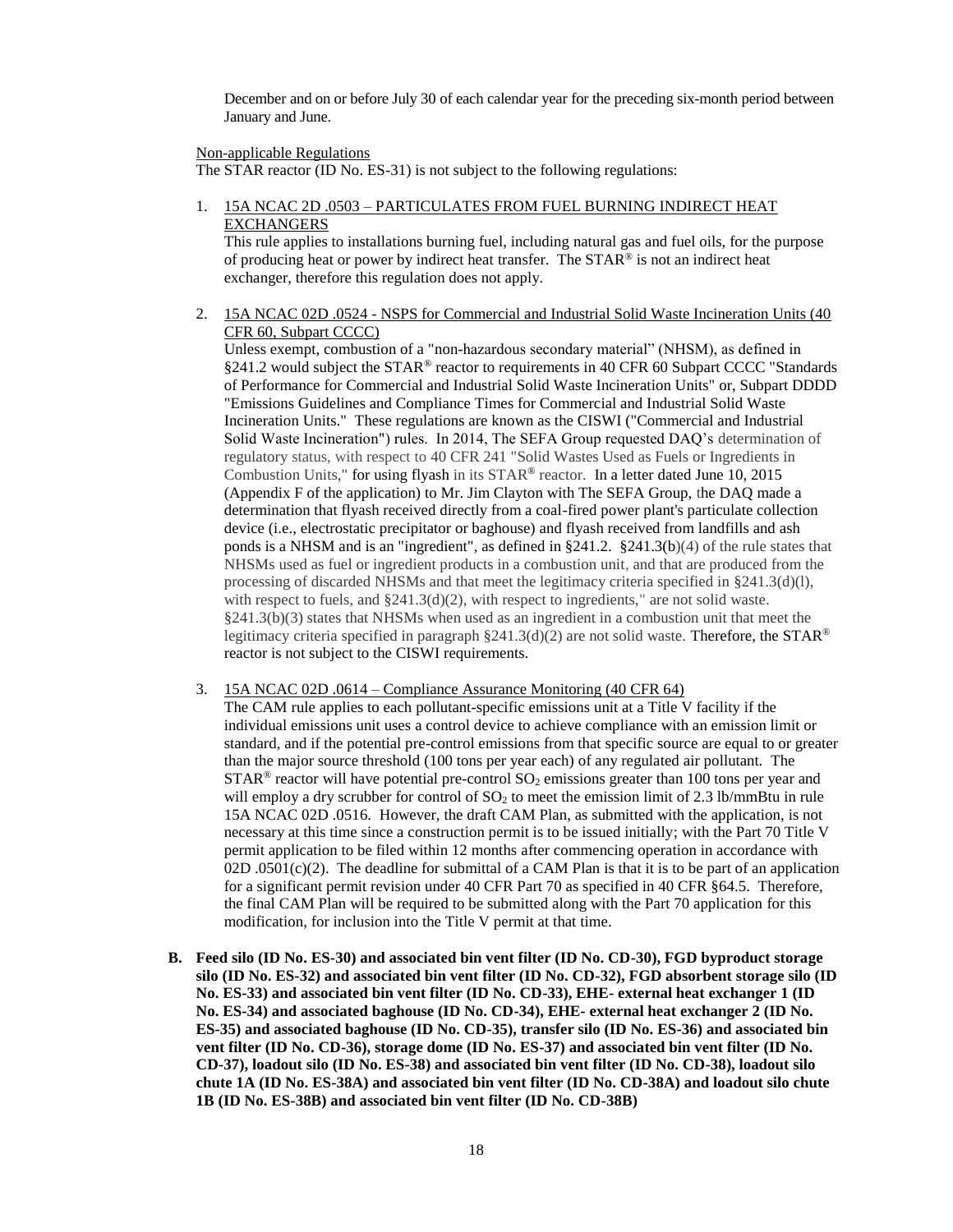### Applicable Regulations

1. 15A NCAC 2D .0515: PARTICULATES FROM MISCELLANEOUS INDUSTRIAL PROCESSES Emissions of particulate matter from these sources (ID Nos. ES-30, ES-32, ES-33, ES-34, ES-35, ES-36, ES,37, ES-38, ES-38A, ES-38B) shall not exceed an allowable emission rate as calculated by the following equation:

 $E = 4.10 \text{ x P}^{0.67}$  for  $P \le 30$  tons per hour

or

 $E = 55.0 \text{ x } P^{0.11} - 40$  for  $P > 30$  tons per hour

Where:  $E =$  allowable emission rate in pounds per hour  $P =$  process weight in tons per hour

Liquid and gaseous fuels and combustion air are not considered as part of the process weight.

#### Compliance

The following table shows the allowable PM emission rate according to this rule compared to the potential after control PM emissions rate for these sources.

| <b>Emissions Source</b>      | ID<br>No.        | <b>Process</b><br>Rate<br>(tph) | <b>Allowable PM</b><br><b>Emission Rate</b><br>(lb/hr) | <b>Potential PM</b><br><b>Emission</b><br>Rate $(lb/hr)*$ | <b>Compliance</b><br><b>Expected?</b> |
|------------------------------|------------------|---------------------------------|--------------------------------------------------------|-----------------------------------------------------------|---------------------------------------|
| Feed silo filling            | <b>ES-30</b>     | 125                             | 53.5                                                   | 0.00609                                                   | yes                                   |
| Feed silo unloading          |                  | 75                              | 48.4                                                   | 0.00365                                                   | yes                                   |
| STAR <sup>®</sup> reactor    | ES-31            | 75                              | 48.4                                                   | 16.61                                                     | yes                                   |
| FGD Byproduct Silo filling   | ES-32            | 1.75                            | 5.97                                                   | 0.06                                                      | yes                                   |
| FGD Byproduct Silo unloading |                  | 300                             | 63                                                     |                                                           |                                       |
| FGD Absorbent Silo filling   | ES-33            | 25                              | 35.4                                                   | 0.06                                                      | yes                                   |
| FGD Absorbent Silo unloading |                  | 1.5                             | 5.4                                                    |                                                           |                                       |
| EHE (Units1 and 2)           | ES-34<br>$ES-35$ | 70                              | 47.8                                                   | 6.86                                                      | yes                                   |
| Transfer silo filling        | $ES-36$          | 125                             | 53.5                                                   | 0.006093                                                  | yes                                   |
| Transfer silo unloading      |                  | 75                              | 48.4                                                   | 0.00365                                                   | yes                                   |
| Storage dome filling         | ES-37            | 75                              | 48.4                                                   | 0.00365                                                   | yes                                   |
| Storage dome unloading       |                  | 275                             | 62.02                                                  | 0.0134                                                    | yes                                   |
| Loadout silo                 | <b>ES-38</b>     | 300                             | 63                                                     | 0.0146                                                    | yes                                   |
| Loadout silo chute 1A        | $ES-38A$         | 100                             | 51.3                                                   | 0.00487                                                   | yes                                   |
| Loadout silo chute 1B        | $ES-38B$         | 100                             | 51.3                                                   | 0.00487                                                   | yes                                   |

Since compliance is expected well within the allowable emission rates, the following monitoring applies in order to ensure the control devices are being properly maintained and that the above after control rates are not exceeded.

Particulate matter emissions from these emission sources (ID Nos. ES-30, ES-32, ES-33, ES-34, ES-35, ES-36, ES-37, ES-38, ES-38A, ES-38B) shall be controlled by bin vent filters and baghouses (ID Nos. CD-30, CD-32, CD-33, CD-34, CD-35, CD-36, CD,37, CD-38, CD-38A, CD-38B). To assure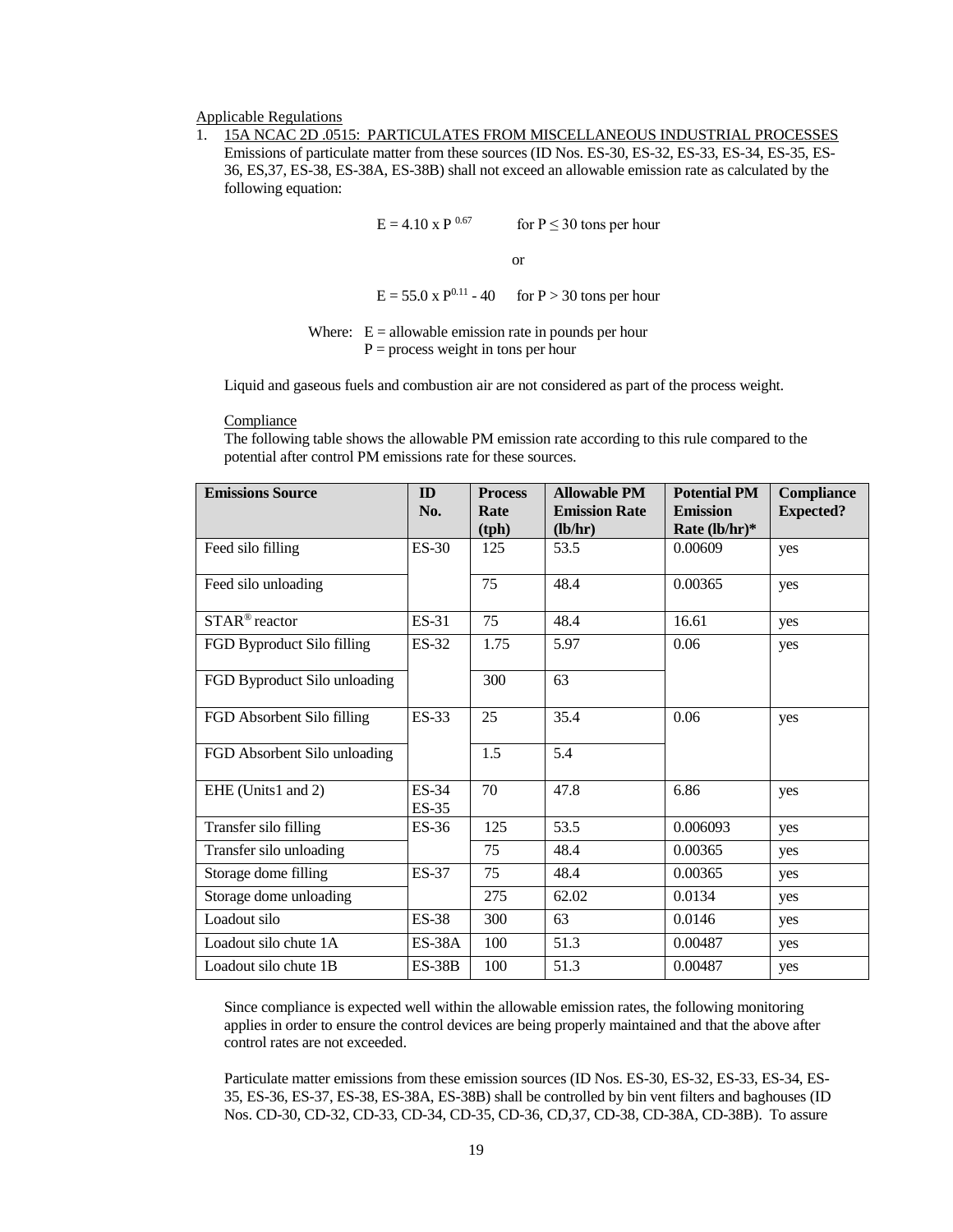compliance, the Permittee shall perform inspections and maintenance as recommended by the manufacturer. In addition to the manufacturer's inspection and maintenance recommendations, or if there is no manufacturer's inspection and maintenance recommendations, as a minimum, the inspection and maintenance requirement shall include the following:

- i. a monthly visual inspection of the system ductwork and material collection unit for leaks; and
- ii. an annual (for each 12-month period following the initial inspection) internal inspection of the baghouse's structural integrity.

The results of inspection and maintenance shall be maintained in a logbook (written or electronic format) on-site and made available to an authorized representative upon request. The logbook shall record the following:

- i. the date and time of each recorded action;
- ii. the results of each inspection;
- iii. the results of any maintenance performed on the dust extraction system; and
- iv. any variance from manufacturer's recommendations, if any, and corrections made.

#### Reporting

The Permittee shall submit the results of any maintenance performed on any control device within 30 days of a written request by the DAQ.

The Permittee shall submit a summary report of monitoring and recordkeeping activities postmarked on or before January 30 of each calendar year for the preceding six-month period between July and December and July 30 of each calendar year for the preceding six-month period between January and June.

# 2. 15A NCAC 02D .0521: CONTROL OF VISIBLE EMISSIONS

Visible emissions from these sources (ID Nos. ES-30, ES-32, ES-33, ES-34, ES-35, ES-36, ES-37, ES-38, ES-38A, ES-38B, ES-39A and ES-40A) shall not be more than 20 percent opacity (except during startups, shutdowns, and malfunctions) when averaged over a six-minute period. However, six-minute averaging periods may exceed 20 percent not more than once in any hour and not more than four times in any 24-hour period. In no event shall the six-minute average exceed 87 percent opacity.

#### Compliance

To ensure compliance, once a month the Permittee shall observe the emission points of this source (ID No. ES-31) for any visible emissions above normal. The monthly observation must be made for each month of the calendar year period to ensure compliance with this requirement. The Permittee shall establish "normal" for this source in the first 30 days following the effective date of beginning operation. If visible emissions from this source are observed to be above normal, the Permittee shall either:

- i. take appropriate action to correct the above-normal emissions as soon as practicable and within the monitoring period and record the action taken as provided in the recordkeeping requirements below, or
- ii. demonstrate that the percent opacity from the emission points of the emission source in accordance with 15A NCAC 02D .2610 (Method 9) for 12 minutes is below the emission limit.

The results of the monitoring shall be maintained in a logbook (written or electronic format) on-site and made available to an authorized representative upon request. The logbook shall record the following:

- i. the date and time of each recorded action;
- ii. the results of each observation and/or test noting those sources with emissions that were observed to be in noncompliance along with any corrective actions taken to reduce visible emissions; and
- iii. the results of any corrective actions performed.

#### Reporting

The Permittee shall submit a summary report of the monitoring and recordkeeping activities postmarked on or before January 30 of each calendar year for the preceding six-month period between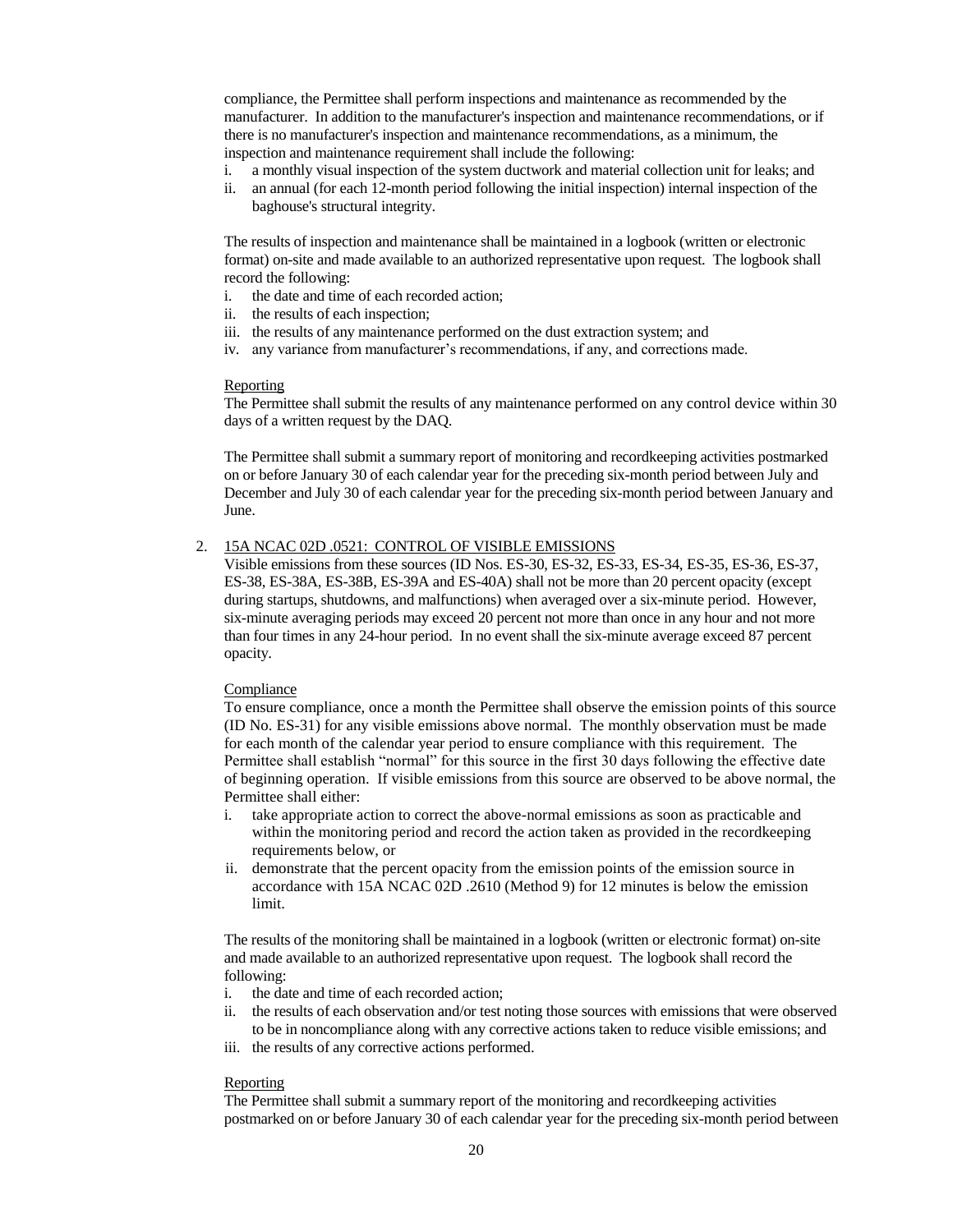July and December and on or before July 30 of each calendar year for the preceding six-month period between January and June.

**C. Ash basin (ID No. F-4)**

Applicable Regulations

- 1. 15A NCAC 02D .0540: PARTICULATES FROM FUGITIVE NON-PROCESS DUST EMISSION SOURCES
	- a. For the purpose of this Rule the following definitions shall apply:
		- i. "Fugitive non-process dust emission" means particulate matter that is not collected by a capture system and is generated from areas such as pit areas, process areas, haul roads, stockpiles, and plant roads.
		- ii. "Substantive complaints" means complaints that are verified with physical evidence acceptable to the DAQ.
	- b. The Permittee shall not cause or allow fugitive non-process dust emissions to cause or contribute to substantive complaints.
	- c. If fugitive non-process dust emissions from a facility required complying with this Rule cause or contributing to substantive complaints, the Permittee shall:
		- i. Within 30 days upon receipt of written notification from the Director of a second substantive complaint in a 12-month period, submit to the Director a written description of what has been done and what will be done to reduce fugitive non-process dust emissions from that part of the facility that caused the second substantive complaint;
		- ii. Within 90 days of receipt of written notification from the Director of a second substantive complaint in a 12-month period, submit to the Director a control plan as described in Paragraph (e) of this Rule; and
		- iii. Within 30 days after the Director approves the plan, be in compliance with the plan.
	- d. The Director may require that the Permittee develop and submit a fugitive non-process dust control plan as described in Paragraph (e) of this Rule if:
		- i. Ambient air quality measurements or dispersion modeling acceptable to the DAQ show violation or a potential for a violation of an ambient air quality standard for particulates in 15A NCAC 02D .0400 "Ambient Air Quality Standards;" or
		- ii. If the DAQ observes excessive fugitive non-process dust emissions from the facility beyond the property boundaries.

The control plan shall be submitted to the Director no later than 90 days after notification. The facility shall be in compliance with the plan within 30 days after the Director approves the plan.

- e. The fugitive dust control plan shall:
	- i. Identify the sources of fugitive non-process dust emissions within the facility;
	- ii. Describe how fugitive non-process dust will be controlled from each identified source;
	- iii. Contain a schedule by which the plan will be implemented;
	- iv. Describe how the plan will be implemented, including training of facility personnel; and
	- v. Describe methods to verify compliance with the plan.
- f. The Director shall approve the plan if:
	- i. The plan contains all required elements in Paragraph (e) of this Rule;
	- ii. The proposed schedule contained in the plan will reduce fugitive non-process dust emissions in a timely manner;
	- iii. The methods used to control fugitive non-process dust emissions are sufficient to prevent fugitive non-process dust emissions from causing or contributing to a violation of the ambient air quality standards for particulates; and
	- iv. The described compliance verification methods are sufficient to verify compliance with the plan.

If the Director finds that the proposed plan does not meet the requirements of this Paragraph he shall notify the Permittee of any deficiencies in the proposed plan. The Permittee shall have 30 days after receiving written notification from the Director to correct the deficiencies.

g. If, after a plan has been implemented, the Director finds that the plan inadequately controls fugitive non-process dust emissions, the Permittee shall be required to correct the deficiencies in the plan. Within 90 days after receiving written notification from the Director identifying the deficiency, the Permittee shall submit a revision to his plan to correct the deficiencies.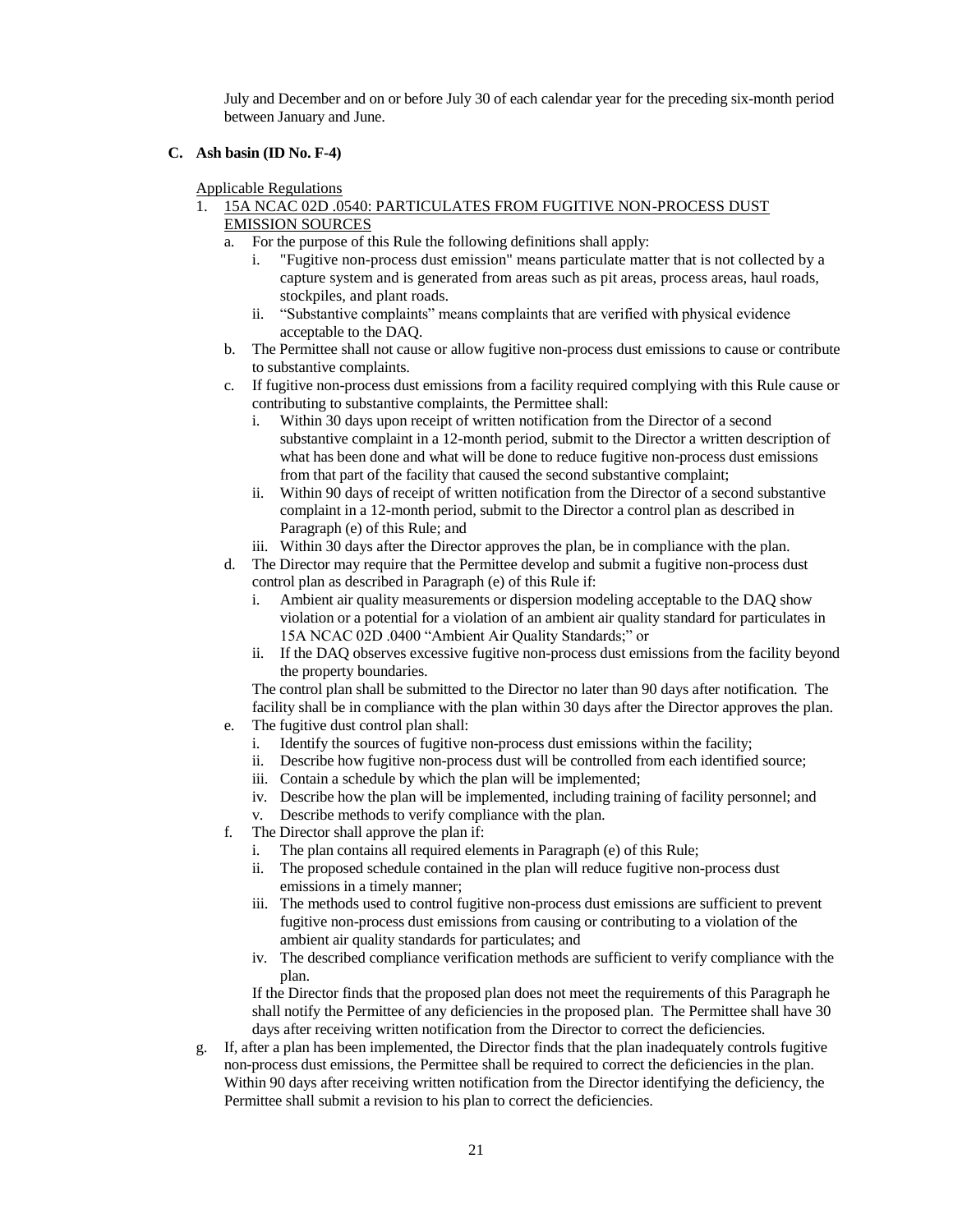#### **D. Multiple Emission Sources**

Applicable Regulations

1. Facility-wide Toxics Demonstration

State-Only Requirement

## 15A NCAC 02D .1100 CONTROL OF TOXIC AIR POLLUTANTS

As a result of this modification to add the STAR® reactor and supporting ancillary sources emitting toxic air pollutants, a facility-wide toxics modeling demonstration is triggered.

In accordance with 15A NCAC 02Q .0709(a), the owner or operator of a source who is applying for a permit or permit modification to emit toxic air pollutants shall:

- i. demonstrate to the satisfaction of the Director through dispersion modeling that the emissions of toxic air pollutants from the facility will not cause any acceptable ambient level listed in 15A NCAC 02D .1104 to be exceeded beyond the premises (adjacent property boundary); or
- ii. demonstrate to the satisfaction of the Commission or its delegate that the ambient concentration beyond the premises (adjacent property boundary) for the subject toxic air pollutant shall not adversely affect human health (e.g., a risk assessment specific to the facility) though the concentration is higher than the acceptable ambient level in 15A NCAC 02D .1104.

As required by NCAC 02Q .0706(b), the owner or operator of the facility shall submit a permit application to comply with 15A NCAC 02D .1100 if the modification results in:

- i. a net increase in emissions or ambient concentration of any toxic air pollutant that the facility was emitting before the modification; or
- ii. emissions of any toxic air pollutant that the facility was not emitting before the modification if such emissions exceed the levels contained in 15A NCAC 02Q .0711.

As required by NCAC 02Q .0706(c), the permit application shall include an evaluation for all toxic air pollutants covered under 15A NCAC 02D .1104 for which there is:

- i. a net increase in emissions of any toxic air pollutant that the facility was emitting before the modification; and
- ii. emission of any toxic air pollutant that the facility was not emitting before the modification if such emissions exceed the levels contained in 15A NCAC 02Q .0711.

All sources at the facility, excluding sources exempt from evaluation in 15A NCAC 02Q .0702, emitting these toxic air pollutants shall be included in the evaluation.

Duke performed a facility-wide air toxics analysis, for all new and existing sources being permitted, including the existing MACT sources, except the new MACT diesel engines (ID Nos. ES-39B and ES-40B) and the 1000-gallon gasoline storage tank (ID No. 4) were not included. Air toxics emissions for the sources in this permit subject to a Part 63 MACT are exempt from air permitting, pursuant to  $02Q$  .0702(a)(27)(B) and a Permittee is not required to model exempt MACT sources. Nevertheless, except for the above two MACT engines, the Permittee has volunteered to include emissions for all such exempt sources in the modeling analysis. The gasoline tank is not a MACT source, and should have been included in Duke's modeling. Duke will be required to submit an application including a modeling demonstration for the purpose of updating the air toxics emission rates in Section 2.2.A.1.a of the permit as necessary for final asbuilt equipment locations showing compliance with 15A NCAC 2D .1100 prior to startup of the  $STAR<sup>®</sup>$  equipment to include all sources and any updated as-built equipment locations (see Section 2.2.A.1.b of the draft permit). Potential toxic emissions from these sources were determined to be insignificant as shown in the Health Risk Assessment below, which addresses the omission of the two engines and gasoline storage tank from the toxics demonstration.

The first step in the toxics analysis, as stated above, is to determine if the modification results in a net increase in emissions or ambient concentration of any toxic air pollutant that the facility was emitting before the modification, or if the modification results in emissions of any toxic air pollutant that the facility was not emitting before the modification if such emissions exceed the levels contained in 15A NCAC 02Q .0711. Table 4 presents the potential emissions for the shortterm and annual pollutants for the TAPs for which the modification results in a net increase in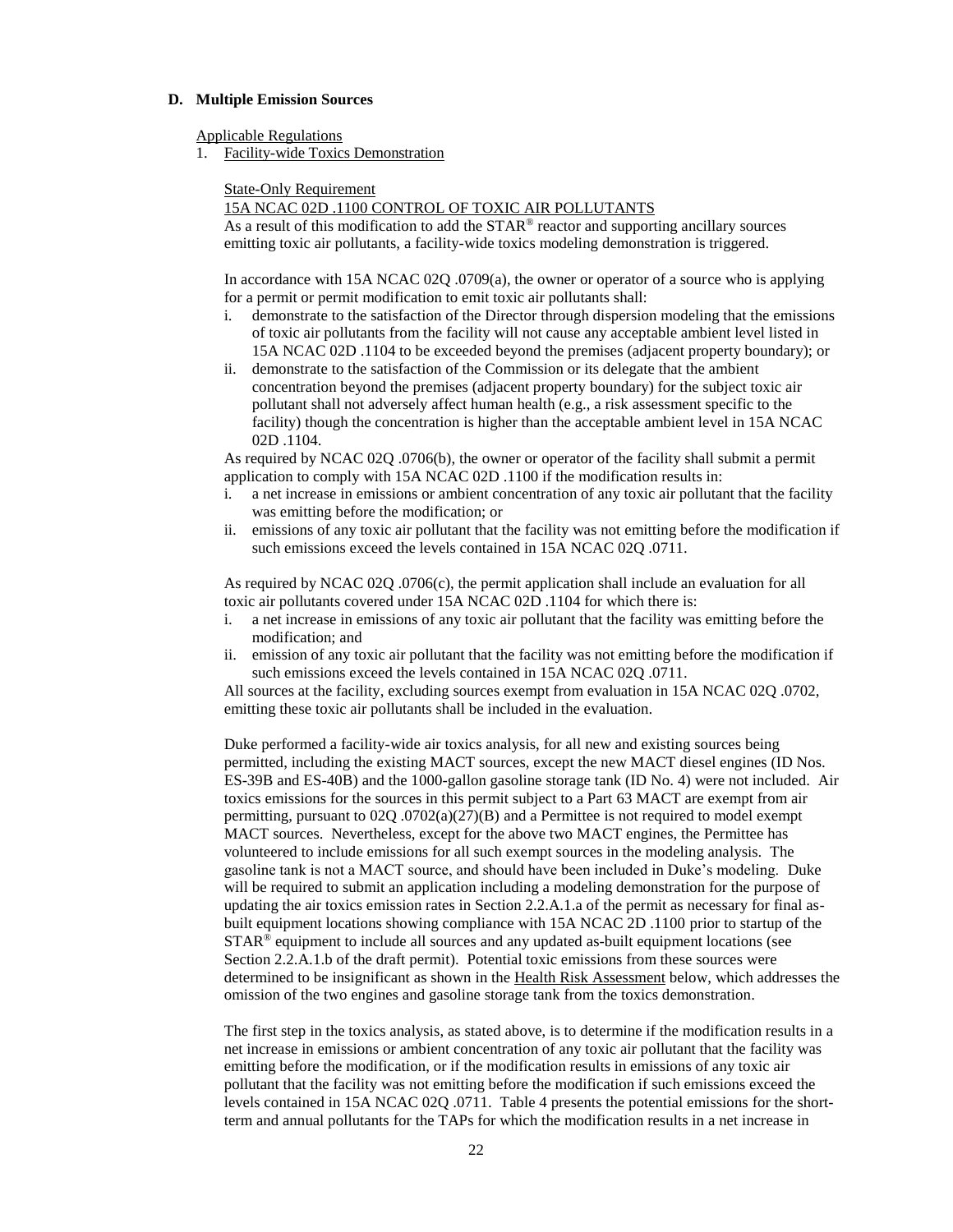emissions that the facility was emitting before the modification. There are no new TAPs being emitted for which the facility was not emitting before the modification.

| Compound      |          | <b>Total Emission Increases</b> |       |
|---------------|----------|---------------------------------|-------|
|               | lb/hr    | lb/day                          | lb/yr |
| Sulfuric acid | 1.00E-01 | 2.40                            |       |
| Benzene       |          |                                 | 3.34  |
| Formaldehyde  | 7.64E-03 |                                 |       |
| Hexane        |          | 2.54                            |       |
| Toluene       | 1.32E-03 | 3.17E-02                        |       |
| Arsenic       |          |                                 | 8.60  |
| Beryllium     |          |                                 | 0.94  |
| Cadmium       |          |                                 | 0.61  |
| Chromium VI   |          | 4.05E-04                        |       |
| Manganese     |          | 3.34E-02                        |       |
| Mercury       |          | 4.64E-04                        |       |
| Nickel        |          | 1.71E-02                        |       |

**Table 4 Toxic Emissions Increase for the Proposed STAR® Project**

Once it had been determined which TAP emissions were being increased due to the modification, the next step of the modeling analysis is to perform a toxic pollutant emission rate (TPER) analysis using total facility-wide potential emissions from the proposed modification (Table 4) and the existing sources, to determine if the TPERs in rule 02Q .0711 were exceeded for each TAP emission being increased.

The TPER analysis showed that all facility-wide (except for the two engines ES-39B and ES-40B) toxic potential emissions exceeded their respective TPERs, except for the hourly toluene emission rate, as shown in Table 5 below.

| Compound      | <b>Facility-wide Potential</b><br><b>Emission Rates</b> |         | <b>Toxic Pollutant</b><br><b>Emission Rates (TPER)</b> |       |        | <b>TPER Exceeded?</b> |       |        |       |
|---------------|---------------------------------------------------------|---------|--------------------------------------------------------|-------|--------|-----------------------|-------|--------|-------|
|               | 1 <sub>b</sub> /hr                                      | lb/day  | lb/vr                                                  | lb/hr | lb/day | lb/vr                 | lb/hr | lb/day | lb/yr |
| Sulfuric acid | 270.61                                                  | 6494.64 |                                                        | 0.025 | 0.25   |                       | yes   | yes    |       |
| Benzene       |                                                         |         | 1787.54                                                |       |        | 8.1                   |       |        | yes   |
| Formaldehyde  | 11.61                                                   |         |                                                        | 0.04  |        |                       | yes   |        |       |
| Hexane        |                                                         | 64.18   |                                                        |       | 23.0   |                       |       | ves    |       |
| Toluene       | 4.42                                                    | 106.11  |                                                        | 14.4  | 98.0   |                       | no    | yes    |       |
| Arsenic       |                                                         |         | 289.30                                                 |       |        | 0.053                 |       |        | yes   |
| Beryllium     |                                                         |         | 8.86                                                   |       |        | 0.28                  |       |        | yes   |
| Cadmium       |                                                         |         | 124.13                                                 |       |        | 0.37                  |       |        | yes   |
| Chromium VI   |                                                         | 2.12    |                                                        |       | 0.013  |                       |       | yes    |       |
| Manganese     |                                                         | 302.91  |                                                        |       | 0.630  |                       |       | ves    |       |
| Mercury       |                                                         | 0.46    |                                                        |       | 0.013  |                       |       | ves    |       |
| Nickel        |                                                         | 1.79    |                                                        |       | 0.013  |                       |       | ves    |       |

**Table 5 Toxic Pollutant Emission Rate (TPER) Analysis\***

\* Potential emission rates taken from Duke's application Appendix B, Table 1A.

After the toxics exceeding their TPERs were identified, an air dispersion modeling analysis was completed using potential emissions for comparison to the allowable Acceptable Ambient Levels (AALs).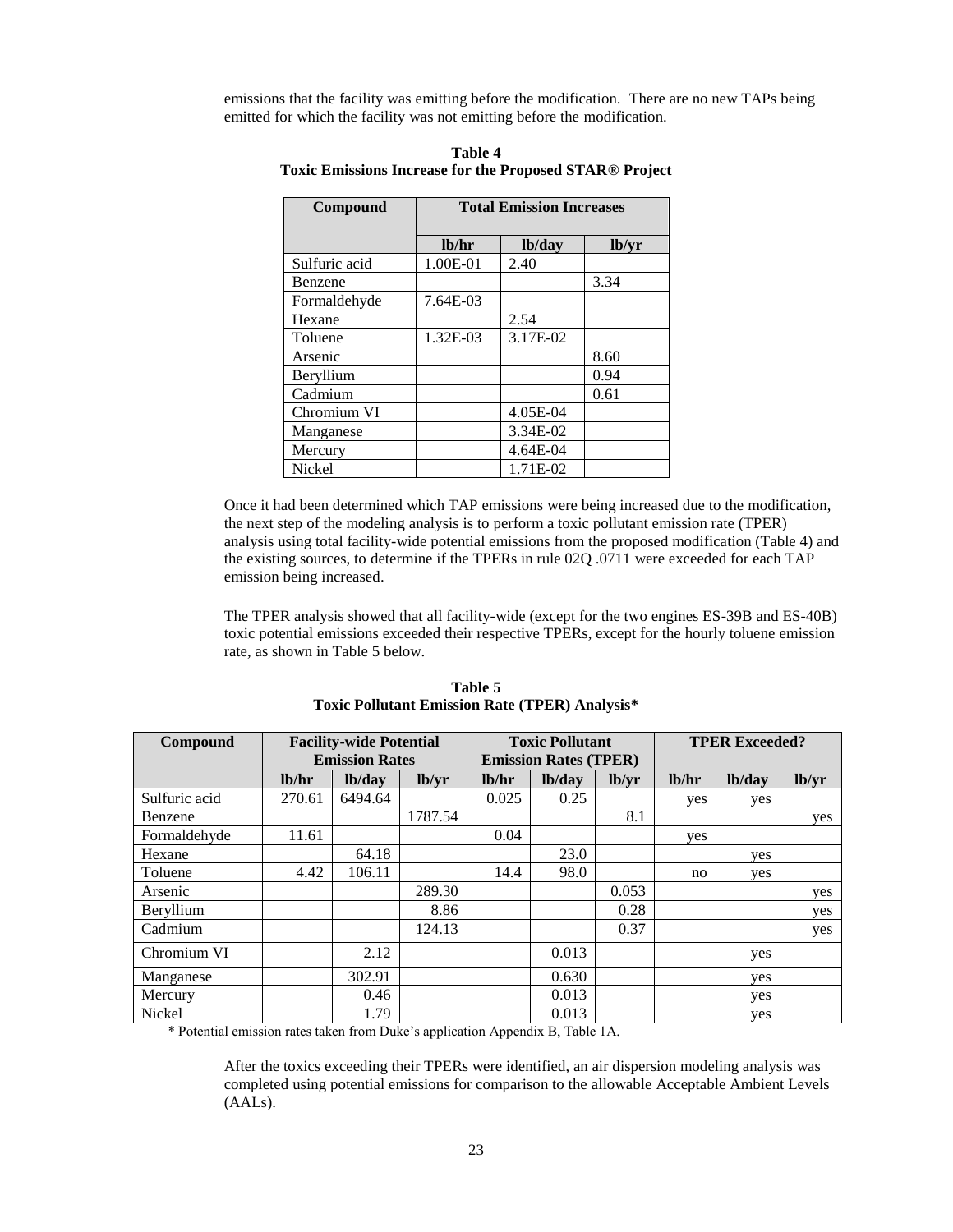The toxic modeling analysis was conducted with emissions rates and exhaust characteristics (flow rate and temperature) that are expected to represent the worst-case parameters for the proposed and existing sources.

The analysis included all existing sources (except for the gasoline storage tank as discussed above) including the five existing simple-cycle combustion turbines (Lee IC Unit Nos. 10-14) and the three existing combined-cycle/simple-cycle combustion turbines (Lee IC Unit No. 1A, 1B and 1C). The existing combined-cycle turbines were modeled in combined-cycle mode at 100 percent load with duct burners and in simple-cycle mode at 100 percent load with evaporative coolers to account for the worst-case stack parameters. The annual emissions were modeled with four scenarios that are based on the following combinations:

Scenario #1 Each combined-cycle combustion turbine operating in:

- Combined-cycle mode for 6,760 hours per year (hr/yr) operating on natural gas.
- Simple-cycle mode for 1,000 hr/yr operating on natural gas and 1,000 hr/yr operating on fuel oil.

Scenario #2 Each combustion turbine operating in:

- Combined-cycle mode for 5,760 hr/yr operating on natural gas and 1,000 hr/yr operating on fuel oil.
- Simple-cycle mode for 2,000 hr/yr operating on natural gas.
- Scenario #3 Each combustion turbine operating in combined-cycle mode for 8,760 hr/yr operating on natural gas.
- Scenario #4 Each combustion turbine operating in combined-cycle mode for 7,760 hr/yr operating on natural gas and 1,000 hr/yr operating on fuel oil.

For each of the four combined-cycle annual scenarios above, there were 3 corresponding scenarios for the 5 simple cycle turbines, for a total of 12 scenarios for the turbines:

- All 5 simple cycle turbines on oil for 2000 hours.
- All 5 simple cycle turbines on gas for 2000 hours.
- All 5 simple cycle turbines 1000 hours gas/1000 hours oil.

To maximize operational flexibility and to possibly reduce the need for future TAP modeling analyses for these sources at the facility, Duke requested permit limits based on "optimized" emission rates. That is, based on the resulting concentrations from the potential model run, the potential emission rates for each source were increased to optimized rates which result in ambient concentrations that are a greater percent of the AALs than for the potential model run while still staying below 100% the AALs. A comparison of the potential (baseline) and optimized rates is shown in Table 6 with the ratio of increase from potential emissions to optimized emissions indicated. Results for the optimized modeling analysis are shown in Table 7 below with the resulting percent of the AAL for each toxic.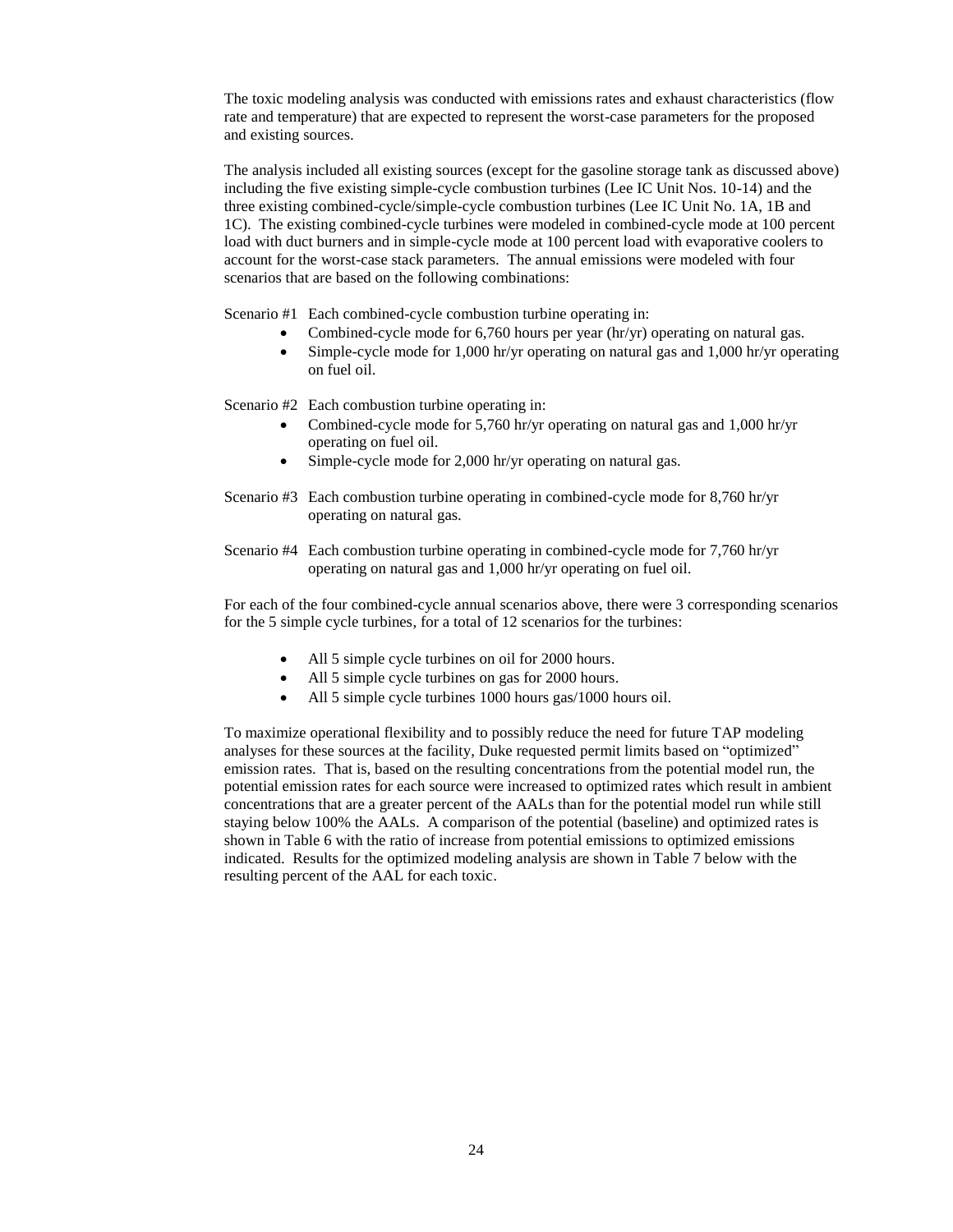| Table 6                                                         |
|-----------------------------------------------------------------|
| <b>Comparison of Potential Emissions to Optimized Emissions</b> |

| Compound      | <b>Facility-wide Potential</b><br><b>Emission Rates</b> |         |         | <b>Facility-wide Optimized Emission</b><br>Rates | <b>Ratio of Potential to</b><br><b>Optimized Emissions</b> |            |                    |           |           |
|---------------|---------------------------------------------------------|---------|---------|--------------------------------------------------|------------------------------------------------------------|------------|--------------------|-----------|-----------|
|               | 1 <sub>h</sub>                                          | lb/day  | lb/yr   | lb/hr                                            | lb/day                                                     | lb/yr      | 1 <sub>b</sub> /hr | lb/day    | lb/yr     |
| Sulfuric acid | 270.61                                                  | 6494.64 |         | 947.13                                           | 10,781.10                                                  |            | $2.9E-01$          | $6.0E-01$ |           |
| Benzene       |                                                         |         | 1787.54 |                                                  |                                                            | 510,598.49 |                    |           | 3.5E-03   |
| Formaldehyde  | 11.61                                                   |         |         | 1776.30                                          |                                                            |            | $6.5E-03$          |           |           |
| Hexane        |                                                         | 64.18   |         |                                                  | 138,647.28                                                 |            |                    | $4.6E-04$ |           |
| Toluene       | 4.42                                                    | 106.11  |         | 961,534.32                                       | 11,593,642.41                                              |            | $4.6E-06$          | $9.2E-06$ |           |
| Arsenic       |                                                         |         | 289.30  |                                                  |                                                            | 387.55     |                    |           | $7.5E-01$ |
| Beryllium     |                                                         |         | 8.86    |                                                  |                                                            | 212.67     |                    |           | 4.2E-02   |
| Cadmium       |                                                         |         | 124.13  |                                                  |                                                            | 14,274.49  |                    |           | 8.7E-03   |
| Chromium VI   |                                                         | 2.12    |         |                                                  | 616.41                                                     |            |                    | $3.4E-03$ |           |
| Manganese     |                                                         | 302.91  |         |                                                  | 62,703.25                                                  |            |                    | 4.8E-03   |           |
| Mercury       |                                                         | 0.46    |         |                                                  | 1204.33                                                    |            |                    | $3.8E-04$ |           |
| Nickel        |                                                         | 1.79    |         |                                                  | 232.17                                                     |            |                    | 7.7E-03   |           |

**Table 7 Results of Optimized Modeling Analysis**

| Compound      | Averaging<br><b>Maximum Impact</b> |                 | <b>Maximum</b>       | <b>Percent of</b> | <b>Complies?</b> |
|---------------|------------------------------------|-----------------|----------------------|-------------------|------------------|
|               | <b>Period</b>                      | $(\mu g/m^3)^*$ | <b>Allowable</b>     | AAL               |                  |
|               |                                    |                 | <b>Concentration</b> | (%)               |                  |
|               |                                    |                 | $(\mu g/m^3)$        |                   |                  |
| Sulfuric acid | 1-hr                               | 91.61           | 100                  | 91.6              | yes              |
|               | $24-hr$                            | 10.51           | 12.00                | 87.6              | yes              |
| Benzene       | annual                             | 1.15E-01        | 1.20E-01             | 95.9              | yes              |
| Formaldehyde  | 1-hr                               | 140.91          | 150                  | 93.9              | yes              |
| Hexane        | $24-hr$                            | 1,063.46        | 1,100                | 96.7              | yes              |
| Toluene       | 1-hr                               | 53,600.71       | 56,000               | 95.7              | yes              |
|               | $24-hr$                            | 4,502.69        | 4,700                | 95.8              | yes              |
| Arsenic       | annual                             | $2.02E-03$      | 2.10E-03             | 96.2              | yes              |
| Beryllium     | annual                             | 3.94E-03        | 4.10E-03             | 96.1              | yes              |
| Cadmium       | annual                             | 5.37E-03        | 5.50E-03             | 97.6              | yes              |
| Chromium VI   | $24-hr$                            | 0.58            | 0.62                 | 93.5              | yes              |
| Manganese     | $24-hr$                            | 29.13           | 31                   | 94.0              | yes              |
| Mercury       | $24-hr$                            | 0.57            | 0.60                 | 95.4              | yes              |
| Nickel        | $24-hr$                            | 0.59            | 0.60                 | 98.4              | yes              |

\* Maximum impact over 5-years (2012-2016) of meteorological data

Duke's toxics dispersion modeling analysis was received on November 14, 2017, and was reviewed by Alex Zarnowski, AQAB, (see memo to Ed Martin dated January 8, 2018) and, as stated in the memo, the modeling results demonstrate compliance.

## Health Risk Assessment

As stated above, Duke performed a facility-wide air toxics analysis for all new and existing sources being permitted, except the new MACT diesel engines ES-39B and ES-40B and the (non-MACT) 1000-gallon gasoline storage tank ID No. 4 were not included. Therefore, to demonstrate that the modification would not present an unacceptable risk to human health, the following evaluation is made to determine the effect by not including these sources in the facility-wide modeling. Even though MACT sources are exempt from toxics permitting, they must be evaluated in the health risk assessment.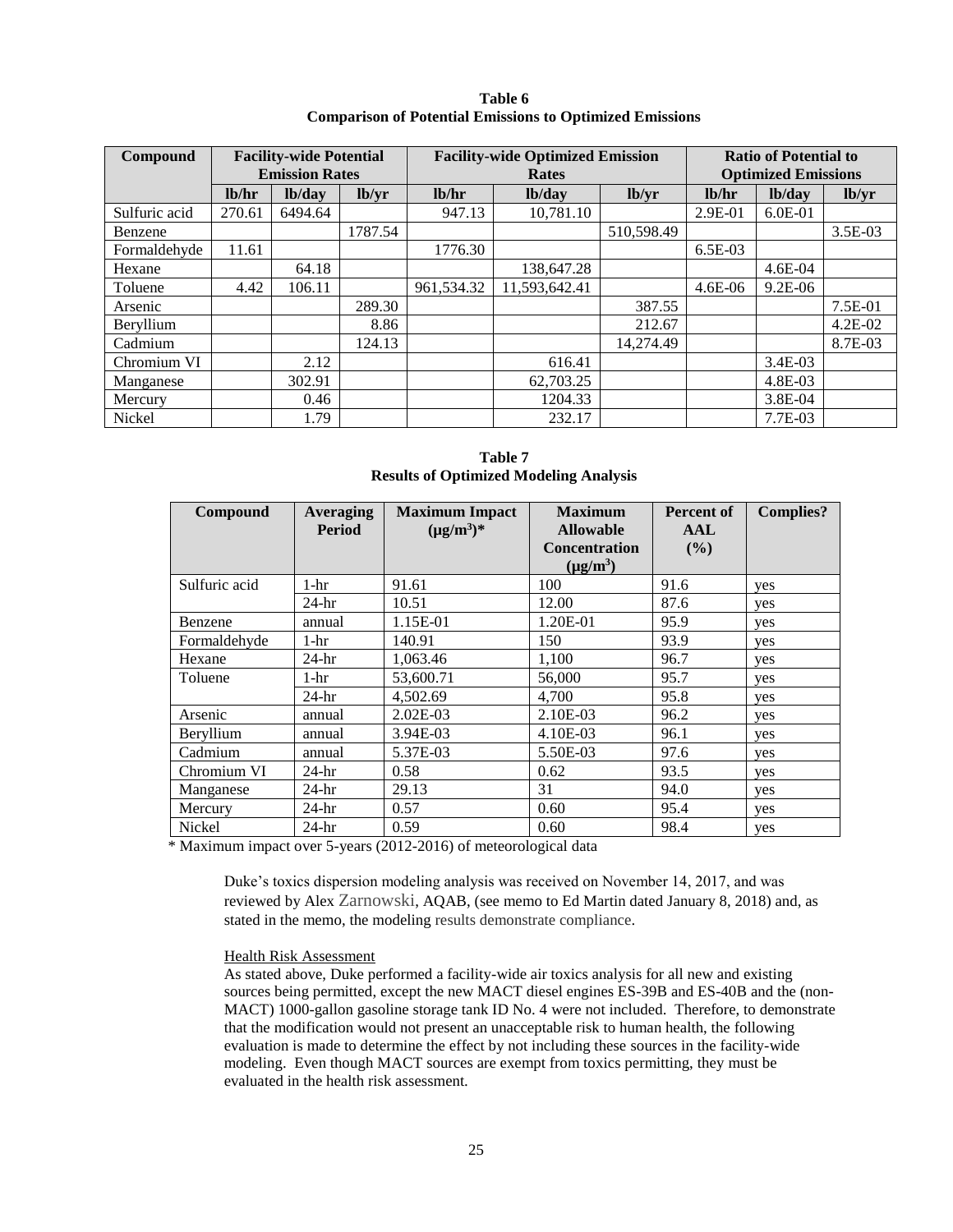#### Engines ES-39B and ES-40B

Engine ES-39B is a 91 hp No. 2 fuel oil-fired screener engine that operates 2600 hours per year and engine ES-40B is a 300 hp No. 2 fuel oil-fired crusher engine that operates one hour per day. The potential toxics emitted by these engines are determined using DAQ's spreadsheet for Gas and Diesel Internal Combustion Engines with power rating less than or equal to 600 hp for diesel fueled engines, as shown in Table 8.

**Table 8 Toxic Emission Increases from Engines ES-39B and ES-40B\***

| Compound         |          | <b>Engine ES-39B</b> |              | <b>Engine ES-40B</b> |              |          | <b>Total Engines ES-39B and ES-</b><br>40B |          |              |
|------------------|----------|----------------------|--------------|----------------------|--------------|----------|--------------------------------------------|----------|--------------|
|                  | lb/hr    | lb/day               | lb/yr        | lb/hr                | lb/day       | lb/yr    | lb/hr                                      | lb/day   | lb/yr        |
| Sulfuric acid ** |          |                      |              |                      |              |          |                                            |          |              |
| Benzene          |          |                      | $1.55E + 00$ |                      |              | 7.15E-01 |                                            |          | $2.26E + 00$ |
| Formaldehyde     | 7.52E-04 |                      |              | 2.48E-03             |              |          | 3.23E-03                                   |          |              |
| Hexane***        |          |                      |              |                      |              |          |                                            |          |              |
| Toluene          | 2.61E-04 | 6.25E-03             |              | 8.59E-04             | 2.06E-02     |          | 1.12E-03                                   | 2.68E-02 |              |
| Arsenic          |          |                      | $6.62E-03$   |                      |              | 3.07E-03 |                                            |          | 9.69E-03     |
| Beryllium        |          |                      | 4.97E-03     |                      |              | 2.30E-03 |                                            |          | 7.27E-03     |
| Cadmium          |          |                      | 4.97E-03     |                      |              | 2.30E-03 |                                            |          | 7.27E-03     |
| Chromium VI      |          | 4.59E-05             |              |                      | 1.51E-04     |          |                                            | 1.97E-04 |              |
| Manganese        |          | 9.17E-05             |              |                      | $3.02E - 04$ |          |                                            | 3.94E-04 |              |
| Mercury          |          | 4.59E-05             |              |                      | 1.51E-04     |          |                                            | 1.97E-04 |              |
| Nickel           |          | 4.59E-05             |              |                      | 1.51E-04     |          |                                            | 1.97E-04 |              |

From DAQ spreadsheet for Gas and Diesel Internal Combustion Engines with power rating less than or equal to 600 hp for diesel fueled engines.

\*\* Sulfuric acid not listed in AP-42 Section 3.3 or DAQ's spreadsheet.

\*\*\* Not emitted from diesel fuel.

Gasoline Tank No. 4

The 1000-gallon gasoline tank was inadvertently omitted from Duke's toxics modeling. The potential toxics emitted by this tank (from previous modeling) are shown in Table 9.

| <b>Toxic Emission Increases from Gasoline Tank No. 4</b> |       |                            |       |  |  |  |
|----------------------------------------------------------|-------|----------------------------|-------|--|--|--|
| Compound                                                 |       | <b>Gasoline Tank No. 4</b> |       |  |  |  |
|                                                          | lb/hr | lb/dav                     | lb/vr |  |  |  |

**Table 9**

| <b>Compound</b> |          |          |              |
|-----------------|----------|----------|--------------|
|                 | $l$ hr   | lb/day   | lb/vr        |
| Benzene         |          |          | $1.11E + 01$ |
| Hexane          |          | 2.40E-02 |              |
| Toluene         | 4.77E-03 | 1.14E-01 |              |

The total TAP emissions for the engines from Table 8, and from the gasoline tank from Table 9 are taken to Table 10 for comparison to the total facility-wide optimized emissions as modeled without the emissions from the two engines and gasoline tank as taken from Table 6 above.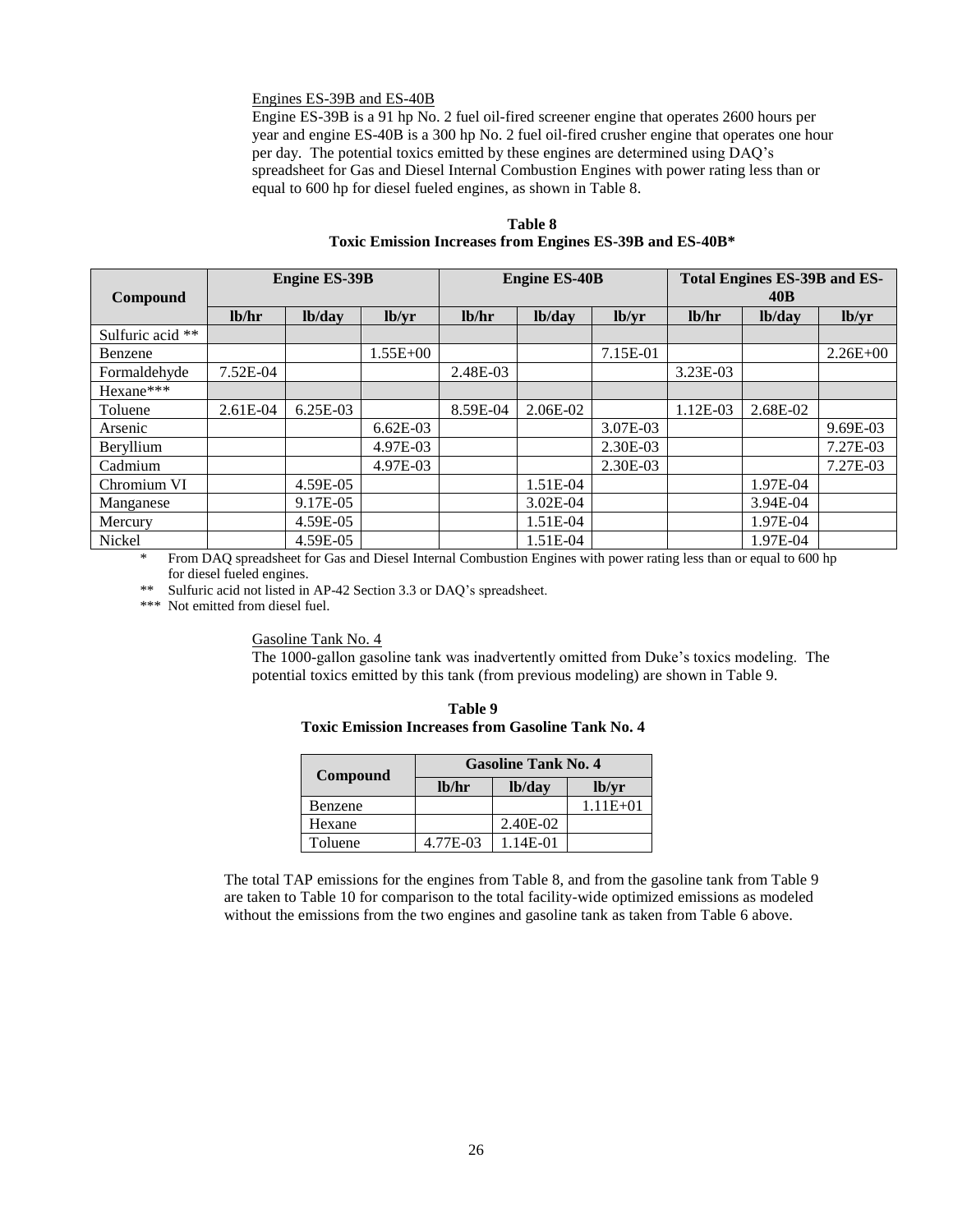| Compound     | <b>Emission Rates from Engines</b><br>ES-39B and ES-40B and<br><b>Gasoline Tank No. 4*</b> |          |              |                    | <b>Facility-wide Optimized Emission</b><br>Rates**<br>without Engines ES-39B and ES-40B<br>and Gasoline Tank No. 4 | <b>Percent Increase due to</b><br><b>Engines ES-39B and ES-40B</b><br>and Gasoline Tank No. 4<br>$($ %) |          |          |           |
|--------------|--------------------------------------------------------------------------------------------|----------|--------------|--------------------|--------------------------------------------------------------------------------------------------------------------|---------------------------------------------------------------------------------------------------------|----------|----------|-----------|
|              | lb/hr                                                                                      | lb/day   | lb/yr        | 1 <sub>b</sub> /hr | lb/day                                                                                                             | lb/yr                                                                                                   | lb/hr    | lb/day   | lb/yr     |
| Benzene      |                                                                                            |          | $1.34E + 01$ |                    |                                                                                                                    | 510,598.49                                                                                              |          |          | 2.61E-03  |
| Formaldehyde | $3.23E-03$                                                                                 |          |              | 1776.30            |                                                                                                                    |                                                                                                         | 1.8E-04  |          |           |
| Hexane       |                                                                                            | 2.40E-02 |              |                    | 138,647.28                                                                                                         |                                                                                                         |          | 1.73E-05 |           |
| Toluene      | 5.89E-03                                                                                   | 1.41E-01 |              | 961,534.32         | 11,593,642.41                                                                                                      |                                                                                                         | 6.13E-07 | 1.21E-06 |           |
| Arsenic      |                                                                                            |          | 9.69E-03     |                    |                                                                                                                    | 387.55                                                                                                  |          |          | $2.5E-03$ |
| Beryllium    |                                                                                            |          | 7.27E-03     |                    |                                                                                                                    | 212.67                                                                                                  |          |          | 3.41E-03  |
| Cadmium      |                                                                                            |          | 7.27E-03     |                    |                                                                                                                    | 14.274.49                                                                                               |          |          | 5.09E-05  |
| Chromium VI  |                                                                                            | 1.97E-04 |              |                    | 616.41                                                                                                             |                                                                                                         |          | 3.19E-05 |           |
| Manganese    |                                                                                            | 3.94E-04 |              |                    | 62,703.25                                                                                                          |                                                                                                         |          | 6.28E-07 |           |
| Mercury      |                                                                                            | 1.97E-04 |              |                    | 1204.33                                                                                                            |                                                                                                         |          | 1.63E-05 |           |
| Nickel       |                                                                                            | 1.97E-04 |              |                    | 232.17                                                                                                             |                                                                                                         |          | 8.49E-05 |           |

**Table 10 Toxic Emission Increases from Engines ES-39B and ES-40B and Gasoline Tank No. 4**

\* Total from Tables 8 and 9

\*\* From Table 6

It can be seen that the percent increase contribution from the two engines and gasoline tank is insignificant; therefore, there is not an unacceptable risk to human health from the modification.

No toxics monitoring is required since the potential emissions are significantly below the optimized emissions (Ratio of Potential to Optimized Emissions in Table 6) which results in compliance with the AALs as shown in Table 7.

Detailed toxic emission calculations are presented in Duke's application Appendix B.

The permit toxic limits for all sources modeled, except for the MACT sources which are exempt from toxics permitting, are shown below in Table 10. No toxics monitoring is required since the baseline modeling analysis shows the percent of AAL to be very small (see Table 6). In addition, as discussed above, emissions from the gasoline tank were not modeled. The limits for this tank shown below are potential emissions and are to be revised in an updated modeling analysis (as discussed above and noted in the table) showing compliance with 15A NCAC 2D .1100 prior to startup of the STAR® equipment.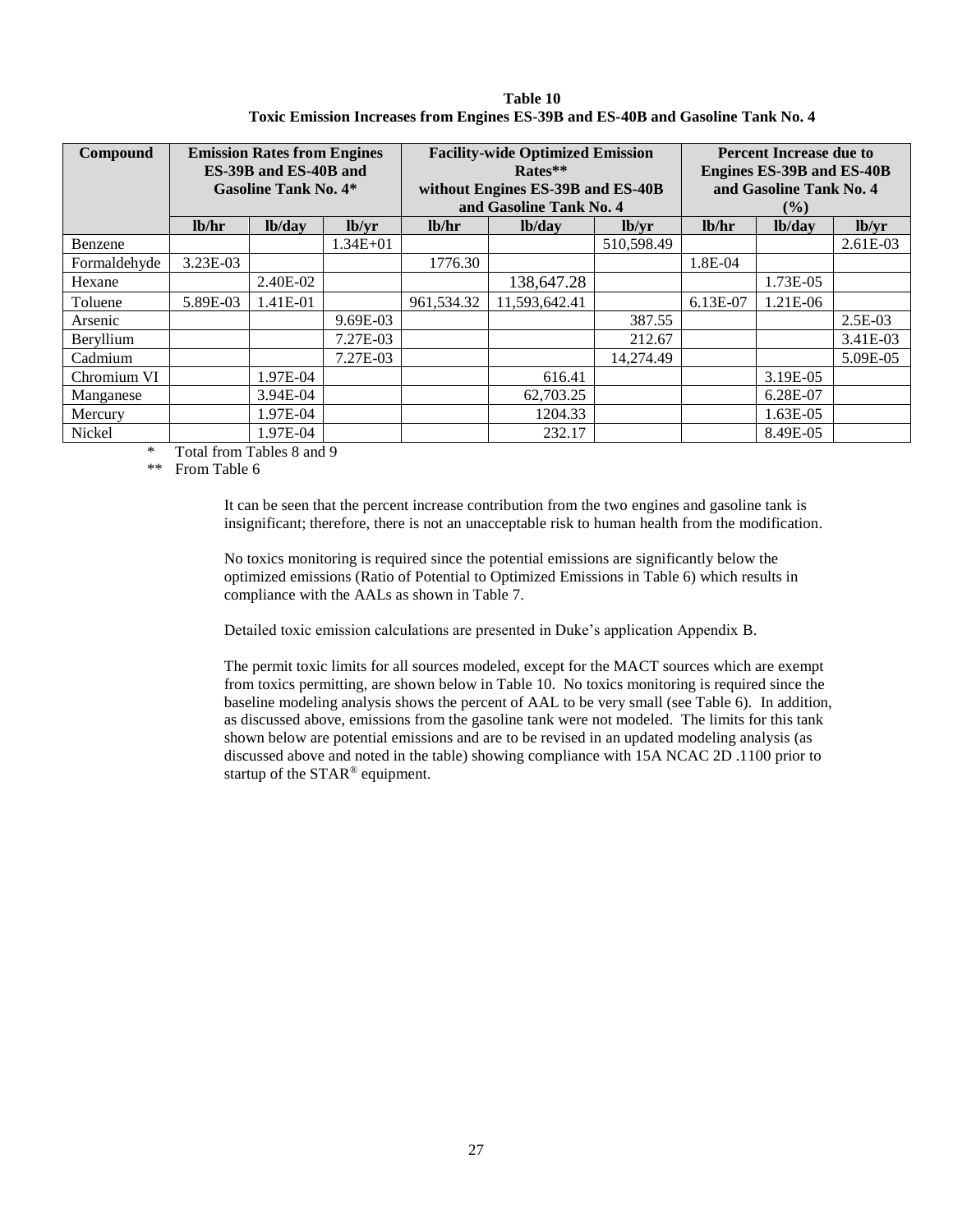|                                                                         |                            | <b>Emission Limit</b> |              |               |  |  |
|-------------------------------------------------------------------------|----------------------------|-----------------------|--------------|---------------|--|--|
| <b>Emission Source</b>                                                  | <b>Toxic Air Pollutant</b> | (lb/yr)               | (lb/day)     | (lb/hr)       |  |  |
| Lee IC Units No. 10 and                                                 | Sulfuric acid              |                       | $3.23E + 02$ | $2.84E + 01$  |  |  |
| 11                                                                      | Benzene                    | $1.33E + 04$          |              |               |  |  |
| (per turbine)                                                           | Formaldehyde               |                       |              | $2.10E + 02$  |  |  |
|                                                                         | Toluene                    |                       | $1.87E + 06$ | $1.55E + 05$  |  |  |
|                                                                         | Arsenic                    | $1.31E + 01$          |              |               |  |  |
|                                                                         | Beryllium                  | $6.53E + 00$          |              |               |  |  |
|                                                                         | Cadmium                    | $4.85E + 02$          |              |               |  |  |
|                                                                         | Chromium VI                |                       | $2.40E + 01$ |               |  |  |
|                                                                         | Manganese                  |                       | $7.55E+03$   |               |  |  |
|                                                                         | Mercury                    |                       | $1.45E+02$   |               |  |  |
|                                                                         | Nickel                     |                       | $2.76E + 01$ |               |  |  |
| Lee IC Units No. 12 and                                                 | Sulfuric acid              |                       | $3.22E + 02$ | $2.83E + 01$  |  |  |
| 13<br>(per turbine)                                                     | Benzene                    | $1.25E + 04$          |              |               |  |  |
|                                                                         | Formaldehyde               |                       |              | $1.97E + 02$  |  |  |
|                                                                         | Toluene                    |                       | $1.77E + 06$ | $1.47E + 0.5$ |  |  |
|                                                                         | Arsenic                    | $1.23E + 01$          |              |               |  |  |
|                                                                         | Beryllium                  | $6.19E + 00$          |              |               |  |  |
|                                                                         | Cadmium                    | 4.58E+02              |              |               |  |  |
|                                                                         | Chromium VI                |                       | $2.27E + 01$ |               |  |  |
|                                                                         | Manganese                  |                       | 7.15E+03     |               |  |  |
|                                                                         | Mercury                    |                       | $1.37E + 02$ |               |  |  |
|                                                                         | Nickel                     |                       | $2.61E + 01$ |               |  |  |
| ID No.4                                                                 | Benzene*                   | $1.11E + 01$          |              |               |  |  |
| Gasoline storage tank -<br>$1,000$ gallons                              | Hexane*                    |                       | 2.40E-02     |               |  |  |
| * potentials shown until<br>remodeled – see permit<br>Section 2.2.A.1.b | Toluene*                   |                       | 1.14E-01     | 4.77E-03      |  |  |
| <b>ES-30</b>                                                            | Arsenic                    | 2.03E-03              |              |               |  |  |
| Feed silo                                                               | Beryllium                  | 3.97E-03              |              |               |  |  |
|                                                                         | Cadmium                    | 8.07E-04              |              |               |  |  |
|                                                                         | Chromium VI                |                       | 4.56E-05     |               |  |  |
|                                                                         | Manganese                  |                       | 2.63E-03     |               |  |  |
|                                                                         | Mercury                    |                       | 9.78E-05     |               |  |  |
|                                                                         | Nickel                     |                       | 7.08E-04     |               |  |  |
| ES-31                                                                   | Sulfuric acid              |                       | 3.98E+00     | 3.50E-01      |  |  |
| STAR <sup>®</sup> feedstock<br>processing reactor                       | Benzene                    | $3.25E + 02$          |              |               |  |  |
|                                                                         | Formaldehyde               |                       |              | 6.75E-01      |  |  |
|                                                                         | Hexane                     |                       | 5.75E+03     |               |  |  |
|                                                                         | Toluene                    |                       | 5.24E+02     | $4.35E + 01$  |  |  |

**Table 10 Permit Toxic Emission Limits**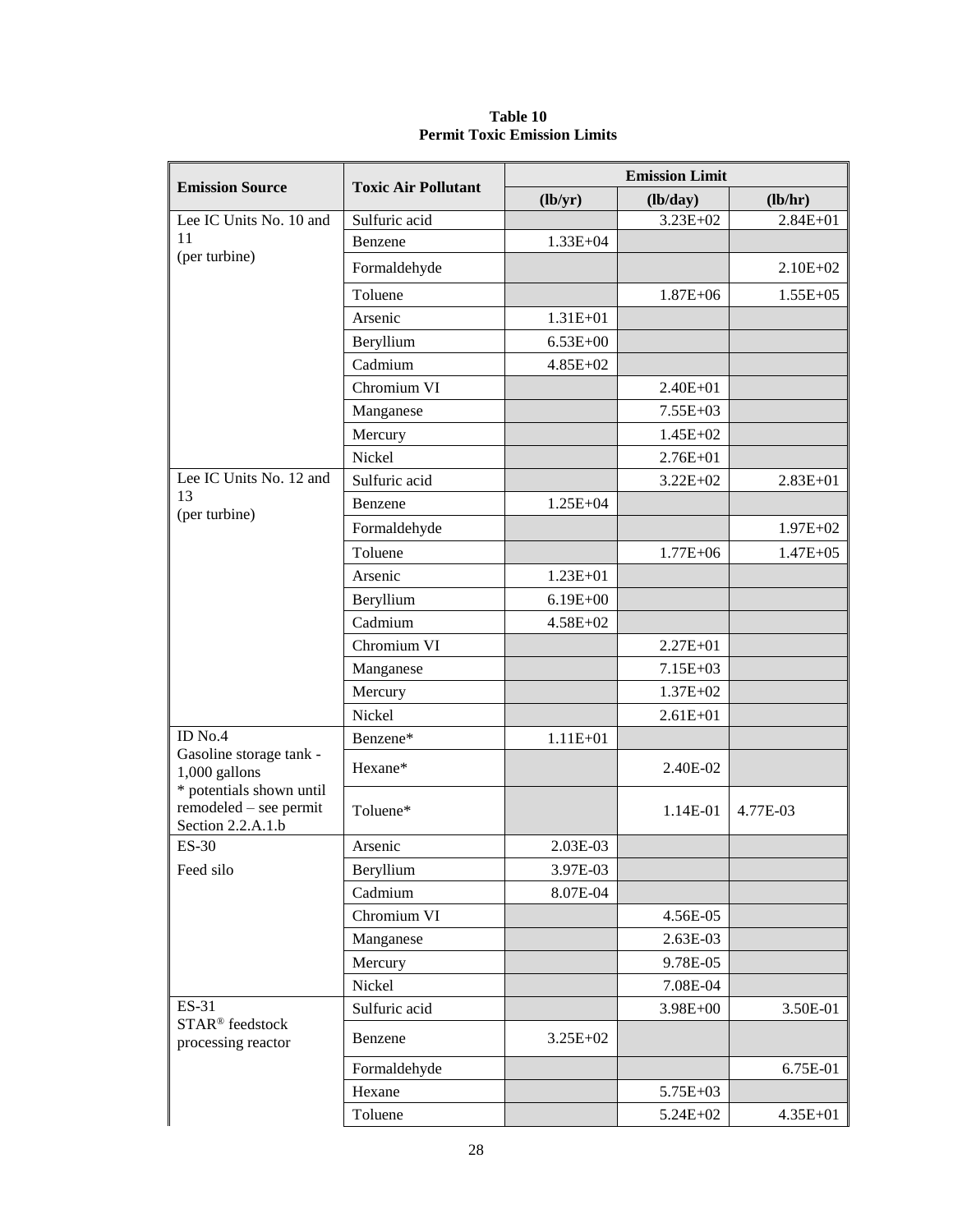|                                   | Arsenic     | 7.72E+00     |              |  |
|-----------------------------------|-------------|--------------|--------------|--|
|                                   | Beryllium   | $1.50E + 01$ |              |  |
|                                   | Cadmium     | $6.83E + 01$ |              |  |
|                                   | Chromium VI |              | 7.75E-02     |  |
|                                   | Manganese   |              | $4.59E + 00$ |  |
|                                   | Mercury     |              | $1.13E + 00$ |  |
|                                   | Nickel      |              | 1.59E+00     |  |
| <b>ES-34</b>                      | Arsenic     | $3.13E + 00$ |              |  |
| EHE- external heat                | Beryllium   | $6.14E + 00$ |              |  |
| exchanger 1                       | Cadmium     | $1.24E + 00$ |              |  |
|                                   | Chromium VI |              | 3.21E-02     |  |
|                                   | Manganese   |              | 1.85E+00     |  |
|                                   | Mercury     |              | 6.90E-02     |  |
|                                   | Nickel      |              | 4.99E-01     |  |
| <b>ES-35</b>                      | Arsenic     | $3.13E + 00$ |              |  |
| EHE- external heat<br>exchanger 2 | Beryllium   | $6.14E + 00$ |              |  |
|                                   | Cadmium     | $1.24E + 00$ |              |  |
|                                   | Chromium VI |              | 3.21E-02     |  |
|                                   | Manganese   |              | 1.85E+00     |  |
|                                   | Mercury     |              | 6.90E-02     |  |
|                                   | Nickel      |              | 4.99E-01     |  |
| ES-36                             | Arsenic     | 2.03E-03     |              |  |
| Transfer silo                     | Beryllium   | 3.97E-03     |              |  |
|                                   | Cadmium     | 8.07E-04     |              |  |
|                                   | Chromium VI |              | 4.56E-05     |  |
|                                   | Manganese   |              | 2.63E-03     |  |
|                                   | Mercury     |              | 9.78E-05     |  |
|                                   | Nickel      |              | 7.08E-04     |  |
| <b>ES-37</b>                      | Arsenic     | 2.03E-03     |              |  |
| Storage dome                      | Beryllium   | 3.97E-03     |              |  |
|                                   | Cadmium     | 8.07E-04     |              |  |
|                                   | Chromium VI |              | 7.96E-05     |  |
|                                   | Manganese   |              | 4.60E-03     |  |
|                                   | Mercury     |              | 1.71E-04     |  |
|                                   | Nickel      |              | 1.24E-03     |  |
| <b>ES-38</b>                      | Arsenic     | 1.02E-03     |              |  |
| Loadout silo                      | Beryllium   | 1.99E-03     |              |  |
|                                   | Cadmium     | 4.05E-04     |              |  |
|                                   | Chromium VI |              | 6.84E-05     |  |
|                                   | Manganese   |              | 3.94E-03     |  |
|                                   | Mercury     |              | 1.47E-04     |  |
|                                   | Nickel      |              | 1.06E-03     |  |
| <b>ES-38A</b>                     | Arsenic     | 5.08E-04     |              |  |
| Loadout silo chute 1A             | Beryllium   | 9.94E-04     |              |  |
|                                   | Cadmium     | 2.02E-04     |              |  |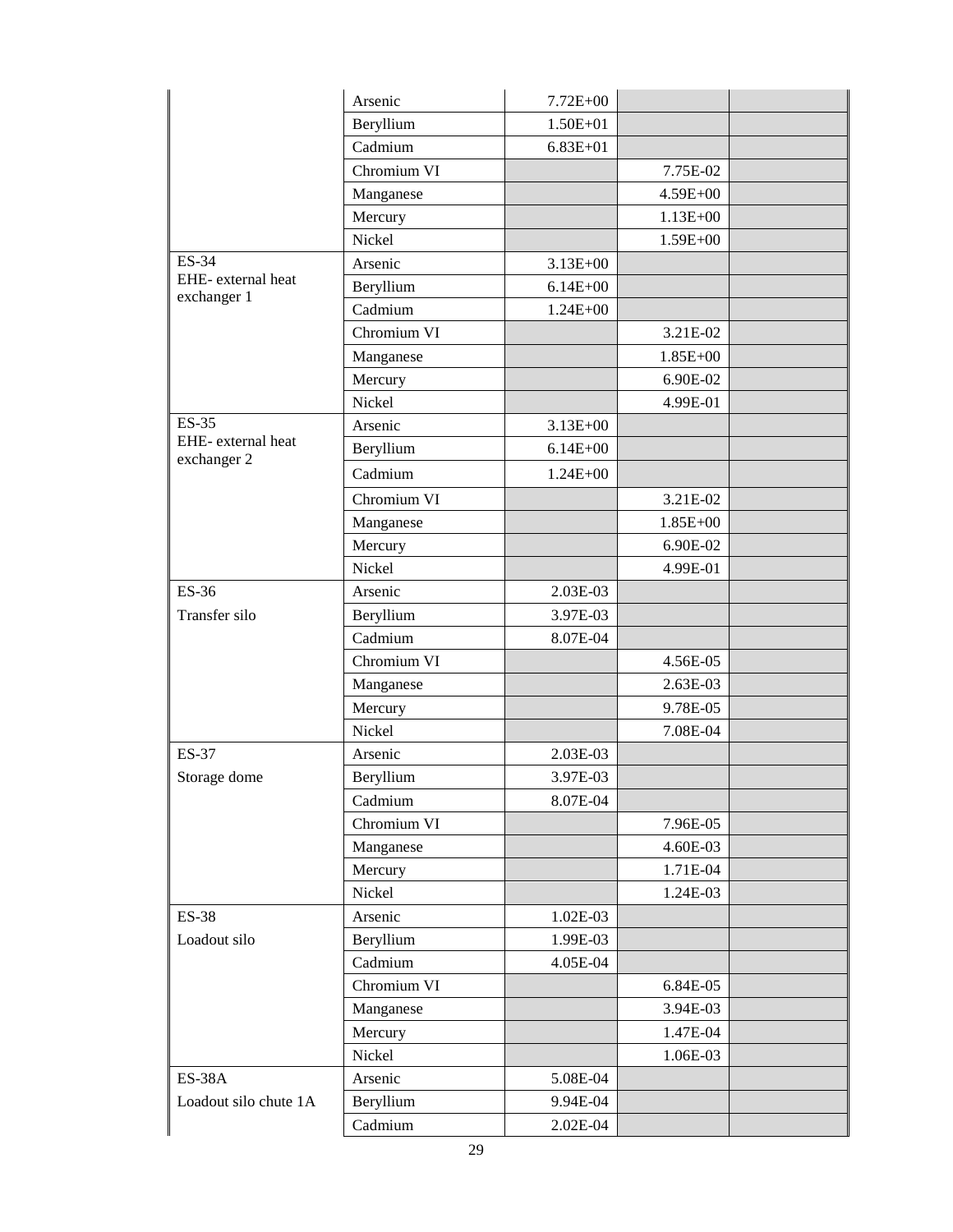|                                         | Chromium VI |              | 2.28E-05 |  |
|-----------------------------------------|-------------|--------------|----------|--|
|                                         | Manganese   |              | 1.31E-03 |  |
|                                         | Mercury     |              | 4.89E-05 |  |
|                                         | Nickel      |              | 3.56E-04 |  |
| $ES-38B$                                | Arsenic     | 5.08E-04     |          |  |
| Loadout silo chute 1B                   | Beryllium   | 9.94E-04     |          |  |
|                                         | Cadmium     | 2.02E-04     |          |  |
|                                         | Chromium VI |              | 2.28E-05 |  |
|                                         | Manganese   |              | 1.31E-03 |  |
|                                         | Mercury     |              | 4.89E-05 |  |
|                                         | Nickel      |              | 3.56E-04 |  |
| $I-F-1$                                 | Arsenic     | 4.45E-04     |          |  |
| Wet ash receiving<br>transfer to shed   | Beryllium   | 8.74E-04     |          |  |
|                                         | Cadmium     | 1.77E-04     |          |  |
|                                         | Chromium VI |              | 6.98E-06 |  |
|                                         | Manganese   |              | 4.04E-04 |  |
|                                         | Mercury     |              | 1.51E-05 |  |
|                                         | Nickel      |              | 1.09E-04 |  |
| $I-F-2$                                 | Arsenic     | 8.91E-04     |          |  |
| Wet ash receiving<br>transfer to hopper | Beryllium   | 1.75E-03     |          |  |
|                                         | Cadmium     | 3.54E-04     |          |  |
|                                         | Chromium VI |              | 1.40E-05 |  |
|                                         | Manganese   |              | 8.10E-04 |  |
|                                         | Mercury     |              | 3.01E-05 |  |
|                                         | Nickel      |              | 2.18E-04 |  |
| $I-F-3$                                 | Arsenic     | 1.43E-03     |          |  |
| Wet ash receiving<br>unloading pile     | Beryllium   | 2.80E-03     |          |  |
|                                         | Cadmium     | 5.68E-04     |          |  |
|                                         | Chromium VI |              | 1.47E-05 |  |
|                                         | Manganese   |              | 8.45E-04 |  |
|                                         | Mercury     |              | 3.15E-05 |  |
|                                         | Nickel      |              | 2.28E-04 |  |
| F-4 Ash basin                           | Arsenic     | 7.51E-01     |          |  |
| I-F-5 Ash handling                      | Beryllium   | $1.47E + 00$ |          |  |
| I-ES-39A Screener                       | Cadmium     | 2.99E-01     |          |  |
| I-ES-40A Crusher                        | Chromium VI |              | 7.82E-03 |  |
|                                         | Manganese   |              | 4.49E-01 |  |
|                                         | Mercury     |              | 1.67E-02 |  |
|                                         | Nickel      |              | 1.21E-01 |  |

2. Three natural gas/No. 2 fuel oil-fired simple/combined cycle internal combustion turbines (ID Nos. Lee IC Unit No. 1A, Lee IC Unit No. 1B and Lee IC Unit No. 1C), each equipped with dry low-NO<sup>x</sup> combustors and water injection control, a heat recovery steam generator with natural gas-fired duct burner, and a common steam turbine; and associated selective catalytic reduction (ID Nos. Unit 1A SCR, Unit 1B SCR and Unit 1C SCR) and oxidation catalyst (ID Nos. Unit 1A OxdnCat, Unit 1B OxdnCat and Unit 1C OxdnCat)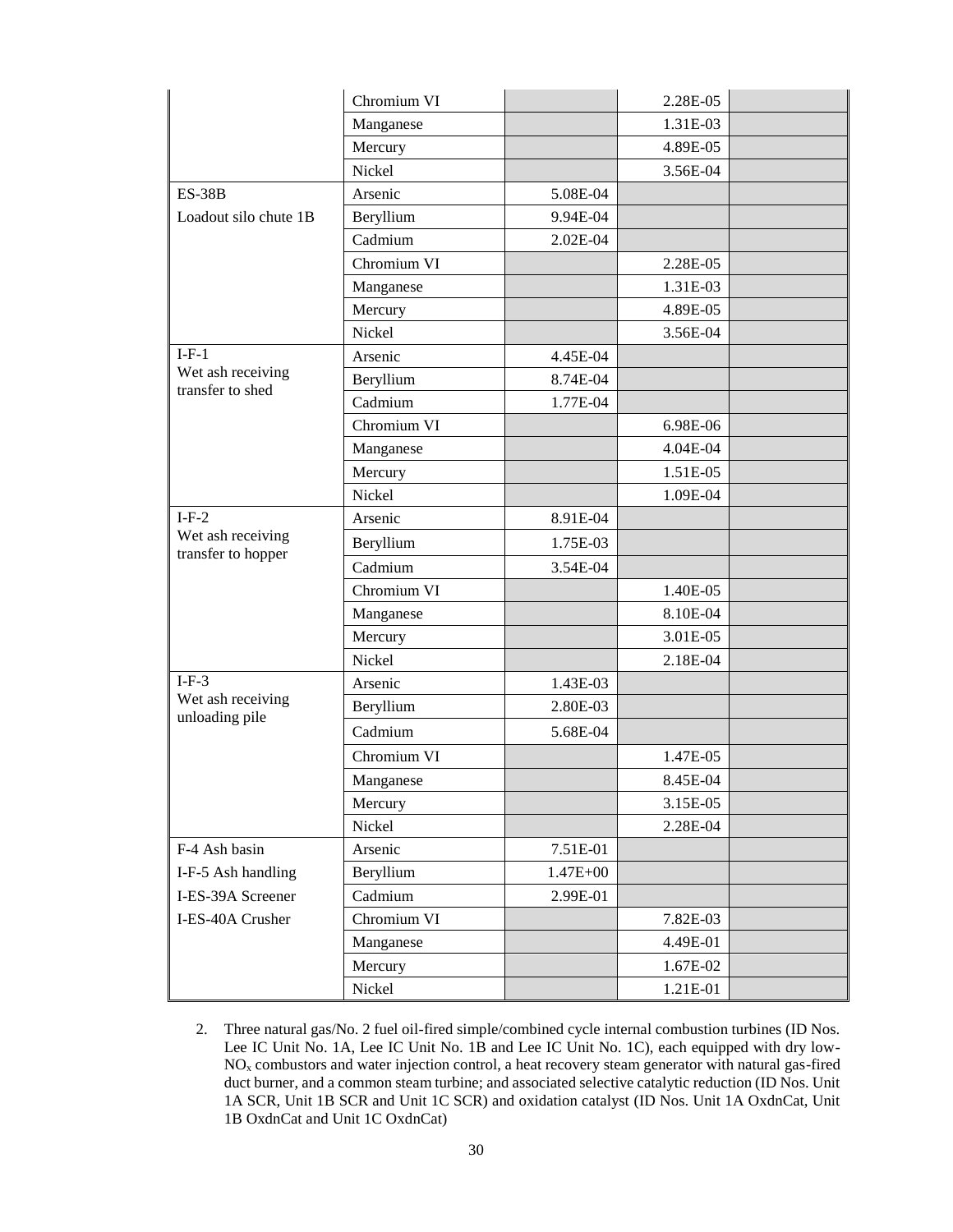One STAR® flyash feedstock processing reactor equipped with natural gas/propane startup burners (ID No. ES-31) and associated dry scrubber (ID No. CD-31A) and baghouse (ID No. CD-31B)

EHE- external heat exchanger 1 (ID No. ES-34) and associated baghouse (ID No. CD-34), and EHEexternal heat exchanger 2 (ID No. ES-35) and associated baghouse (ID No. CD-35)

Applicable Regulations 15A NCAC 02Q .0317: AVOIDANCE CONDITION for 15A NCAC 02D .0530: PREVENTION OF SIGNIFICANT DETERIORATION

a. In order to avoid applicability of 15A NCAC 02D .0530(g), the combined emissions of nitrogen oxides, sulfur dioxide, particulate matter, PM-10, PM-2.5, carbon monoxide, VOCs, sulfuric acid and lead from these sources (ID Nos. Lee IC Unit 1A, Lee IC Unit 1B, Lee IC Unit 1C, ES-31, EHE-34 and EHE-35) shall not exceed the following limits.

| <b>Regulated</b><br><b>Pollutant</b> | Limits/Standards<br>(tons per year) | <b>Applicable Regulation</b> |  |
|--------------------------------------|-------------------------------------|------------------------------|--|
| nitrogen oxides                      | 3414.6                              | 15A NCAC 02Q.0317(a)(1)      |  |
| sulfur dioxide                       | 14,663.1                            | (PSD avoidance)              |  |
| particulate matter                   | 218.2                               |                              |  |
| $PM-10$                              | 218.2                               |                              |  |
| $PM-2.5$                             | 218.2                               |                              |  |
| carbon monoxide                      | 829.3                               |                              |  |
| <b>VOCs</b>                          | 65.1                                |                              |  |
| sulfuric acid                        | 64.3                                |                              |  |
| lead                                 | 0.77                                |                              |  |

Compliance

b. The Permittee shall keep records of the monthly emissions from each source (ID Nos. Lee IC Unit 1A, Lee IC Unit 1B, Lee IC Unit 1C, ES-31, EHE-34 and EHE-35) in a logbook (written or in electronic format). The Permittee shall be deemed in noncompliance with 15A NCAC 02D  $0.0530(g)$  if these records are not kept or if any of the above limits are exceeded. Emissions shall be determined as follows:

*Total emissions of nitrogen oxides =*

*Lee IC Unit 1A CEMS + Lee IC Unit 1B CEMS + Lee IC Unit 1C CEMS +* 5.36*\**   $\frac{tons}{rolling \; 12 \; months}$   $\leq 3414.6 \; \frac{tons}{rolling \; 12 \; months}$ 

*\** This number represents the potential emissions from the STAR® ancillary sources (all sources except ES-31, ES-34 and ES-35) in this and the following equations (see Table 3 above).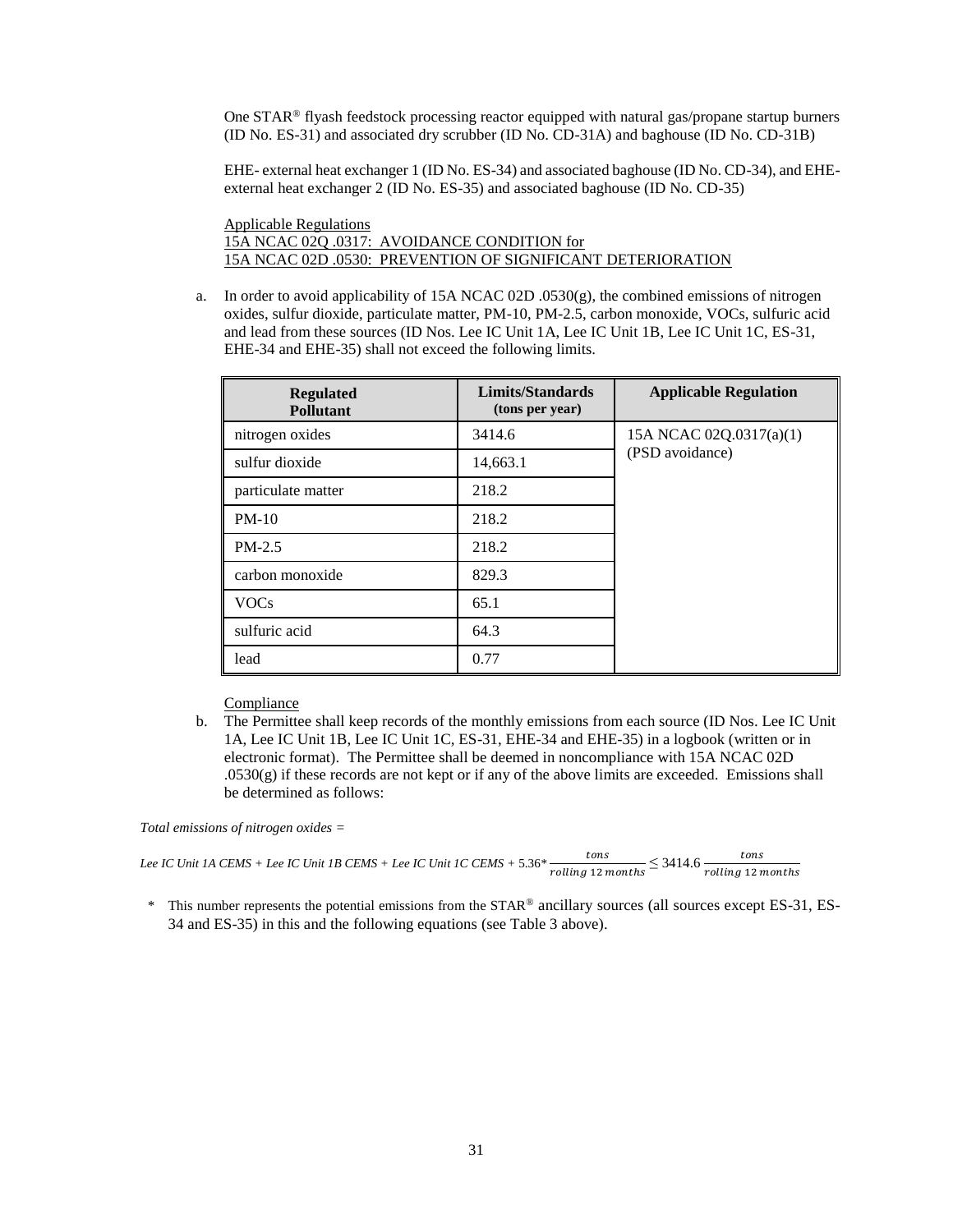# Sulfur Dioxide Emissions of sulfur dioxide shall be determined in accordance with the following equation.

Total emissions of sulfur dioxide  $=$ 

$$
\left(\frac{0.00152 \text{ lb}}{mmBtu}\right) \left(\frac{mmBtu \text{ SC}-oil, \text{Lee IC Unit 1A}}{rolling \text{ 12 months}} + \frac{mmBtu \text{ SC}-oil, \text{Lee IC Unit 1B}}{rolling \text{ 12 months}} + \frac{mmBtu \text{ SC}-oil, \text{Lee IC Unit 1C}}{rolling \text{ 12 months}}\right) \left(\frac{ton}{2000 \text{ lb}}\right) + \left(\frac{0.0006 \text{ lb}}{mmBtu}\right) \left(\frac{mmBtu \text{ SC}-gas, \text{Lee IC Unit 1A}}{rolling \text{ 12 months}} + \frac{mmBtu \text{ SC}-gas, \text{Lee IC Unit 1B}}{rolling \text{ 12 months}} + \frac{mmBtu \text{ SC}-gas, \text{Lee IC Unit 1C}}{rolling \text{ 12 months}}\right) \left(\frac{ton}{2000 \text{ lb}}\right) + \left(\frac{0.00152 \text{ lb}}{mmBtu}\right) \left(\frac{mmBtu \text{ CC}-oil, \text{Lee IC Unit 1A}}{rolling \text{ 12 months}} + \frac{mmBtu \text{ CC}-oil, \text{Lee IC Unit 1B}}{rolling \text{ 12 months}} + \frac{mmBtu \text{ CC}-oil, \text{Lee IC Unit 1C}}{rolling \text{ 12 months}}\right) \left(\frac{ton}{2000 \text{ lb}}\right) + \left(\frac{0.0006 \text{ lb}}{mmBtu}\right) \left(\frac{mmBtu \text{ CC}-gas, \text{Lee IC Unit 1A}}{rolling \text{ 12 months}} + \frac{mmBtu \text{ CC}-gas, \text{Lee IC Unit 1C}}{rolling \text{ 12 months}}\right) \left(\frac{ton}{mmBtu}\right) + \left(\frac{0.0006 \text{ lb}}{nulling \text{ 12 months}}\right) \left(\frac{ton}{12000 \text{ lb}}\right) + \left(\frac{0.0006 \text{ lb}}{nulling \text{ 12 months}}\right) \left(\frac{ton}{2000 \text{ lb}}\right) + \left(\frac{0.0006 \text{ lb}}{nulling \text{ 12 months}}\right) \left(\frac{ton}{mmBtu}\right) \left(\frac{ton}{mmBtu}\right) \left(\frac{ton}{mmBtu}\right) \left(\frac{cm}{mmBtu}\right) \left(\frac{cm}{mm
$$

#### Particulate Matter

Emissions of particulate matter shall be determined in accordance with the following equation.

#### Total emissions of particulate matter  $=$



$$
9.71^* \frac{\text{tons}}{\text{rolling 12 months}} \le 218.2 \frac{\text{tons}}{\text{rolling 12 months}}
$$

where:

| $mmBtuSC$ -oil | heat input for last 12 month period when burning fuel oil in simple-cycle mode      |
|----------------|-------------------------------------------------------------------------------------|
| $mmBtuSC-gas$  | heat input for last 12 month period when burning natural gas in simple-cycle mode   |
| $mmBtuCC$ -oil | heat input for last 12 month period when burning fuel oil in combined-cycle mode    |
| $mmBtuCC$ -gas | heat input for last 12 month period when burning natural gas in combined-cycle mode |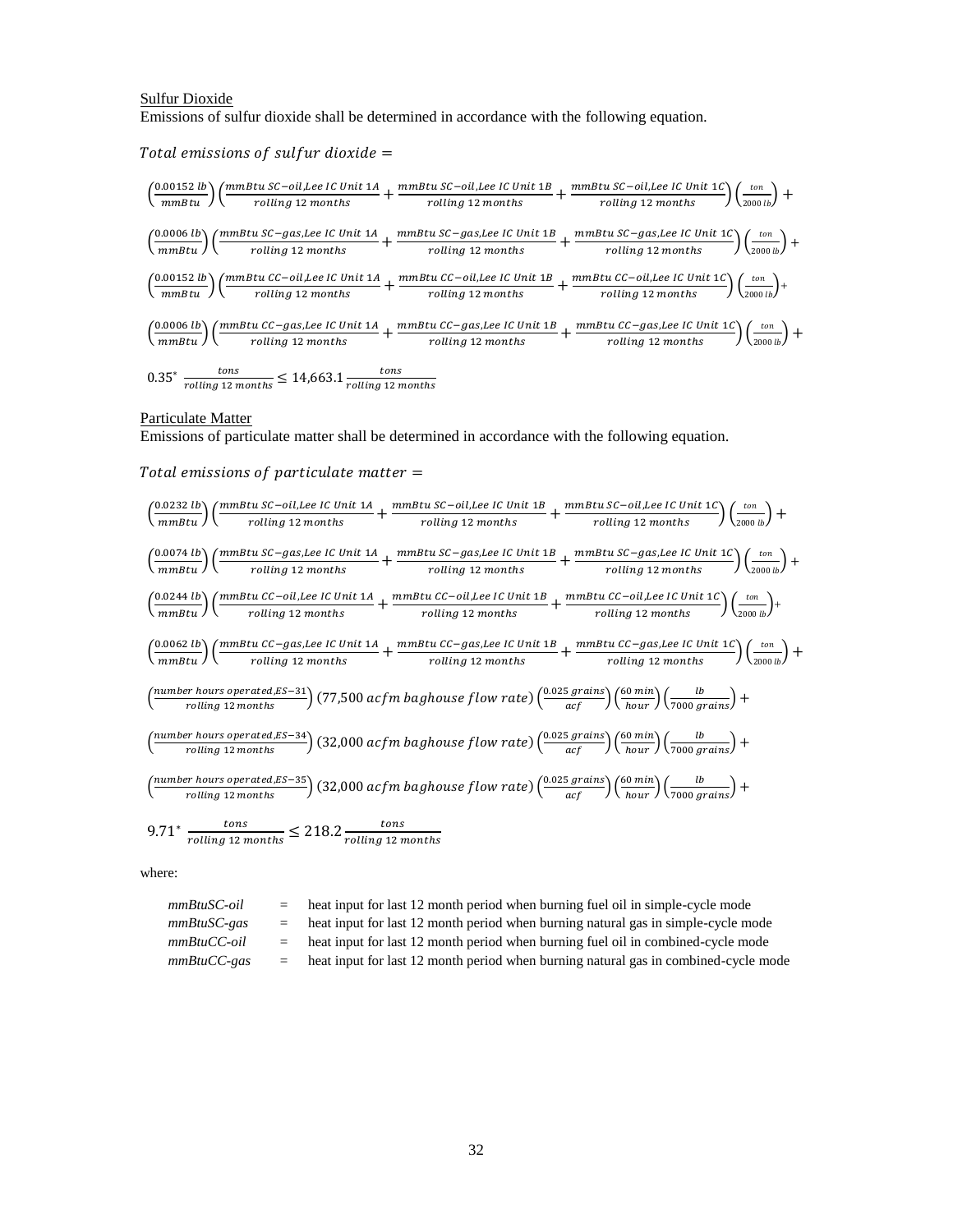# PM-10 Emissions of PM-10 shall be determined in accordance with the following equation.

Total emissions of  $PM - 10 =$ 

$$
\left(\frac{0.0232 \, lb}{mmBtu}\right) \left(\frac{mmBtu \, SC-oil, Lee \, IC \, Unit \, 1A}{rolling \, 12 \, months} + \frac{mmBtu \, SC-oil, Lee \, IC \, Unit \, 1B}{rolling \, 12 \, months} + \frac{mmBtu \, SC-oil, Lee \, IC \, Unit \, 1B}{rolling \, 12 \, months} + \frac{mmBtu \, SC-gas,Lee \, IC \, Unit \, 1B}{rolling \, 12 \, months} + \frac{mmBtu \, SC-gas,Lee \, IC \, Unit \, 1C}{rolling \, 12 \, months} + \frac{mmBtu \, SC-gas,Lee \, IC \, Unit \, 1C}{rolling \, 12 \, months} + \frac{mmBtu \, SC-gas,Lee \, IC \, Unit \, 1C}{rolling \, 12 \, months} + \frac{mmBtu \, CC-oil,Lee \, IC \, Unit \, 1B}{rolling \, 12 \, months} + \frac{mmBtu \, CC-oil,Lee \, IC \, Unit \, 1C}{rolling \, 12 \, months} + \frac{mmBtu \, CC-oil,Lee \, IC \, Unit \, 1C}{rolling \, 12 \, months} + \frac{mmBtu \, CC-oil,Lee \, IC \, Unit \, 1C}{rolling \, 12 \, months} + \frac{mmBtu \, CC-oil,Lee \, IC \, Unit \, 1C}{rolling \, 12 \, months} + \frac{mmBtu \, CC-gas,Lee \, IC \, Unit \, 1C}{rolling \, 12 \, months} + \frac{mmBtu \, CC-gas,Lee \, IC \, Unit \, 1C}{rolling \, 12 \, months} + \frac{0.0062 \, lb}{colling \, 12 \, months} + \frac{0.0062 \, lb}{rolling \, 12 \, months} + \frac{0.0062 \, lb}{rolling \, 12 \, months} + \frac{0.022 \, 25 \, tens}{colling \, 12 \, months} + \frac{0.022 \, 25 \, grains}{colling \, 12 \, months} + \frac{0.0062 \, 5 \, grain \, 1C}{colling \, 12 \, months} + \frac{0.062 \, 5 \, min}{colling \, 12 \, months} + \frac{0.062 \, 5 \, min}{colling \, 12 \
$$

# PM-2.5

Emissions of PM-2.5 shall be determined in accordance with the following equation.

Total emissions of  $PM - 2.5 =$ 

$$
\left(\frac{0.0232 \text{ lb}}{mmBtu}\right) \left(\frac{mmBtu \text{ SC}-oll, Lee \text{ IC Unit } 1A}{rolling \text{ 12 months}} + \frac{mmBtu \text{ SC}-oll,Lee \text{ IC Unit } 1B}{rolling \text{ 12 months}} + \frac{mmBtu \text{ SC}-oll,Lee \text{ IC Unit } 1B}{rolling \text{ 12 months}}\right) \left(\frac{ton}{2000 \text{ lb}}\right) + \left(\frac{0.0074 \text{ lb}}{mmBtu} \right) \left(\frac{mmBtu \text{ SC}-gas,Lee \text{ IC Unit } 1A}{rolling \text{ 12 months}} + \frac{mmBtu \text{ SC}-gas,Lee \text{ IC Unit } 1B}{rolling \text{ 12 months}} + \frac{mmBtu \text{ SC}-gas,Lee \text{ IC Unit } 1C}{rolling \text{ 12 months}}\right) \left(\frac{ton}{2000 \text{ lb}}\right) + \left(\frac{0.0244 \text{ lb}}{mmBtu} \right) \left(\frac{mmBtu \text{ CC}-oll,Lee \text{ IC Unit } 1A}{rolling \text{ 12 months}} + \frac{mmBtu \text{ CC}-oll,Lee \text{ IC Unit } 1B}{rolling \text{ 12 months}} + \frac{mmBtu \text{ CC}-oll,Lee \text{ IC Unit } 1B}{rolling \text{ 12 months}}\right) \left(\frac{ton}{2000 \text{ lb}}\right) + \left(\frac{0.0062 \text{ lb}}{mmBtu} \right) \left(\frac{mmBtu \text{ CC}-gas,Lee \text{ IC Unit } 1A}{rolling \text{ 12 months}} + \frac{mmBtu \text{ CC}-gas,Lee \text{ IC Unit } 1B}{rolling \text{ 12 months}} + \frac{mmBtu \text{ CC}-gas,Lee \text{ IC Unit } 1C}{rolling \text{ 12 months}}\right) \left(\frac{ton}{2000 \text{ lb}}\right) + \left(\frac{mmBtu \text{ CC}-gas,lea \text{ IC Unit } 1A}{rolling \text{ 12 months}} + \frac{mmBtu \text{ CC}-gas,Lee \text{ IC Unit } 1B}{rolling \text{ 12 months}}\right) \left(\frac{ton}{2000 \text{ lb}}\right) + \left(\frac{mmBtu \text{ SC}-gas,Be \text{ IC Unit } 1A}{rolling \text{ 12 months}}\right) \left(\frac{mmBtu}{2
$$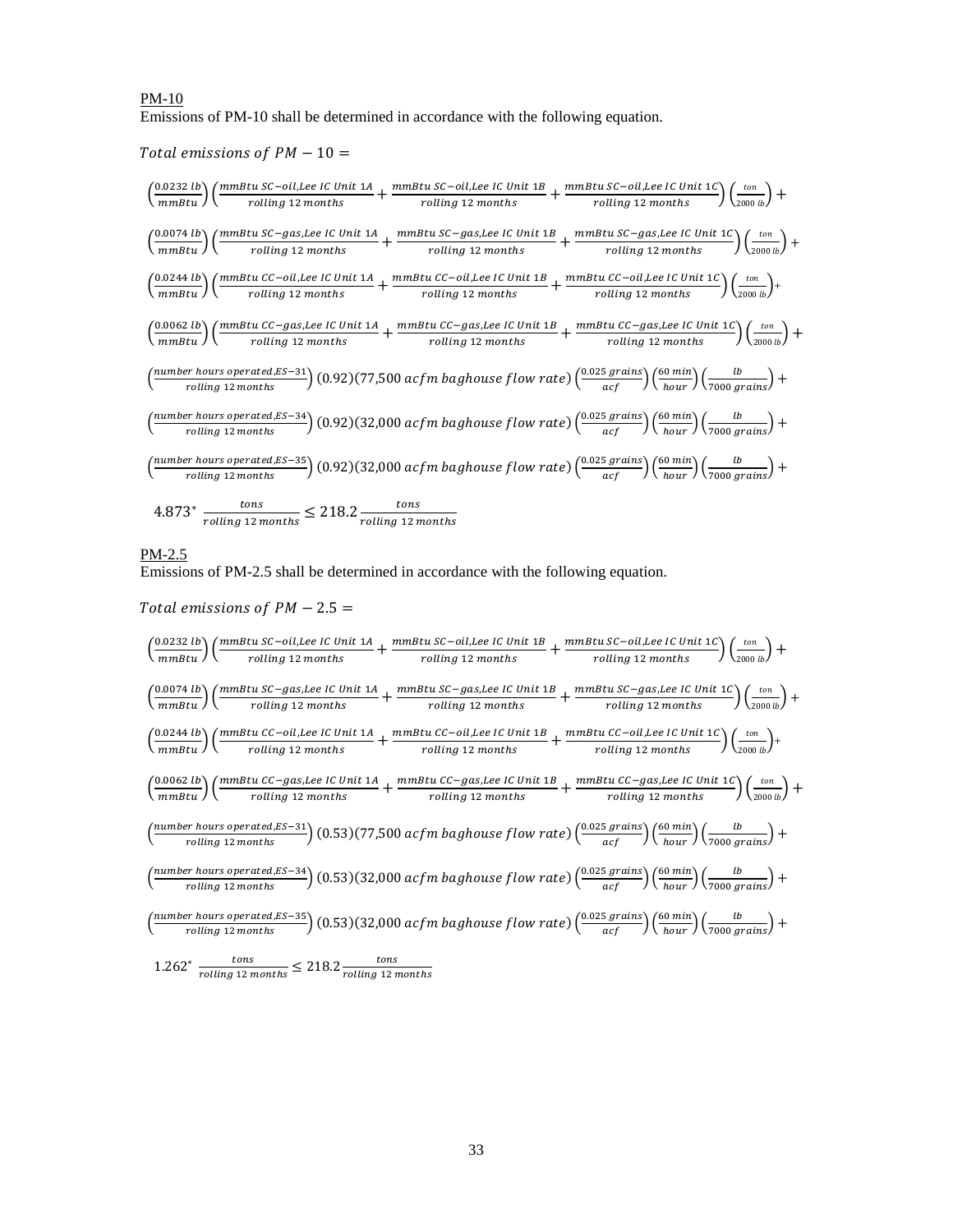# Carbon Monoxide Emissions of carbon monoxide shall be determined in accordance with the following equation.

Total emissions of  $CO = Lee$  IC Unit 1A CEMS + Lee IC Unit 1B CEMS + Lee Unit 1C CEMS +

$$
\left(\frac{lb\ CO, ES-31}{mmBtu}\right) \left(\frac{mmBtu, ES-31}{rolling\ 12\ months}\right) \left(\frac{tons}{2000\ lb}\right) + 1.16^* \left(\frac{tons}{rolling\ 12\ months}\right) \le 829.3\ \frac{tons}{rolling\ 12\ months}
$$

where: 
$$
\left(\frac{lb \text{ }CO, ES-31}{mm_{BU}}\right) = CO
$$
 Emission factor for reactor  $ES - 31$  to be determined by the following stack test:

# **Testing** [15A NCAC 02Q .0508(f)]

Under the provisions of NCGS 143-215.108, the Permittee shall demonstrate compliance with the CO emission limit above by conducting an initial stack test for CO emissions, with the reactor operating within 10% of its maximum heat input rate, in accordance with a testing protocol approved by the DAQ. Details of the emissions testing and reporting requirements can be found in Section 3 - General Condition JJ. Testing shall be completed within 90 days of initial start-up of the reactor (ID No. ES-31) and the results submitted according to Section 3 - General Condition JJ. Test results shall be the average of 3 valid test runs.

Test results shall be submitted as required in Section VIII.E.2.c below and the following information for each test run shall be included:

- i. CO emissions (lb/mmBtu).
- ii. Reactor heat input (mmBtu/hr).
- iii. Reactor flyash raw feed rate (tons per hour).
- iv. Flyash loss on ignition (% carbon).

The CO test results (lb/mmBtu) shall be used for ES-31 to calculate the total CO emissions each month in the above equation as soon as the test results have been completed regardless of whether the results have been approved by NCDAQ.

## Carbon Monoxide Continuous Emissions Monitoring

The CO CEMS for Lee IC Unit 1A, Lee IC Unit 1B, Lee IC Unit 1C shall meet the requirements of 15A NCAC 02D .0613 except that:

- i. A Cylinder Gas Audit (CGA) shall be conducted at least once each QA operating quarter on each simplecycle stack CO CEMS and each combined-cycle stack CO CEMS in accordance with 40 CFR Part 75, Appendix B, §2.2.1 instead of once every calendar quarter. A QA operating quarter for each CO CEMS is defined as a calendar quarter in which the unit operates at least 168 unit operating hours (in simple-cycle or combined-cycle mode), and a unit operating hour is a clock hour during which a unit combusts any fuel, either for part of the hour or for the entire hour. Regardless of the number of hours of operation, at a minimum, a CGA shall be conducted at least once every four calendar quarters on each CO CEMS consistent with the requirements in 40 CFR Part 75, Appendix B, §2.2.3(f).
- ii. A Relative Accuracy Test Audit (RATA) shall be conducted once every four successive QA operating quarters (as defined above) in accordance with 40 CFR Part 75, Appendix B, §2.3.1.2 instead of once every four calendar quarters. Regardless of the number of hours of operation, at a minimum, a RATA shall be conducted at least once every eight calendar quarters on each CO CEMS consistent with the requirements in 40 CFR Part 75, Appendix B, §2.3.1.1(a). The frequency timeline for the RATAs shall begin with the last RATA conducted prior to July 16, 2014.
- iii. All grace period provisions from Part 75, Appendix B, §2.2.4 and, §2.3.3 apply.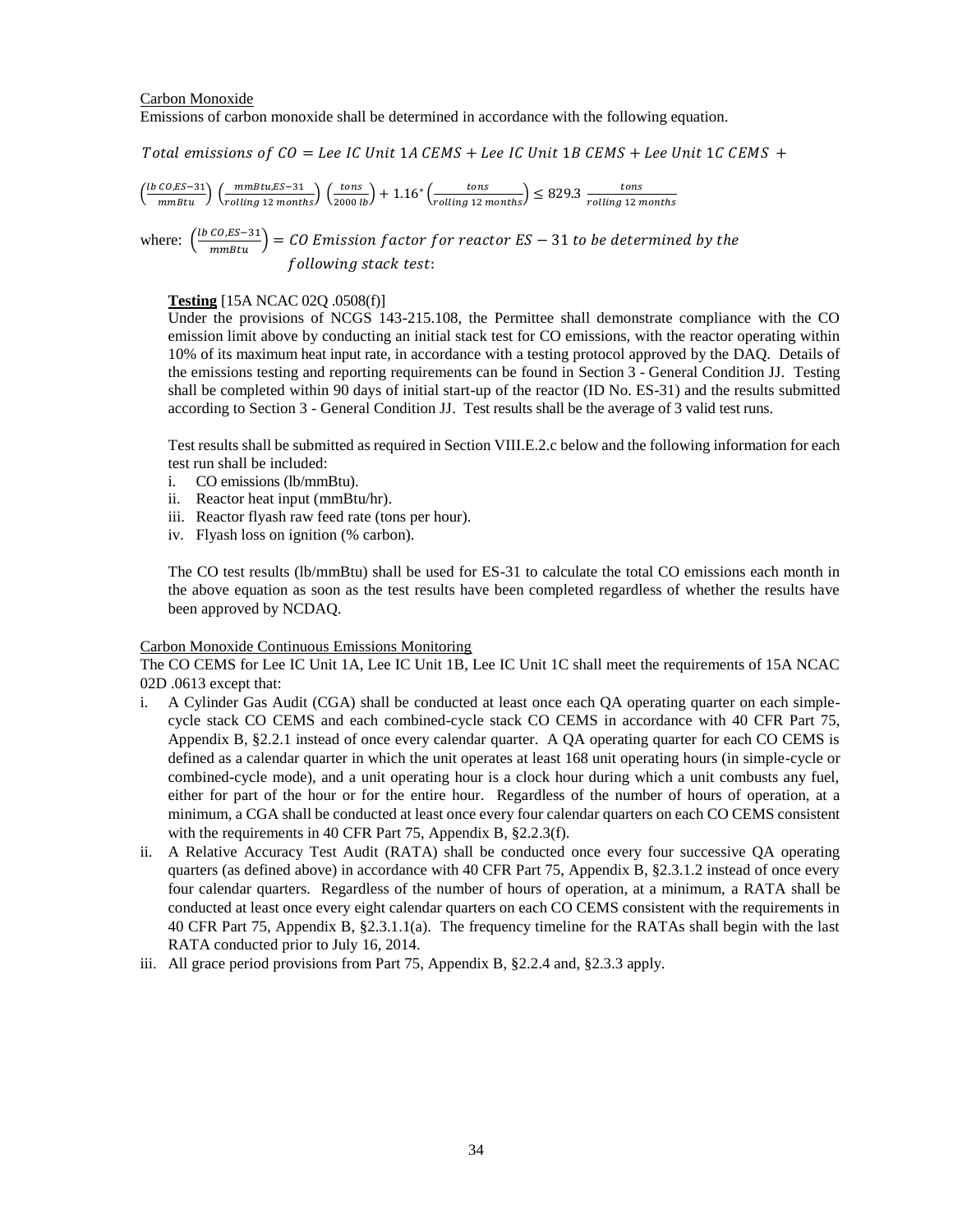# VOCs Emissions of VOCs shall be determined in accordance with the following equation.

*Total emissions of VOCs =*

$$
\left(\frac{0.00085 \text{ lb}}{mmBtu}\right) \left(\frac{mmBtu \text{ SC}-oil, Lee \text{ IC Unit 1A}}{12 \text{ months}} + \frac{mmBtu \text{ SC}-oil,Lee \text{ IC Unit 1B}}{12 \text{ months}} + \frac{mmBtu \text{ SC}-oil,Lee \text{ IC Unit 1C}}{12 \text{ months}}\right) \left(\frac{ton}{2000 \text{ lb}}\right) + \left(\frac{0.00077 \text{ lb}}{mmBtu}\right) \left(\frac{mmBtu \text{ SC}-gas,Lee \text{ IC Unit 1A}}{12 \text{ months}} + \frac{mmBtu \text{ SC}-gas,Lee \text{ IC Unit 1B}}{12 \text{ months}} + \frac{mmBtu \text{ SC}-gas,Lee \text{ IC Unit 1C}}{12 \text{ months}}\right) \left(\frac{ton}{2000 \text{ lb}}\right) + \left(\frac{0.0004 \text{ lb}}{mmBtu}\right) \left(\frac{mmBtu \text{ CC}-oil,Lee \text{ IC Unit 1A}}{12 \text{ months}} + \frac{mmBtu \text{ CC}-oil,Lee \text{ IC Unit 1B}}{12 \text{ months}} + \frac{mmBtu \text{ CC}-oil,Lee \text{ IC Unit 1C}}{12 \text{ months}}\right) \left(\frac{ton}{2000 \text{ lb}}\right) + \left(\frac{0.0004 \text{ lb}}{mmBtu}\right) \left(\frac{mmBtu \text{ CC}-gas,Lee \text{ IC Unit 1A}}{12 \text{ months}} + \frac{mmBtu \text{ CC}-gas,Lee \text{ IC Unit 1B}}{12 \text{ months}} + \frac{mmBtu \text{ CC}-gas,Lee \text{ IC Unit 1C}}{12 \text{ months}}\right) \left(\frac{ton}{2000 \text{ lb}}\right) + \left(\frac{0.0004 \text{ lb}}{mmBtu}\right) \left(\frac{mmBtu \text{ SC}-gas,Lee \text{ IC Unit 1A}}{12 \text{ months}} + \frac{mmBtu \text{ CC}-gas,Lee \text{ IC Unit 1B}}{12 \text{ months}} + \frac{mmBtu \text{ CC}-gas,Lee \text{ IC Unit 1C}}{12 \text{ months}}\right) \left(\frac{ton}{2000 \text{ lb}}\right) + \left(\frac{0.0004 \text{ lb}}{mmBtu}\right) \left(\frac{mmBtu \text{ SC}-31}{12 \text
$$

where:  $\left(\frac{lb\ VOCs, ES-31}{mmBtu}\right) = VOC\ Emission\ factor\ for\ reactor\ ES-31\ to\ be\ determined\ by\ the$ following stack test:

# **Testing** [15A NCAC 02Q .0508(f)]

Under the provisions of NCGS 143-215.108, the Permittee shall demonstrate compliance with the VOC emission limit above by conducting an initial stack test for VOC emissions, with the reactor operating within 10% of its maximum heat input rate, in accordance with a testing protocol approved by the DAQ. Details of the emissions testing and reporting requirements can be found in Section 3 - General Condition JJ. Testing shall be completed within 90 days of initial start-up of the reactor (ID No. ES-31) and the results submitted according to Section 3 - General Condition JJ. Test results shall be the average of 3 valid test runs.

Test results shall be submitted as required in Section VIII.E.2.c below and the following information for each test run shall be included:

- i. VOC emissions (lb/mmBtu).
- ii. Reactor heat input (mmBtu/hr).
- iii. Reactor flyash raw feed rate (tons per hour).
- iv. Flyash loss on ignition (% carbon).

The VOC test results (lb/mmBtu) shall be used for ES-31 to calculate the total VOC emissions each month in the above equation as soon as the test results have been completed regardless of whether the results have been approved by NCDAQ.

### Sulfuric Acid

Emissions of sulfuric acid shall be determined in accordance with the following equation.

 $Total \ Emissions (Sulfuric \ Acid) =$ 

Total Emissions (Sulfuric Acid) =  
\n
$$
\left(\frac{0.000232 \text{ lb}}{mmBtu}\right) \left(\frac{mmBtu \text{ SC} - oil, \text{ Lee IC Unit 1A}}{12 \text{ months}} + \frac{mmBtu \text{ SC} - oil, \text{Lee IC Unit 1B}}{12 \text{ months}} + \frac{mmBtu \text{ SC} - oil, \text{Lee IC Unit 1C}}{12 \text{ months}}\right) \left(\frac{ton}{2000 \text{ lb}}\right) +
$$
\n
$$
\left(\frac{0.0000857 \text{ lb}}{mmBtu}\right) \left(\frac{mmBtu \text{ SC} - gas, \text{Lee IC Unit 1A}}{12 \text{ months}} + \frac{mmBtu \text{ SC} - gas, \text{Lee IC Unit 1B}}{12 \text{ months}} + \frac{mmBtu \text{ SC} - gas, \text{Lee IC Unit 1C}}{12 \text{ months}}\right) \left(\frac{ton}{2000 \text{ lb}}\right) +
$$
\n
$$
\left(\frac{0.00107 \text{ lb}}{mmBtu}\right) \left(\frac{mmBtu \text{ CC} - oil, \text{Lee IC Unit 1A}}{12 \text{ months}} + \frac{mmBtu \text{ CC} - oil, \text{Lee IC Unit 1B}}{12 \text{ months}} + \frac{mmBtu \text{ CC} - oil, \text{Lee IC Unit 1C}}{12 \text{ months}}\right) \left(\frac{ton}{2000 \text{ lb}}\right) +
$$
\n
$$
\left(\frac{0.00107 \text{ lb}}{mmBtu}\right) \left(\frac{mmBtu \text{ CC} - gas, \text{Lee IC Unit 1A}}{12 \text{ months}} + \frac{mmBtu \text{ CC} - gas, \text{Lee IC Unit 1B}}{12 \text{ months}} + \frac{mmBtu \text{ CC} - gas, \text{Lee IC Unit 1C}}{12 \text{ months}}\right) \left(\frac{ton}{2000 \text{ lb}}\right) \leq 64.3 \frac{\text{tons}}{12 \text{ months}}
$$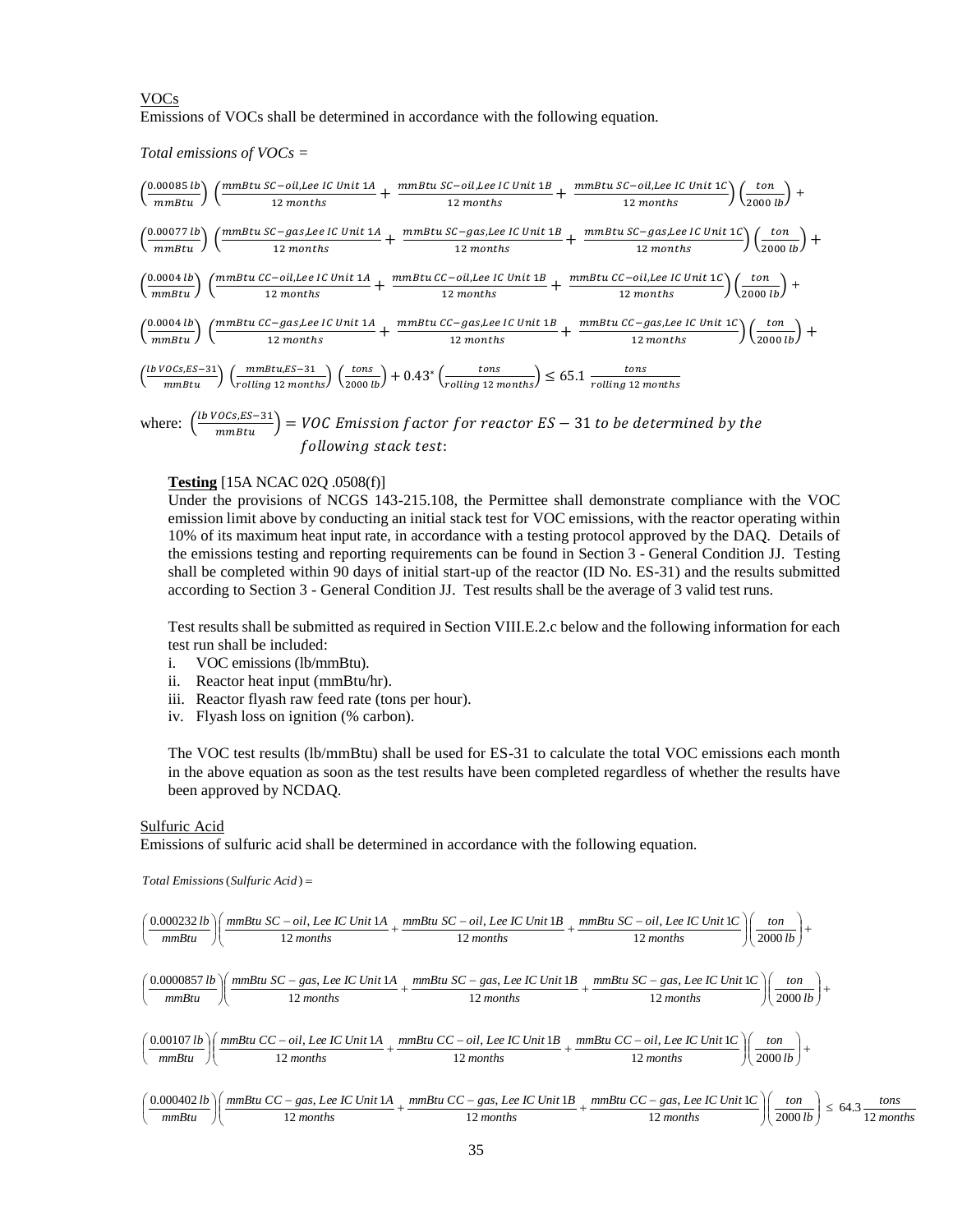Lead No monitoring is required for lead.

# **Reporting** [15A NCAC 02Q .0508(f)]

- c. The Permittee shall submit to the DAQ Permitting Section a summary of the results of the initial stack testing for the reactor ES-31 for CO and VOCs, that includes the information in Section 2.2.B.1.b above, and submit a complete permit application to revise the permit accordingly, no later than 30 days after completing the initial stack tests in accordance with General Condition JJ.
- d. The Permittee shall submit a semi-annual summary report, acceptable to the Regional Air Quality Supervisor, of emissions of the above pollutants as applicable from each source (Lee IC Unit 1A, Lee IC Unit 1B, Lee IC Unit 1C, ES-31, ES-34 and ES-35) and the total for all sources based on the calculations above (tons per rolling consecutive 12-month period) postmarked on or before January 30 of each calendar year for the preceding sixmonth period between July and December, and July 30 of each calendar year for the preceding six-month period between January and June. The emissions must be calculated for each of the 12-month periods over the previous 17 months. The report shall note any monthly emissions that do not include CO or VOC emissions from the reactor ES-31 or do not include DAQ-approved CO or VOC emissions from the reactor ES-31.

# **IX. 1-hour NO2 and SO<sup>2</sup> NAAQS Modeling**

In an email dated February 1, 2018, Duke was asked to complete 1-hour NO<sub>2</sub> and SO<sub>2</sub> NAAQS modeling, as internal DAQ discussions indicated this modeling was needed to be consistent with the Buck STAR® application.

The necessity of the 1-hour modeling is related to how the emissions from the project are handled with respect to PSD. Previously, before asking Duke to model, a letter had been sent to Duke on December 18, 2017, informing them that the  $STAR^{\circledast}$  modification emissions cannot be included under the existing Prevention of Significant Deterioration (PSD) avoidance limits since those limits were for an unrelated project, and therefore those emissions must be analyzed separately with respect to the applicability of PSD.

In a meeting with Duke on January 5, 2018 (William Willets, Cyndi Winston, Erin Wallace and Ed Martin), to discuss DAQ's request in the above December 18, 2017 letter (item 1) for more information regarding PSD applicability, Duke presented their reasoning why they believed the project emissions should be included under the existing PSD avoidance limits as originally requested in the application and was asked to provide additional information for DAQ's review.

In a conference call on February 5, 2018 with Duke (William Willets, Mark Cuilla, Booker Pullen, Cyndi Winston, Erin Wallace and Ed Martin), to discuss Duke's proposed reasoning to include the project emissions under the existing PSD avoidance limits, Duke mentioned there may be differences between the Buck and Lee projects regarding whether it was necessary to conduct 1-hour  $NO_2$  and  $SO_2$  NAAQS modeling for Lee. DAQ asked Duke to provide their reasoning in a letter.

In an internal DAQ meeting (William Willets, Tom Anderson, Matt Porter and Ed Martin) on February 13, 2018, the Buck 1-hour  $NO<sub>2</sub>$  and  $SO<sub>2</sub>$  NAAQS modeling, recently reviewed and approved by DAQ, was discussed with respect to whether this modeling was needed for Lee. The decision depended on receipt of Duke's letter (for which DAQ was awaiting) with their reasons and justification regarding whether the project emissions can be included under the existing PSD avoidance limits.

In a letter received February 19, 2018 (dated February 7, 2018), Duke submitted their rationale that the  $STAR<sup>®</sup>$  project should be considered part of the same project that retired the coal-fired boilers and installed the three new combined cycle turbines and to therefore include the STAR<sup>®</sup> project emissions under the existing PSD avoidance limits.

On February 20, 2018, after reviewing Duke's rationale in their February 7, 2018 letter that the STAR<sup>®</sup> ash beneficiation project should be considered as part of the same project that retired the three coal-fired boilers and installed the three new combined cycle turbines, Duke was informed that DAQ agreed and that the  $STAR<sup>®</sup>$  project emissions can be included under the existing PSD avoidance limits (see Existing PSD Avoidance Condition in Section VII.A).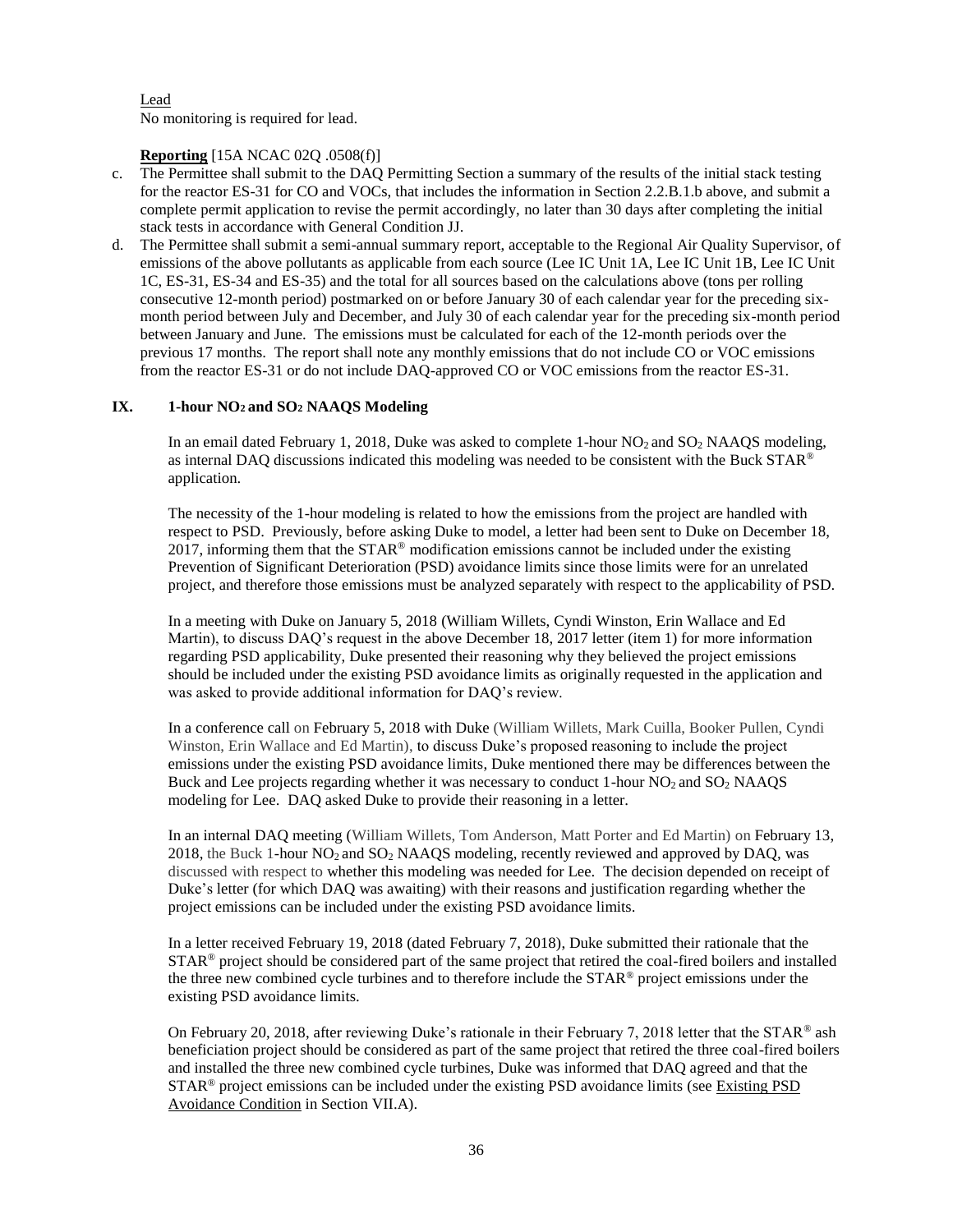For the Lee STAR<sup>®</sup> project, there are no modeling requirements because emissions will be included under the existing PSD avoidance limits and therefore the allowable emission limits are not being increased.

Note, for comparison, in the proposed Buck STAR<sup>®</sup> project, Duke was requested to model 1-hour NO<sub>2</sub> and SO<sup>2</sup> NAAQS emissions to demonstrate that the contemporaneous emissions decreases used in the PSD netting exercise are creditable. This modeling was required to demonstrate compliance with the requirement under the PSD regulations in  $51.166(b)(3)(vi)(c)$ , that for a contemporaneous decrease (used for netting): "A decrease in actual emissions is creditable only to the extent that: ... (c) It has approximately the same qualitative significance for public health and welfare as that attributed to the increase from the particular change."

The Lee STAR<sup>®</sup> project is not using contemporaneous emission decreases; therefore, the 1-hour  $SO<sub>2</sub>$  and NO<sup>2</sup> NAAQS modeling is not needed.

# **X. Public Hearing on the Draft Permit**

In accordance with SESSION LAW 2016-95, HOUSE BILL 630 **(**Coal Ash Management Act of 2014) §130A-309.203, the Department shall hold a public hearing and accept written comment on the draft permit decision for a period of not less than 30 or more than 60 days after the Department issues a draft permit decision.

A notice for the public hearing for the draft permit along with the draft permit and review will be placed on the DAQ website on June 8, 2018, to provide for a 30-day comment period in accordance with the public participation procedures in 15A NCAC 2Q .0307. This public notice requirement is for a construction and operating permit under the 15A NCAC 2Q .0300 procedures. EPA does not review the draft permit for the first step of a two-step 15A NCAC 2Q .0501(c)(2) Title V process. The second step of the 15A NCAC 2Q .0501(c)(2) Title V process will occur on or before 12 months after commencing operation.

# **XI. Other Requirements**

## PE Seal

The control device form (Form D) for this modification was dated October 30, 2017 and stamped by Mr. Thomas Pritcher (Environmental Consulting & Technology of North Carolina), providing the PE review and seal. The PE number for Mr. Pritcher is 025453. The NCBELS website shows Mr. Pritcher's license status as "current" through 12/31/2018.

## Zoning

In accordance with SESSION LAW 2016-95, HOUSE BILL 630 (Coal Ash Management Act of 2014) §130A-309.205, Local ordinances regulating management of coal combustion residuals and coal combustion products invalid; petition to preempt local ordinance, notwithstanding any authority granted to counties, municipalities, or other local authorities to adopt local ordinances, all provisions of local ordinances that regulate or have the effect of regulating the management of coal combustion residuals and coal combustion products, including regulation of carbon burn-out plants, within the jurisdiction of a local government are invalidated and unenforceable, to the extent necessary to effectuate the purposes of the law.

Nevertheless, a Zoning Consistency Determination was received on November 13, 2017, for this modification from Wayne County Planning signed by Chip Crumpler, Planning Director, dated October 20, 2017, stating the agency received a copy of the application and that the proposed project is consistent with local zoning ordinances.

## Fee Classification

The facility fee classification after this modification will remain as "Title V" as before.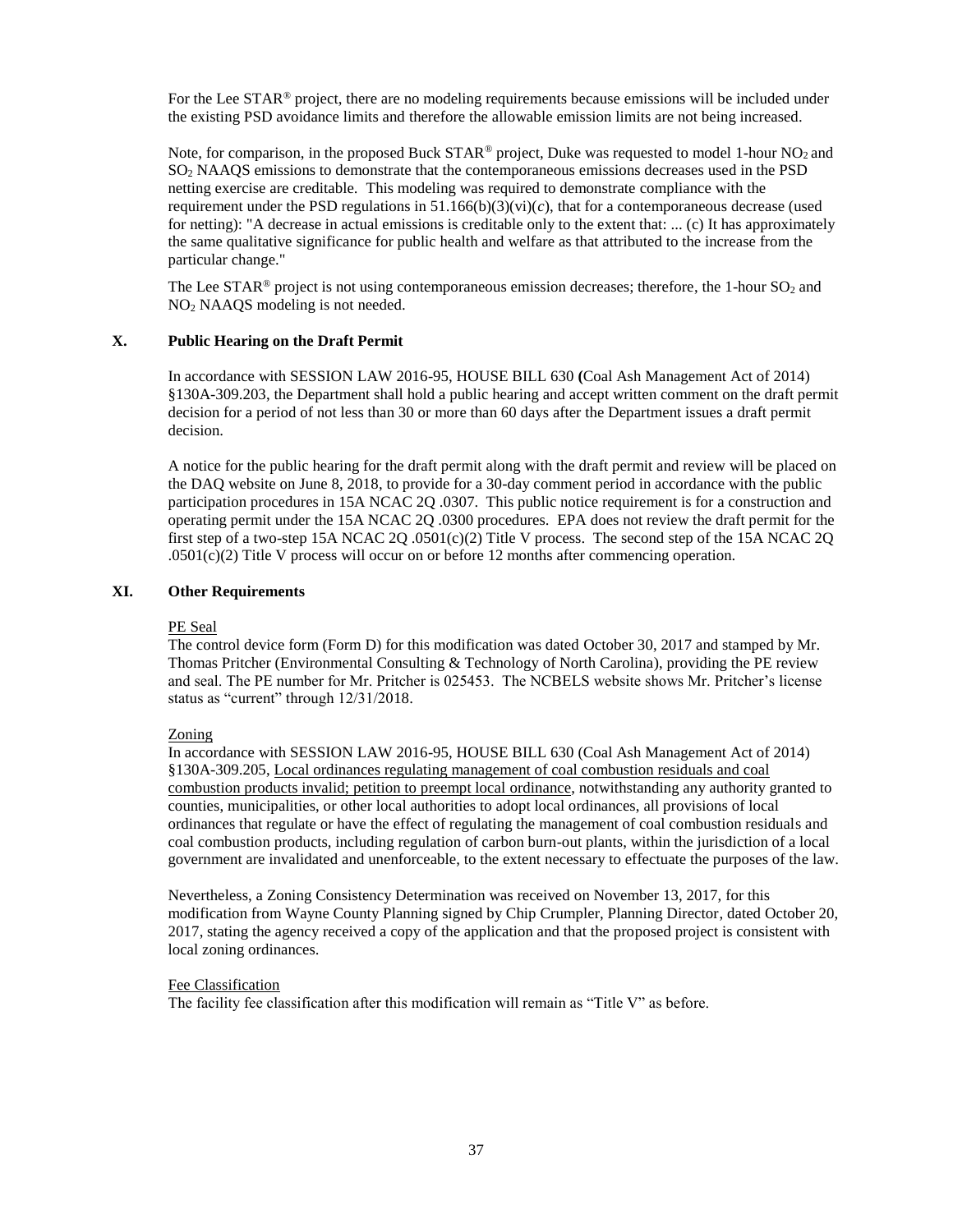# PSD Increment Tracking

The PSD Minor Baseline Dates for Wayne County are: October 2, 1979 for PM-10 and February 9, 1995 for  $SO_2$  and NOx. Therefore, the addition of the above sources emitting PM-10,  $SO_2$  and/or NOx will consume increment in Wayne County.

Hourly emission rates for PM-10, NOx and SO2 are taken from the application Table 2A for all new STAR® project sources. The following statement is placed in the permit cover letter:

*Wayne County has triggered increment tracking under PSD for PM-10, SO<sup>2</sup> and NOx. This modification will result in an increase in 23.50 pounds per hour of PM-10, 24.94 pounds per hour of SO2, and 59.72 pounds per hour of NOx.* 

# **XII. Comments on Pre-Draft Permit**

## Comments from Duke

The pre-draft permit and review were sent was sent to Erin Wallace at Duke on May 5, 2018 for review. Duke responded on June 4, 2018 with the following comments:

1. Duke is requesting an amendment to the application to put the following sources on the insignificant activities list rather than in the permit itself:

| <b>Emission Source I.D.</b>                          | <b>Emission Source Description</b>               |
|------------------------------------------------------|--------------------------------------------------|
| $I-ES-39A$                                           | Screener                                         |
| $I-ES-39B$                                           | No. 2 fuel oil-fired screener engine (91 HP)     |
| <b>NSPS Subpart IIII</b><br><b>MACT Subpart ZZZZ</b> | (2007 model year or later)                       |
| $I-ES-40A$                                           | Crusher and No. 2 fuel oil-fired engine (300 hp) |
| $I-ES-40B$                                           | No. 2 fuel oil-fired crusher engine (300 HP)     |
| <b>NSPS Subpart IIII</b><br><b>MACT Subpart ZZZZ</b> | (2007 model year or later)                       |
| $I-F-1$                                              | Wet Ash Receiving Transfer to Shed               |
| $I-F-2$                                              | Wet Ash Receiving Transfer to Hopper             |
| $I-F-3$                                              | Wet Ash Receiving Unloading Pile                 |
| $I-F-5$                                              | Ash Handling                                     |
| $I-F-6$                                              | <b>Haul Roads</b>                                |

 These sources qualify as insignificant activities under 15A NCAC 02Q .0503(8) because of size or production rate since emissions would not violate any applicable emissions standard and whose potential emission of particulate, sulfur dioxide, nitrogen oxides, volatile organic compounds, and carbon monoxide before air pollution control devices, are each no more than five tons per year and whose potential emissions of hazardous air pollutants before air pollution control devices, are each below 1000 pounds per year.

DAQ Response This change was made.

2. For the monitoring, recordkeeping and reporting for 02D .0515 for the reactor ES-31 in Section 2.1.J.1.c, d, e and f of the permit, Duke commented that Buck's permit (similar ash beneficiation permit) did not require monitoring, recordkeeping or reporting for this condition.

DAQ Response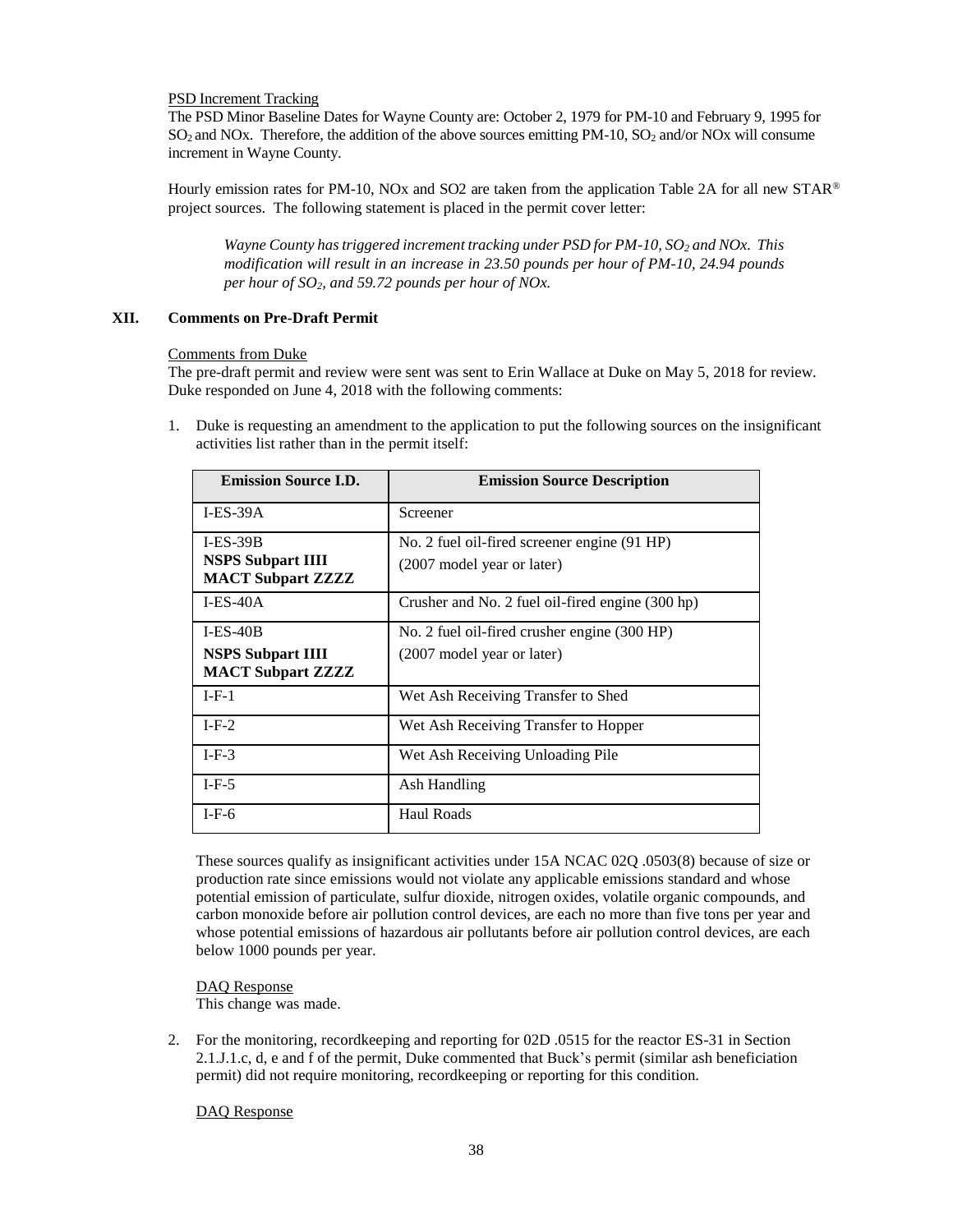Monitoring, recordkeeping and reporting for 02D .0515 is always required if there is a particulate control device (e.g., baghouse CD-31 in this case) on the source. Therefore, there is no change.

3. For the initial stack test for sulfur dioxide in Section 2.1.J.2.b of the permit, testing was to be completed and the results submitted within 90 days of initial start-up of the reactor. Duke requested that testing be completed within 90 days of initial start-up of the reactor and the results of the testing be submitted no later than 30 days after completing the initial stack test in accordance with General Condition JJ.

DAQ Response This change was made.

4. For the monitoring of emissions in Section 2.2.B.1.b of the permit, Duke requested that the PSD avoidance limit equations be revised to simply subtract off the ancillary sources' emissions.

## DAQ Response

To simplify the monitoring of emissions, the total potential emissions from the small-emitting  $STAR^{\circledast}$ project ancillary sources (all except STAR® reactor ES-31, EHE ES-34 and EHE ES-35), as shown in Section VIII.D.2 above has been added separately in the condition equations with the note that that number represents the potential emissions from the small-emitting  $STAR^{\circledcirc}$  ancillary sources. Rather than subtract the ancillary sources' emissions from the old PSD avoidance limits to arrive at new limits as Duke requested, DAQ wants to keep the old limits in place and show the potential ancillary sources' emissions as a separate contribution in the equations so that it is more straightforward to show that the limits remain unchanged from the old limits. Therefore, no change was made.

5. For the initial stack testing for CO and VOCs in Section 2.2.B.1.b, Duke proposes to use the emission factors used for permitting in lieu of testing. The factors were based on testing at a similar facility and Duke feels they are appropriate for this facility. This would also be consistent with the Buck Facility monitoring.

## DAQ Response

The application references SEFA operation experience for the CO factor and a stack test for the VOCs factor, but does not provide any other details. DAQ requested additional information on these factors in the March 14, 2018 and April 17, 2018 emails to substantiate the accuracy of the factors to determine if they were appropriate to use in lieu of stacks tests. However, since no further information was provided, stack testing is necessary to determine the factors. Duke was informed that if DAQ can get substantiated emission factors that are based on stack tests or something equivalent, stack testing may not be required to verify the factors. Therefore, no change was made.

6. For the initial stack testing and reporting for CO and VOCs in Sections 2.2.B.1.b and c of the permit, testing was to be completed and the results submitted within 90 days of initial start-up of the reactor. Duke requested this be changed to allow testing to be completed within 90 days of initial start-up of the reactor and the results of the testing be submitted no later than 30 days after completing the initial stack tests in accordance with General Condition JJ.

## DAQ Response

This change was made.

# Comments from WaRO and SSCB

The draft permit and review were sent to Samir Parekh with SSCB and Robert Bright at the Washington Regional Office on May 25, 2018 for review.

On May 29, 2018, in an email Robert Bright responded with the following comment:

1. For the initial stack test for sulfur dioxide in Section 2.1.J.2 of the permit, testing was to be completed and the results submitted within 90 days of initial start-up of the reactor. Robert suggested giving Duke 90 days to complete the testing, and to submit the results, in accordance with General Condition JJ, no later than 30 days after the test.